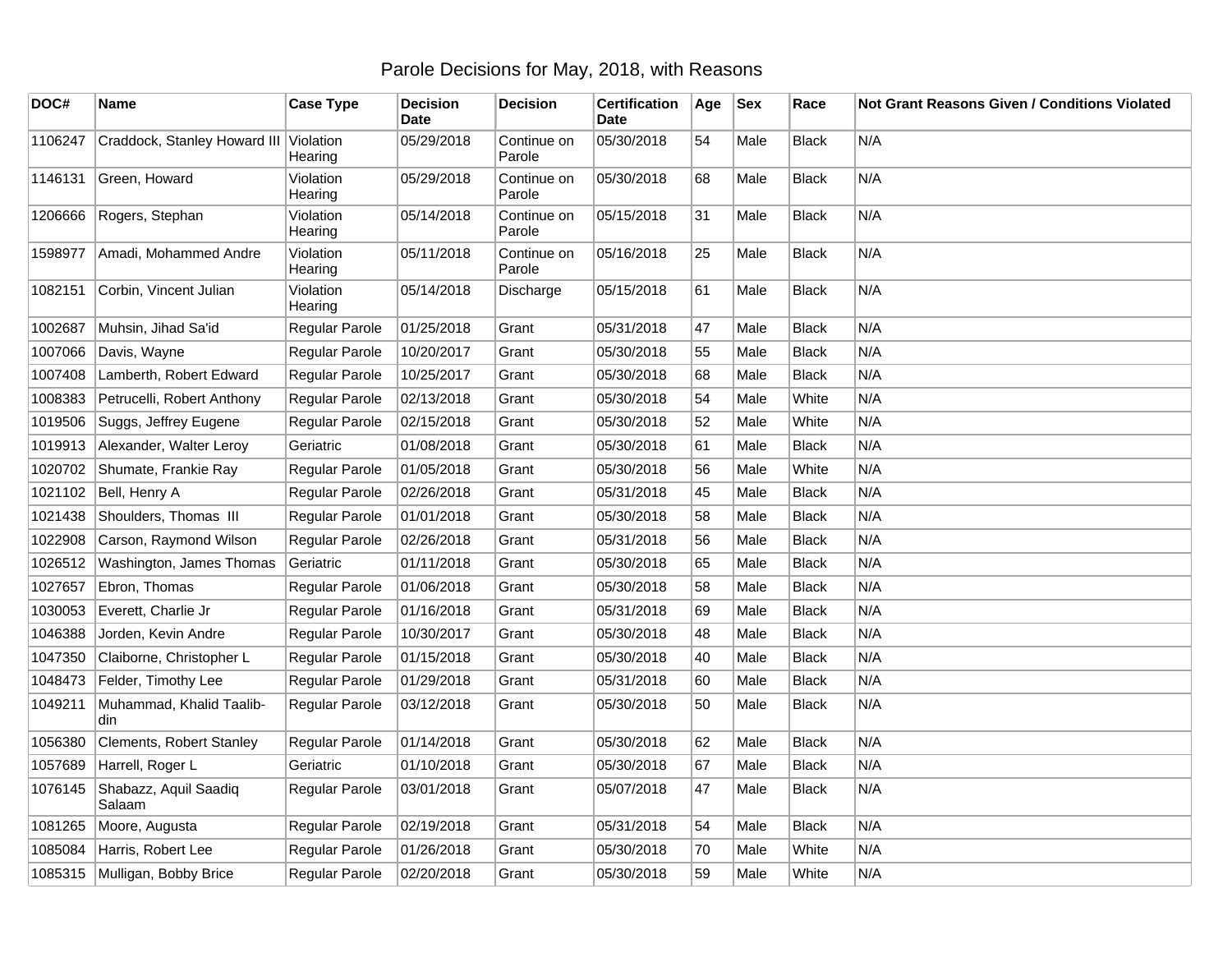| DOC#    | <b>Name</b>               | <b>Case Type</b>    | <b>Decision</b><br><b>Date</b> | <b>Decision</b>  | <b>Certification</b><br>Date | Age | <b>Sex</b> | Race         | Not Grant Reasons Given / Conditions Violated                                                                                                         |
|---------|---------------------------|---------------------|--------------------------------|------------------|------------------------------|-----|------------|--------------|-------------------------------------------------------------------------------------------------------------------------------------------------------|
| 1122623 | Riley, William Allan      | Geriatric           | 01/21/2018                     | Grant            | 05/31/2018                   | 66  | Male       | White        | N/A                                                                                                                                                   |
| 1123271 | Bynum, Lloyd Jr.          | Regular Parole      | 05/02/2018                     | Grant            | 05/09/2018                   | 60  | Male       | <b>Black</b> | N/A                                                                                                                                                   |
| 1128020 | Gee, Jerry Mcneal         | Regular Parole      | 01/19/2018                     | Grant            | 05/31/2018                   | 48  | Male       | <b>Black</b> | N/A                                                                                                                                                   |
| 1141412 | Saunders, Robert Darnell  | Regular Parole      | 12/15/2017                     | Grant            | 05/30/2018                   | 60  | Male       | White        | N/A                                                                                                                                                   |
| 1144150 | Rosser, Michael           | Regular Parole      | 01/07/2018                     | Grant            | 05/30/2018                   | 45  | Male       | <b>Black</b> | N/A                                                                                                                                                   |
| 1147441 | Creekmore, John Edward    | Regular Parole      | 01/18/2018                     | Grant            | 05/31/2018                   | 68  | Male       | <b>Black</b> | N/A                                                                                                                                                   |
| 1147960 | Mitchener, Yancy Montae   | Regular Parole      | 05/08/2018                     | Grant            | 05/09/2018                   | 39  | Male       | <b>Black</b> | N/A                                                                                                                                                   |
| 1151510 | Johnson Bey, Bryan Oneil  | Regular Parole      | 10/09/2017                     | Grant            | 05/30/2018                   | 45  | Male       | Black        | N/A                                                                                                                                                   |
| 1159210 | Hawkins, David            | <b>Board Review</b> | 05/04/2018                     | Grant            | 05/04/2018                   | 62  | Male       | <b>Black</b> | N/A                                                                                                                                                   |
| 1164385 | Mcrae, Edward Dewey       | Geriatric           | 01/19/2018                     | Grant            | 05/31/2018                   | 64  | Male       | Black        | N/A                                                                                                                                                   |
| 1177173 | Potts, William Henry      | Regular Parole      | 02/22/2018                     | Grant            | 05/30/2018                   | 74  | Male       | <b>Black</b> | N/A                                                                                                                                                   |
| 1420594 | Tucker, Reginald Stephone | Regular Parole      | 01/26/2018                     | Grant            | 05/31/2018                   | 52  | Male       | <b>Black</b> | N/A                                                                                                                                                   |
| 1426362 | House, Sterling Lamont    | Geriatric           | 10/04/2017                     | Grant            | 05/04/2018                   | 66  | Male       | <b>Black</b> | N/A                                                                                                                                                   |
| 1001945 | Cox, Wallace Mccoy Jr.    | Regular Parole      | 05/21/2018                     | <b>Not Grant</b> | 05/21/2018                   | 47  | Male       | <b>Black</b> | Crimes committed - Aggravated Sexual Battery;<br>Aggravated Sexual Battery; Felonious Injury Corr<br>Employee                                         |
|         |                           |                     |                                |                  |                              |     |            |              | Release at this time would diminish seriousness of<br>crime                                                                                           |
|         |                           |                     |                                |                  |                              |     |            |              | Serious nature and circumstances of your offense(s).                                                                                                  |
|         |                           |                     |                                |                  |                              |     |            |              | Your prior failure(s) and/or convictions while under<br>community supervision indicate that you are unlikely<br>to comply with conditions of release. |
| 1003337 | Betts, Christopher Lamont | Regular Parole      | 05/23/2018                     | Not Grant        | 05/25/2018                   | 50  | Male       | <b>Black</b> | No Interest in Parole                                                                                                                                 |
| 1005407 | Mangum, Beverly Ricardo   | Geriatric           | 05/24/2018                     | <b>Not Grant</b> | 05/25/2018                   | 64  | Male       | <b>Black</b> | Extensive criminal record                                                                                                                             |
|         |                           |                     |                                |                  |                              |     |            |              | History of violence.                                                                                                                                  |
|         |                           |                     |                                |                  |                              |     |            |              | Release at this time would diminish seriousness of<br>crime                                                                                           |
|         |                           |                     |                                |                  |                              |     |            |              | The Board concludes that you should serve more of<br>your sentence prior to release on parole.                                                        |
|         |                           |                     |                                |                  |                              |     |            |              | The Board considers you to be a risk to the<br>community.                                                                                             |
| 1005711 | Bailey, Jerome            | Regular Parole      | 05/05/2018                     | Not Grant        | 05/07/2018                   | 66  | Male       | <b>Black</b> | Extensive criminal record                                                                                                                             |
|         |                           |                     |                                |                  |                              |     |            |              | History of substance abuse.                                                                                                                           |
|         |                           |                     |                                |                  |                              |     |            |              | History of violence.                                                                                                                                  |
|         |                           |                     |                                |                  |                              |     |            |              | Release at this time would diminish seriousness of<br>crime                                                                                           |
|         |                           |                     |                                |                  |                              |     |            |              | The Board concludes that you should serve more of<br>your sentence prior to release on parole.                                                        |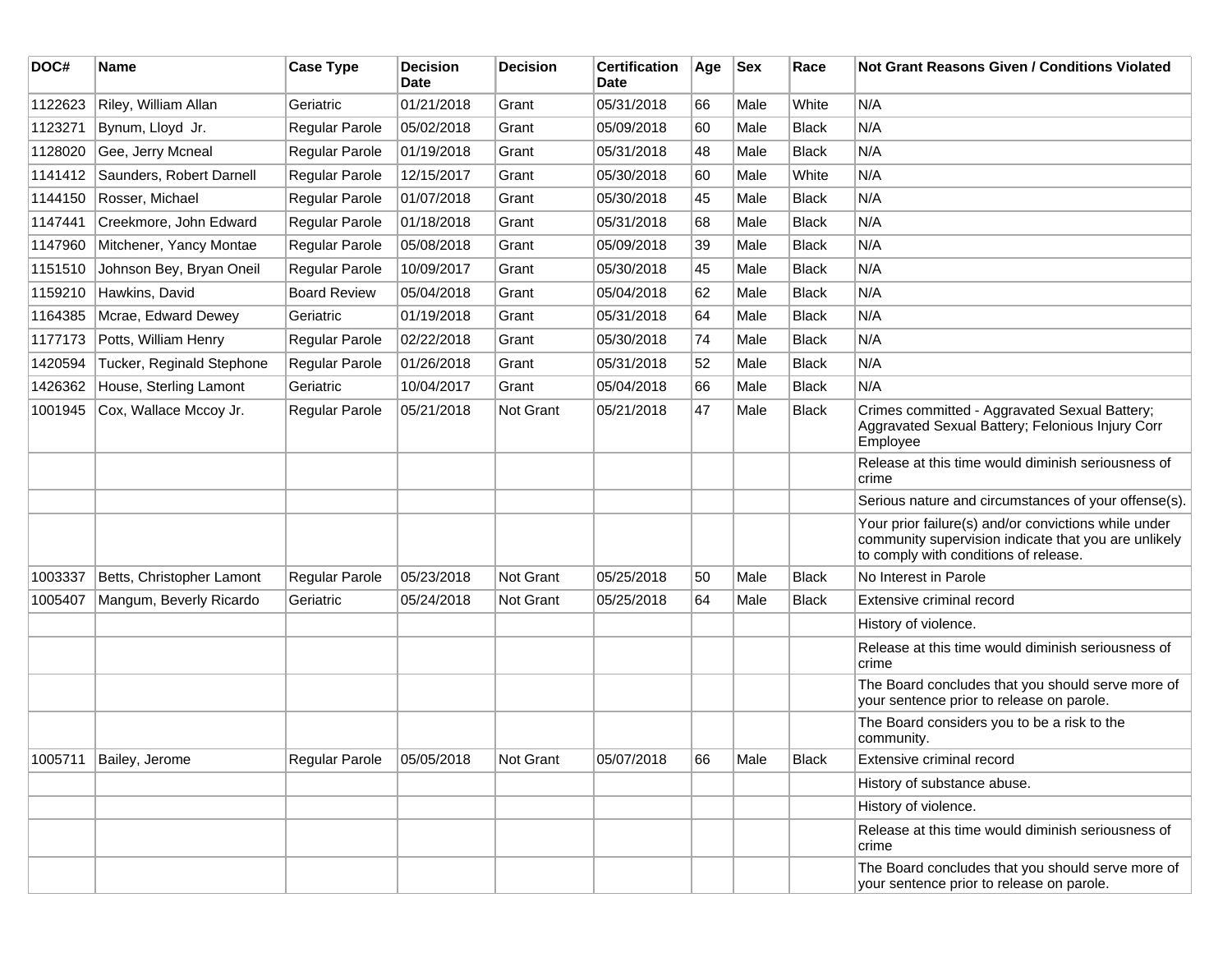| DOC#    | Name                              | <b>Case Type</b> | <b>Decision</b><br>Date | <b>Decision</b>  | <b>Certification</b><br><b>Date</b> | Age | <b>Sex</b> | Race         | <b>Not Grant Reasons Given / Conditions Violated</b>                                                                                                        |
|---------|-----------------------------------|------------------|-------------------------|------------------|-------------------------------------|-----|------------|--------------|-------------------------------------------------------------------------------------------------------------------------------------------------------------|
| 1005711 | Bailey, Jerome                    | Regular Parole   | 05/05/2018              | Not Grant        | 05/07/2018                          | 66  | Male       | <b>Black</b> | The Board considers you to be a risk to the<br>community.                                                                                                   |
| 1005757 | Mock, Andre Demetriu              | Regular Parole   | 05/03/2018              | Not Grant        | 05/04/2018                          | 51  | Male       | <b>Black</b> | Crimes committed - Sex Assault, Rape; Robbery;<br>Larc-Petty                                                                                                |
|         |                                   |                  |                         |                  |                                     |     |            |              | Release at this time would diminish seriousness of<br>crime                                                                                                 |
|         |                                   |                  |                         |                  |                                     |     |            |              | Serious nature and circumstances of your offense(s).                                                                                                        |
|         |                                   |                  |                         |                  |                                     |     |            |              | The Board concludes that you should serve more of<br>your sentence prior to release on parole.                                                              |
|         |                                   |                  |                         |                  |                                     |     |            |              | The Board considers you to be a risk to the<br>community.                                                                                                   |
|         |                                   |                  |                         |                  |                                     |     |            |              | Your prior failure(s) and/or convictions while under<br>community supervision indicate that you are unlikely<br>to comply with conditions of release.       |
| 1009439 | Brown, John Lewis Jr.             | Regular Parole   | 05/15/2018              | Not Grant        | 05/17/2018                          | 50  | Male       | <b>Black</b> | No Interest in Parole                                                                                                                                       |
| 1012080 | Church, William L                 | Regular Parole   | 05/14/2018              | <b>Not Grant</b> | 05/15/2018                          | 61  | Male       | White        | Release at this time would diminish seriousness of<br>crime                                                                                                 |
|         |                                   |                  |                         |                  |                                     |     |            |              | Serious nature and circumstances of your offense(s).                                                                                                        |
|         |                                   |                  |                         |                  |                                     |     |            |              | The Board considers you to be a risk to the<br>community.                                                                                                   |
| 1014019 | Oneal, Jimmy Lionel               | Regular Parole   | 05/14/2018              | Not Grant        | 05/15/2018                          | 50  | Male       | <b>Black</b> | Extensive criminal record                                                                                                                                   |
|         |                                   |                  |                         |                  |                                     |     |            |              | History of substance abuse.                                                                                                                                 |
|         |                                   |                  |                         |                  |                                     |     |            |              | Serious nature and circumstances of your offense(s).                                                                                                        |
|         |                                   |                  |                         |                  |                                     |     |            |              | You need further participation in institutional work<br>and/or educational programs to indicate your positive<br>progression towards re-entry into society. |
|         |                                   |                  |                         |                  |                                     |     |            |              | Your prior failure(s) and/or convictions while under<br>community supervision indicate that you are unlikely<br>to comply with conditions of release.       |
| 1019675 | Arrington, Timothy Dwayne         | Regular Parole   | 05/15/2018              | Not Grant        | 05/17/2018                          | 43  | Male       | Black        | Crimes committed - Kidnap/Abduct; Sex Assault,<br>Rape; Robbery                                                                                             |
|         |                                   |                  |                         |                  |                                     |     |            |              | Release at this time would diminish seriousness of<br>crime                                                                                                 |
|         |                                   |                  |                         |                  |                                     |     |            |              | Serious nature and circumstances of your offense(s).                                                                                                        |
|         |                                   |                  |                         |                  |                                     |     |            |              | The Board concludes that you should serve more of<br>your sentence prior to release on parole.                                                              |
| 1020896 | Ridgley, Kevin Pierre-<br>Mustafa | Regular Parole   | 05/17/2018              | Not Grant        | 05/18/2018                          | 56  | Male       | Black        | Extensive criminal record                                                                                                                                   |
|         |                                   |                  |                         |                  |                                     |     |            |              | Release at this time would diminish seriousness of<br>crime                                                                                                 |
|         |                                   |                  |                         |                  |                                     |     |            |              | Serious nature and circumstances of your offense(s).                                                                                                        |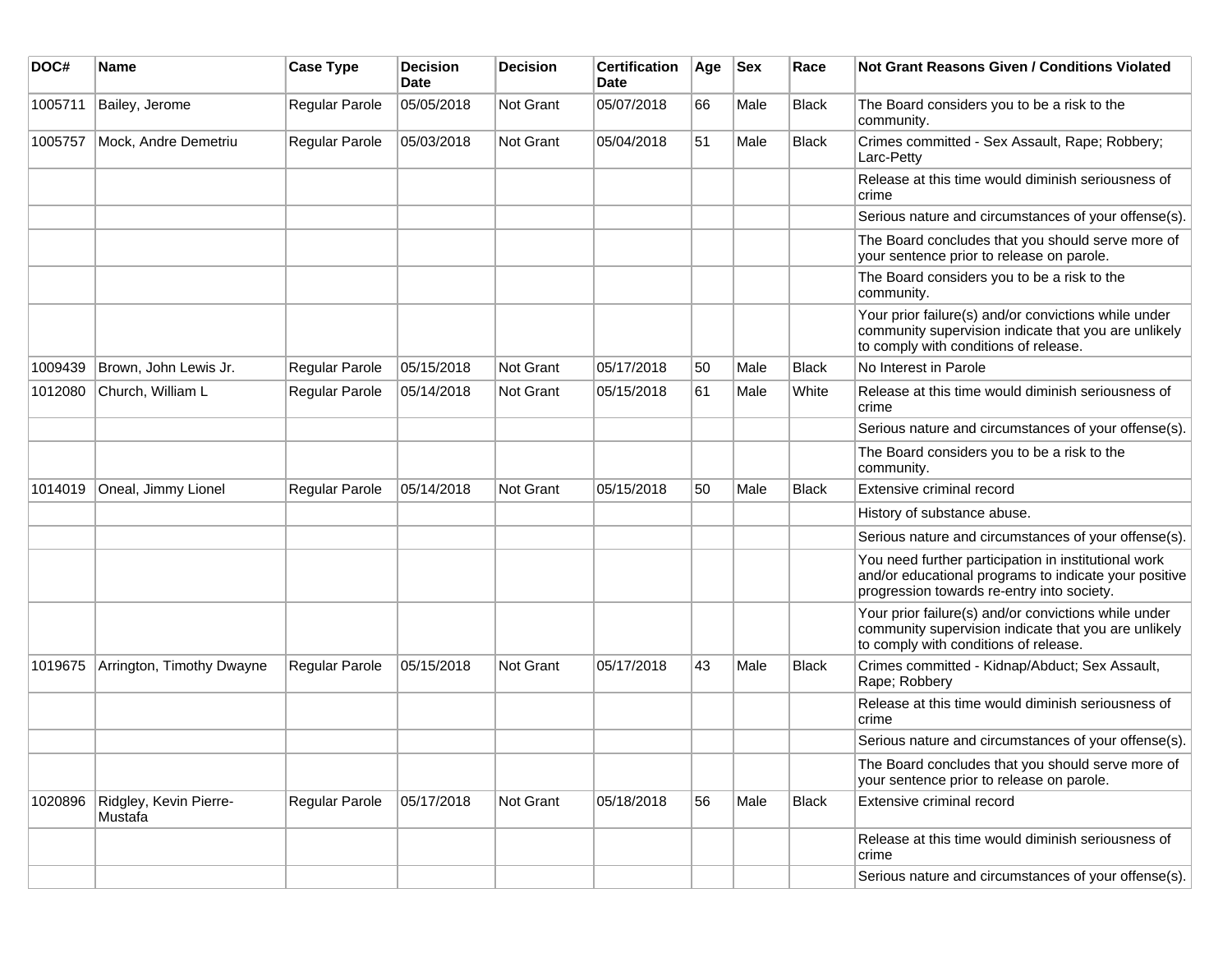| DOC#    | <b>Name</b>                       | <b>Case Type</b>      | <b>Decision</b><br>Date | <b>Decision</b> | <b>Certification</b><br>Date | Age | <b>Sex</b> | Race         | Not Grant Reasons Given / Conditions Violated                                                                                                         |
|---------|-----------------------------------|-----------------------|-------------------------|-----------------|------------------------------|-----|------------|--------------|-------------------------------------------------------------------------------------------------------------------------------------------------------|
| 1020896 | Ridgley, Kevin Pierre-<br>Mustafa | Regular Parole        | 05/17/2018              | Not Grant       | 05/18/2018                   | 56  | Male       | <b>Black</b> | Your prior failure(s) and/or convictions while under<br>community supervision indicate that you are unlikely<br>to comply with conditions of release. |
| 1020960 | Artis, John Jr.                   | Geriatric             | 05/08/2018              | Not Grant       | 05/09/2018                   | 64  | Male       | <b>Black</b> | Release at this time would diminish seriousness of<br>crime                                                                                           |
|         |                                   |                       |                         |                 |                              |     |            |              | Serious nature and circumstances of your offense(s).                                                                                                  |
|         |                                   |                       |                         |                 |                              |     |            |              | Your prior failure(s) and/or convictions while under<br>community supervision indicate that you are unlikely<br>to comply with conditions of release. |
| 1022659 | Jackson, Robert                   | Regular Parole        | 04/24/2018              | Not Grant       | 05/01/2018                   | 65  | Male       | <b>Black</b> | Crimes committed - Kidnap/Abduct; Kidnap/Abduct;<br>Kidnap/Abduct                                                                                     |
|         |                                   |                       |                         |                 |                              |     |            |              | History of violence.                                                                                                                                  |
|         |                                   |                       |                         |                 |                              |     |            |              | Serious nature and circumstances of your offense(s).                                                                                                  |
| 1023387 | Proctor, John L                   | <b>Regular Parole</b> | 05/09/2018              | Not Grant       | 05/11/2018                   | 63  | Male       | <b>Black</b> | Crimes committed - Homicide-1st Degree; Arson                                                                                                         |
|         |                                   |                       |                         |                 |                              |     |            |              | Release at this time would diminish seriousness of<br>crime                                                                                           |
|         |                                   |                       |                         |                 |                              |     |            |              | Serious nature and circumstances of your offense(s).                                                                                                  |
|         |                                   |                       |                         |                 |                              |     |            |              | The Board concludes that you should serve more of<br>your sentence prior to release on parole.                                                        |
| 1023432 | Brewer, Tracey Allen Jr.          | <b>Regular Parole</b> | 05/07/2018              | Not Grant       | 05/09/2018                   | 54  | Male       | <b>Black</b> | Extensive criminal record                                                                                                                             |
|         |                                   |                       |                         |                 |                              |     |            |              | History of violence.                                                                                                                                  |
|         |                                   |                       |                         |                 |                              |     |            |              | Release at this time would diminish seriousness of<br>crime                                                                                           |
|         |                                   |                       |                         |                 |                              |     |            |              | Serious nature and circumstances of your offense(s).                                                                                                  |
|         |                                   |                       |                         |                 |                              |     |            |              | The Board concludes that you should serve more of<br>your sentence prior to release on parole.                                                        |
|         |                                   |                       |                         |                 |                              |     |            |              | You need to show a longer period of stable<br>adjustment.                                                                                             |
| 1024183 | Jackson, Marvin Keith             | <b>Board Review</b>   | 05/05/2018              | Not Grant       | 05/07/2018                   | 51  | Male       | <b>Black</b> | Release at this time would diminish seriousness of<br>crime                                                                                           |
|         |                                   |                       |                         |                 |                              |     |            |              | Serious nature and circumstances of your offense(s).                                                                                                  |
|         |                                   |                       |                         |                 |                              |     |            |              | You need to show a longer period of stable<br>adjustment.                                                                                             |
|         |                                   |                       |                         |                 |                              |     |            |              | Your record of institutional infractions indicates a<br>disregard for rules and that you are not ready to<br>conform to society.                      |
| 1024369 | Reedy, Claude Junior              | Regular Parole        | 05/03/2018              | Not Grant       | 05/04/2018                   | 54  | Male       | White        | Release at this time would diminish seriousness of<br>crime                                                                                           |
|         |                                   |                       |                         |                 |                              |     |            |              | Serious nature and circumstances of your offense(s).                                                                                                  |
| 1024699 | Watson, Lewis Tucker Jr.          | Regular Parole        | 05/29/2018              | Not Grant       | 05/30/2018                   | 51  | Male       | Black        | History of violence.                                                                                                                                  |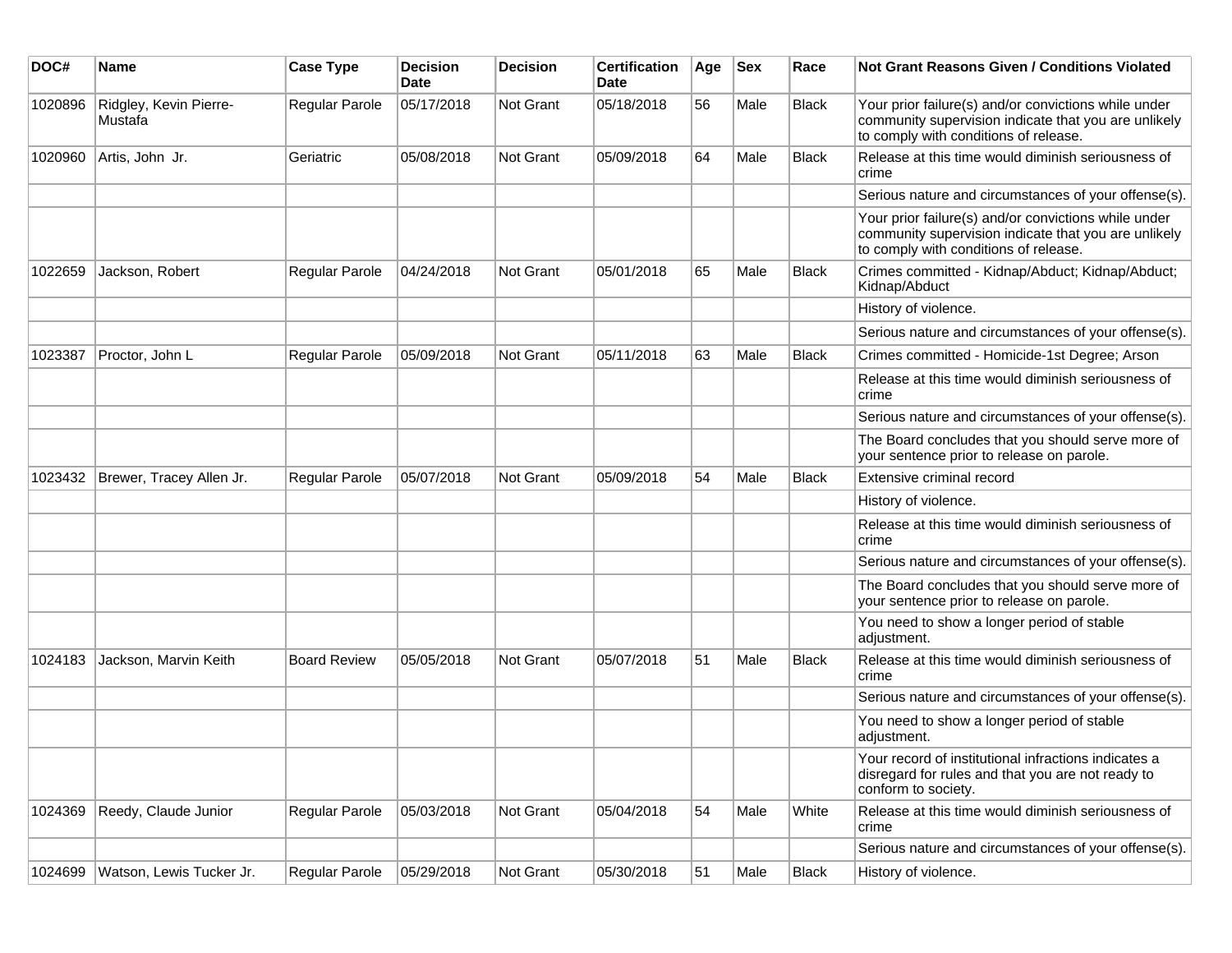| DOC#    | <b>Name</b>              | <b>Case Type</b> | <b>Decision</b><br><b>Date</b> | <b>Decision</b> | <b>Certification</b><br>Date | Age | <b>Sex</b> | Race         | Not Grant Reasons Given / Conditions Violated                                                                                                               |
|---------|--------------------------|------------------|--------------------------------|-----------------|------------------------------|-----|------------|--------------|-------------------------------------------------------------------------------------------------------------------------------------------------------------|
| 1024699 | Watson, Lewis Tucker Jr. | Regular Parole   | 05/29/2018                     | Not Grant       | 05/30/2018                   | 51  | Male       | <b>Black</b> | Release at this time would diminish seriousness of<br>crime                                                                                                 |
|         |                          |                  |                                |                 |                              |     |            |              | Serious nature and circumstances of your offense(s).                                                                                                        |
|         |                          |                  |                                |                 |                              |     |            |              | Your prior failure(s) and/or convictions while under<br>community supervision indicate that you are unlikely<br>to comply with conditions of release.       |
| 1024897 | Noble, Willie Lee Jr.    | Geriatric        | 05/16/2018                     | Not Grant       | 05/17/2018                   | 65  | Male       | <b>Black</b> | No Interest in Parole                                                                                                                                       |
| 1025526 | Terry, Anthony Lewis     | Regular Parole   | 04/30/2018                     | Not Grant       | 05/01/2018                   | 59  | Male       | <b>Black</b> | Release at this time would diminish seriousness of<br>crime                                                                                                 |
|         |                          |                  |                                |                 |                              |     |            |              | Serious nature and circumstances of your offense(s).                                                                                                        |
|         |                          |                  |                                |                 |                              |     |            |              | The Board concludes that you should serve more of<br>your sentence prior to release on parole.                                                              |
|         |                          |                  |                                |                 |                              |     |            |              | The Board considers you to be a risk to the<br>community.                                                                                                   |
| 1027100 | Moody, Phillip           | Regular Parole   | 05/07/2018                     | Not Grant       | 05/09/2018                   | 59  | Male       | <b>Black</b> | Considering your offense and your institutional<br>records, the Board concludes that you should serve<br>more of your sentence before being paroled.        |
|         |                          |                  |                                |                 |                              |     |            |              | Release at this time would diminish seriousness of<br>crime                                                                                                 |
|         |                          |                  |                                |                 |                              |     |            |              | Serious nature and circumstances of your offense(s).                                                                                                        |
|         |                          |                  |                                |                 |                              |     |            |              | The Board concludes that you should serve more of<br>your sentence prior to release on parole.                                                              |
|         |                          |                  |                                |                 |                              |     |            |              | The Board considers you to be a risk to the<br>community.                                                                                                   |
|         |                          |                  |                                |                 |                              |     |            |              | You need further participation in institutional work<br>and/or educational programs to indicate your positive<br>progression towards re-entry into society. |
| 1027166 | Hugine, Anthony          | Regular Parole   | 05/11/2018                     | Not Grant       | 05/11/2018                   | 49  | Male       | <b>Black</b> | History of violence.                                                                                                                                        |
|         |                          |                  |                                |                 |                              |     |            |              | Release at this time would diminish seriousness of<br>crime                                                                                                 |
|         |                          |                  |                                |                 |                              |     |            |              | Serious nature and circumstances of your offense(s).                                                                                                        |
|         |                          |                  |                                |                 |                              |     |            |              | The Board concludes that you should serve more of<br>your sentence prior to release on parole.                                                              |
|         |                          |                  |                                |                 |                              |     |            |              | The Board considers you to be a risk to the<br>community.                                                                                                   |
| 1027606 | Coleman, Leroy Sherman   | Geriatric        | 05/22/2018                     | Not Grant       | 05/23/2018                   | 65  | Male       | <b>Black</b> | Crimes committed - Kidnap/Abduct; Robbery;<br>Malicious Wounding                                                                                            |
|         |                          |                  |                                |                 |                              |     |            |              | Extensive criminal record                                                                                                                                   |
|         |                          |                  |                                |                 |                              |     |            |              | History of violence.                                                                                                                                        |
|         |                          |                  |                                |                 |                              |     |            |              | Release at this time would diminish seriousness of<br>crime                                                                                                 |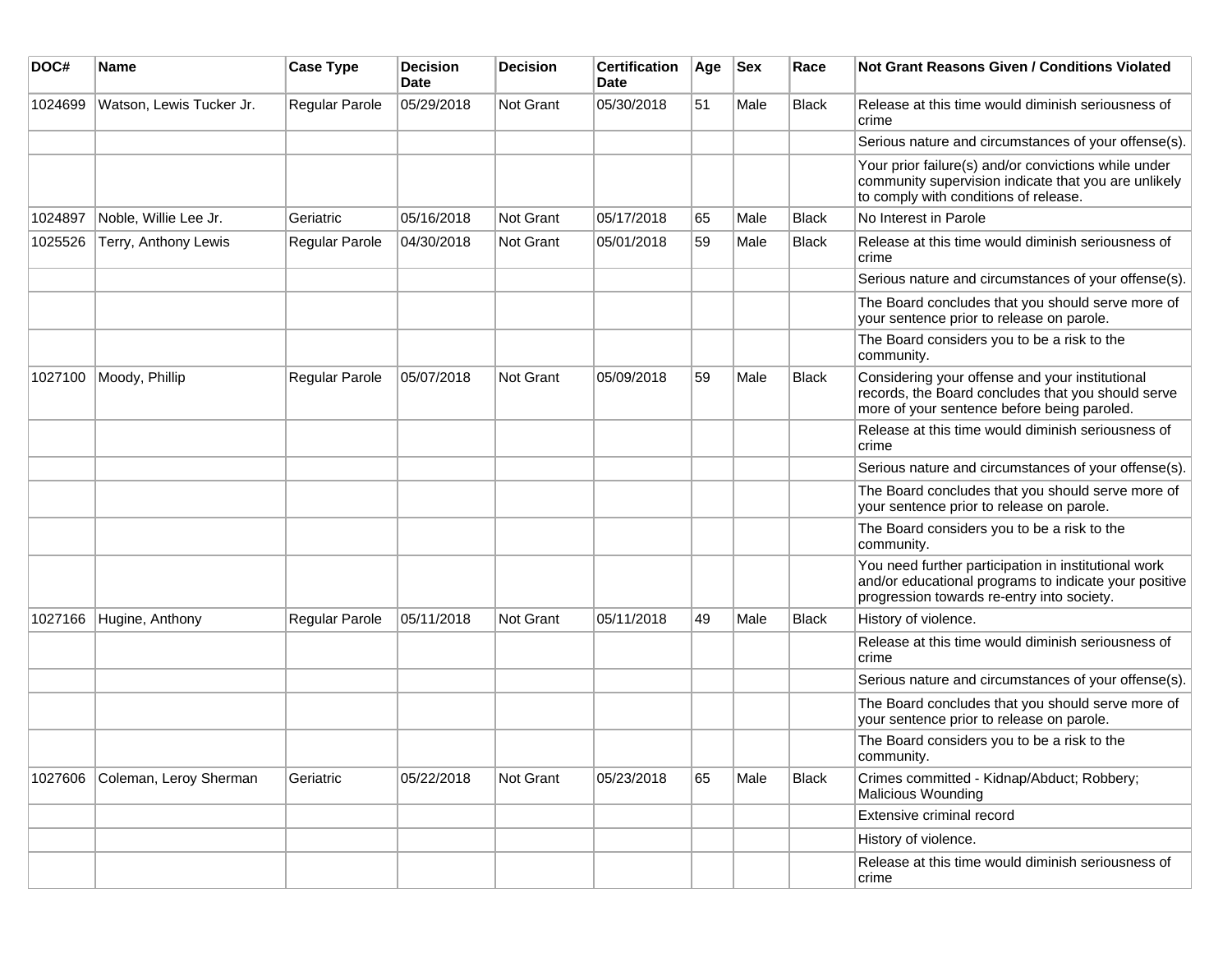| DOC#    | <b>Name</b>            | <b>Case Type</b>      | <b>Decision</b><br>Date | <b>Decision</b> | <b>Certification</b><br>Date | Age | <b>Sex</b> | Race         | <b>Not Grant Reasons Given / Conditions Violated</b>                                                                                                  |
|---------|------------------------|-----------------------|-------------------------|-----------------|------------------------------|-----|------------|--------------|-------------------------------------------------------------------------------------------------------------------------------------------------------|
| 1027606 | Coleman, Leroy Sherman | Geriatric             | 05/22/2018              | Not Grant       | 05/23/2018                   | 65  | Male       | Black        | Serious nature and circumstances of your offense(s).                                                                                                  |
|         |                        |                       |                         |                 |                              |     |            |              | Your prior failure(s) and/or convictions while under<br>community supervision indicate that you are unlikely<br>to comply with conditions of release. |
| 1029567 | Valentine, Jeffrey     | Regular Parole        | 04/26/2018              | Not Grant       | 05/01/2018                   | 51  | Male       | <b>Black</b> | Crimes committed - Homicide-Capital;<br>Kidnap/Abduct; Robbery                                                                                        |
|         |                        |                       |                         |                 |                              |     |            |              | Release at this time would diminish seriousness of<br>crime                                                                                           |
|         |                        |                       |                         |                 |                              |     |            |              | Serious nature and circumstances of your offense(s).                                                                                                  |
|         |                        |                       |                         |                 |                              |     |            |              | The Board concludes that you should serve more of<br>your sentence prior to release on parole.                                                        |
| 1029615 | King, Robert Douglas   | Regular Parole        | 05/15/2018              | Not Grant       | 05/17/2018                   | 59  | Male       | White        | Considering your offense and your institutional<br>records, the Board concludes that you should serve<br>more of your sentence before being paroled.  |
|         |                        |                       |                         |                 |                              |     |            |              | Crimes committed - Malicious Wounding; Felony<br>Assault; Arson - Attempted                                                                           |
|         |                        |                       |                         |                 |                              |     |            |              | History of violence.                                                                                                                                  |
|         |                        |                       |                         |                 |                              |     |            |              | Release at this time would diminish seriousness of<br>crime                                                                                           |
|         |                        |                       |                         |                 |                              |     |            |              | Serious nature and circumstances of your offense(s).                                                                                                  |
|         |                        |                       |                         |                 |                              |     |            |              | The Board concludes that you should serve more of<br>your sentence prior to release on parole.                                                        |
|         |                        |                       |                         |                 |                              |     |            |              | The Board considers you to be a risk to the<br>community.                                                                                             |
| 1030464 | Wells, Michael Dewayne | <b>Regular Parole</b> | 05/21/2018              | Not Grant       | 05/22/2018                   | 65  | Male       | <b>Black</b> | Crimes committed - Kidnap/Abduct; Sex Assault,<br>Rape; Robbery                                                                                       |
|         |                        |                       |                         |                 |                              |     |            |              | Release at this time would diminish seriousness of<br>crime                                                                                           |
|         |                        |                       |                         |                 |                              |     |            |              | Serious nature and circumstances of your offense(s).                                                                                                  |
|         |                        |                       |                         |                 |                              |     |            |              | The Board concludes that you should serve more of<br>your sentence prior to release on parole.                                                        |
|         |                        |                       |                         |                 |                              |     |            |              | The Board considers you to be a risk to the<br>community.                                                                                             |
| 1030515 | Joyner, Gregory Allen  | Regular Parole        | 05/09/2018              | Not Grant       | 05/11/2018                   | 46  | Male       | <b>Black</b> | Release at this time would diminish seriousness of<br>crime                                                                                           |
|         |                        |                       |                         |                 |                              |     |            |              | Serious nature and circumstances of your offense(s).                                                                                                  |
|         |                        |                       |                         |                 |                              |     |            |              | The Board considers you to be a risk to the<br>community.                                                                                             |
| 1034195 | Johnson, Gregory M     | Regular Parole        | 05/15/2018              | Not Grant       | 05/17/2018                   | 58  | Male       | <b>Black</b> | No Interest in Parole                                                                                                                                 |
| 1034838 | Coston, Raymond Earl   | Regular Parole        | 04/27/2018              | Not Grant       | 05/01/2018                   | 54  | Male       | <b>Black</b> | Release at this time would diminish seriousness of<br>crime                                                                                           |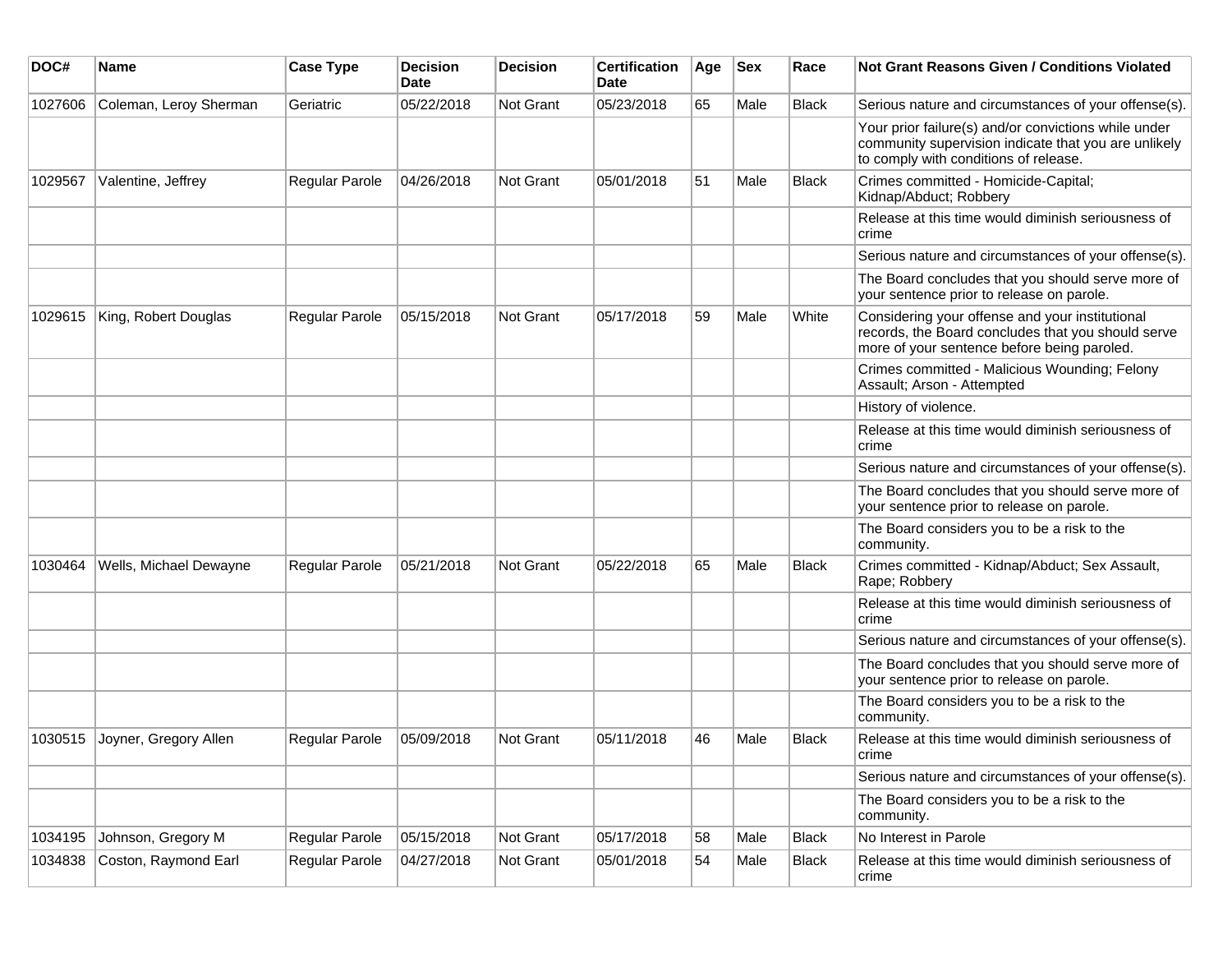| DOC#    | <b>Name</b>                 | <b>Case Type</b> | <b>Decision</b><br>Date | <b>Decision</b> | <b>Certification</b><br>Date | Age | <b>Sex</b>   | Race                            | Not Grant Reasons Given / Conditions Violated                                                                                                               |
|---------|-----------------------------|------------------|-------------------------|-----------------|------------------------------|-----|--------------|---------------------------------|-------------------------------------------------------------------------------------------------------------------------------------------------------------|
| 1034838 | Coston, Raymond Earl        | Regular Parole   | 04/27/2018              | Not Grant       | 05/01/2018                   | 54  | Male         | <b>Black</b>                    | Serious nature and circumstances of your offense(s).                                                                                                        |
|         |                             |                  |                         |                 |                              |     |              |                                 | You need further participation in institutional work<br>and/or educational programs to indicate your positive<br>progression towards re-entry into society. |
|         |                             |                  |                         |                 |                              |     |              |                                 | Your prior failure(s) and/or convictions while under<br>community supervision indicate that you are unlikely<br>to comply with conditions of release.       |
| 1038253 | Tompkins, Ernest N          | Regular Parole   | 04/24/2018              | Not Grant       | 05/01/2018                   | 53  | Male         | <b>Black</b>                    | History of substance abuse.                                                                                                                                 |
|         |                             |                  |                         |                 |                              |     |              |                                 | Release at this time would diminish seriousness of<br>crime                                                                                                 |
|         |                             |                  |                         |                 |                              |     |              |                                 | Serious nature and circumstances of your offense(s).                                                                                                        |
|         |                             |                  |                         |                 |                              |     |              |                                 | The Board concludes that you should serve more of<br>your sentence prior to release on parole.                                                              |
|         |                             |                  |                         |                 |                              |     |              |                                 | The Board considers you to be a risk to the<br>community.                                                                                                   |
| 1039030 | Clements, Arrie Cheely      | Geriatric        | 05/29/2018              | Not Grant       | 05/30/2018                   | 65  | Female White |                                 | No Interest in Parole                                                                                                                                       |
| 1041060 | Dubon, Jose Cruz            | Geriatric        | 05/14/2018              | Not Grant       | 05/15/2018                   | 66  | Male         | White                           | Release at this time would diminish seriousness of<br>crime                                                                                                 |
|         |                             |                  |                         |                 |                              |     |              |                                 | Serious nature and circumstances of your offense(s).                                                                                                        |
|         |                             |                  |                         |                 |                              |     |              |                                 | The Board concludes that you should serve more of<br>your sentence prior to release on parole.                                                              |
|         |                             |                  |                         |                 |                              |     |              |                                 | The Board considers you to be a risk to the<br>community.                                                                                                   |
| 1044325 | Gibson, James H             | Regular Parole   | 05/14/2018              | Not Grant       | 05/15/2018                   | 56  | Male         | White                           | Crimes committed - Kidnap/Abduct; Sex Assault,<br>Rape; Weapon Offense                                                                                      |
|         |                             |                  |                         |                 |                              |     |              |                                 | Release at this time would diminish seriousness of<br>crime                                                                                                 |
|         |                             |                  |                         |                 |                              |     |              |                                 | Serious nature and circumstances of your offense(s).                                                                                                        |
|         |                             |                  |                         |                 |                              |     |              |                                 | The Board concludes that you should serve more of<br>your sentence prior to release on parole.                                                              |
| 1044595 | Boonak, Charnwit Tom        | Regular Parole   | 05/17/2018              | Not Grant       | 05/18/2018                   | 59  | Male         | Asian or<br>Pacific<br>Islander | Release at this time would diminish seriousness of<br>crime                                                                                                 |
|         |                             |                  |                         |                 |                              |     |              |                                 | Serious nature and circumstances of your offense(s).                                                                                                        |
|         |                             |                  |                         |                 |                              |     |              |                                 | The Board concludes that you should serve more of<br>your sentence prior to release on parole.                                                              |
| 1044948 | Barcase, Joseph Gregory Jr. | Regular Parole   | 05/01/2018              | Not Grant       | 05/01/2018                   | 48  | Male         | White                           | No Interest in Parole                                                                                                                                       |
| 1045285 | Waller, Angelo Lamont       | Regular Parole   | 05/08/2018              | Not Grant       | 05/09/2018                   | 45  | Male         | <b>Black</b>                    | Crimes committed - Homicide-1st Degree; Use Of<br>Firearm In Felony                                                                                         |
|         |                             |                  |                         |                 |                              |     |              |                                 | Release at this time would diminish seriousness of<br>crime                                                                                                 |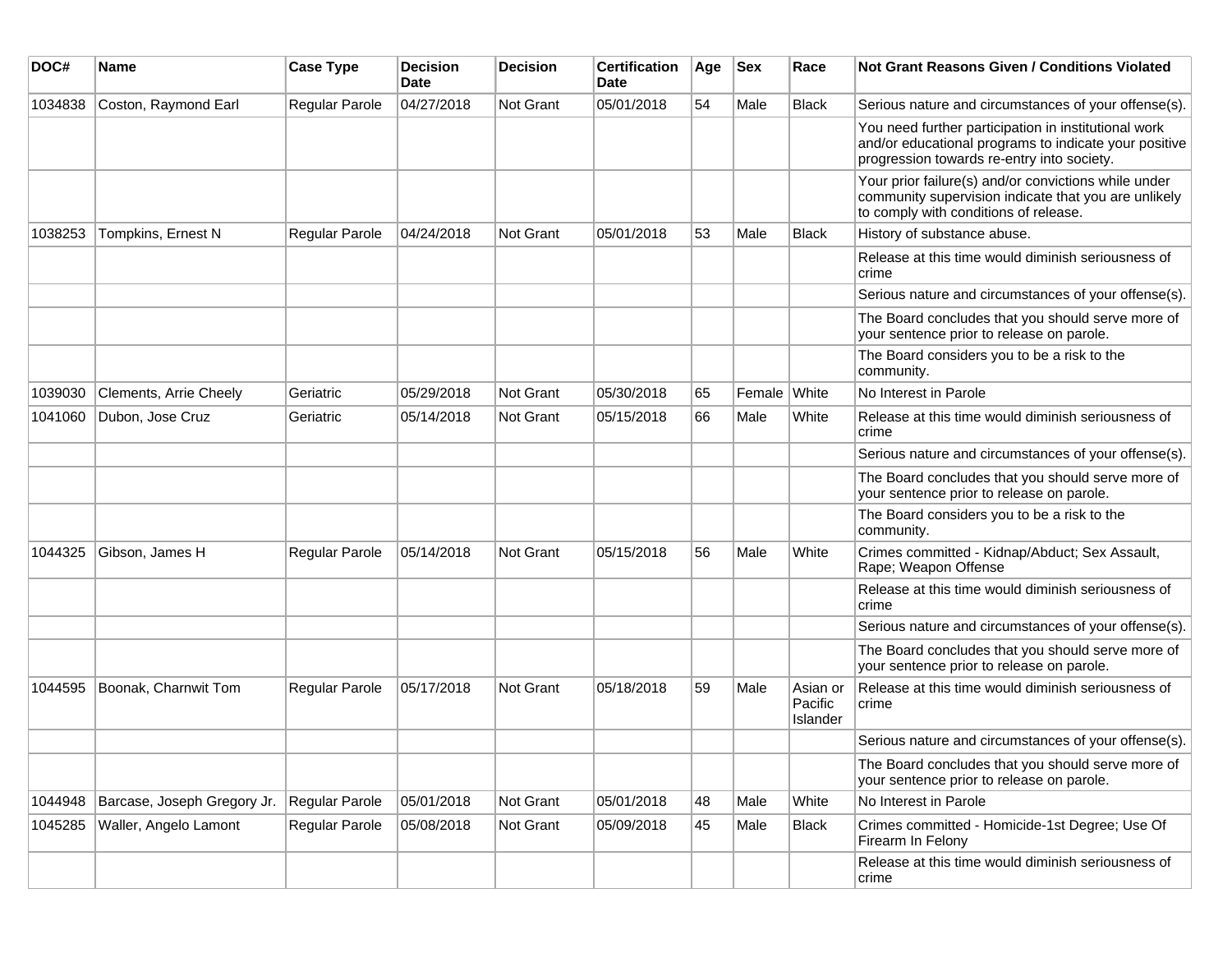| DOC#    | Name                  | <b>Case Type</b>      | <b>Decision</b><br>Date | <b>Decision</b> | <b>Certification</b><br>Date | Age | <b>Sex</b> | Race         | Not Grant Reasons Given / Conditions Violated                                                                                                        |
|---------|-----------------------|-----------------------|-------------------------|-----------------|------------------------------|-----|------------|--------------|------------------------------------------------------------------------------------------------------------------------------------------------------|
| 1045285 | Waller, Angelo Lamont | Regular Parole        | 05/08/2018              | Not Grant       | 05/09/2018                   | 45  | Male       | <b>Black</b> | Serious nature and circumstances of your offense(s).                                                                                                 |
|         |                       |                       |                         |                 |                              |     |            |              | The Board concludes that you should serve more of<br>your sentence prior to release on parole.                                                       |
|         |                       |                       |                         |                 |                              |     |            |              | The Board considers you to be a risk to the<br>community.                                                                                            |
| 1045911 | Brenner, Elliot       | Regular Parole        | 05/29/2018              | Not Grant       | 05/30/2018                   | 74  | Male       | White        | History of violence.                                                                                                                                 |
|         |                       |                       |                         |                 |                              |     |            |              | Release at this time would diminish seriousness of<br>crime                                                                                          |
|         |                       |                       |                         |                 |                              |     |            |              | Serious nature and circumstances of your offense(s).                                                                                                 |
|         |                       |                       |                         |                 |                              |     |            |              | The Board considers you to be a risk to the<br>community.                                                                                            |
| 1048090 | Randall, David L      | Regular Parole        | 05/29/2018              | Not Grant       | 05/30/2018                   | 49  | Male       | <b>Black</b> | No Interest in Parole                                                                                                                                |
| 1048367 | Lamb, Roger Wayne     | Regular Parole        | 05/21/2018              | Not Grant       | 05/22/2018                   | 51  | Male       | White        | Extensive criminal record                                                                                                                            |
|         |                       |                       |                         |                 |                              |     |            |              | History of violence.                                                                                                                                 |
|         |                       |                       |                         |                 |                              |     |            |              | Release at this time would diminish seriousness of<br>crime                                                                                          |
|         |                       |                       |                         |                 |                              |     |            |              | Serious nature and circumstances of your offense(s).                                                                                                 |
|         |                       |                       |                         |                 |                              |     |            |              | The Board concludes that you should serve more of<br>your sentence prior to release on parole.                                                       |
|         |                       |                       |                         |                 |                              |     |            |              | The Board considers you to be a risk to the<br>community.                                                                                            |
| 1048503 | Hughes, Timothy Wayne | Regular Parole        | 05/21/2018              | Not Grant       | 05/21/2018                   | 57  | Male       | White        | Extensive criminal record                                                                                                                            |
|         |                       |                       |                         |                 |                              |     |            |              | Release at this time would diminish seriousness of<br>crime                                                                                          |
|         |                       |                       |                         |                 |                              |     |            |              | Serious nature and circumstances of your offense(s).                                                                                                 |
|         |                       |                       |                         |                 |                              |     |            |              | The Board concludes that you should serve more of<br>your sentence prior to release on parole.                                                       |
|         |                       |                       |                         |                 |                              |     |            |              | You need to show a longer period of stable<br>adjustment.                                                                                            |
|         |                       |                       |                         |                 |                              |     |            |              | Your record of institutional infractions indicates a<br>disregard for rules and that you are not ready to<br>conform to society.                     |
| 1048504 | Johnson, Richard Jr.  | <b>Regular Parole</b> | 05/17/2018              | Not Grant       | 05/18/2018                   | 76  | Male       | <b>Black</b> | Crimes committed - Homicide/Murder; Homicide-<br>Attempted; Kidnap/Abduct                                                                            |
|         |                       |                       |                         |                 |                              |     |            |              | Release at this time would diminish seriousness of<br>crime                                                                                          |
|         |                       |                       |                         |                 |                              |     |            |              | Serious nature and circumstances of your offense(s).                                                                                                 |
| 1051179 | Mashore, Freddie Jr.  | Regular Parole        | 05/27/2018              | Not Grant       | 05/30/2018                   | 49  | Male       | Black        | Considering your offense and your institutional<br>records, the Board concludes that you should serve<br>more of your sentence before being paroled. |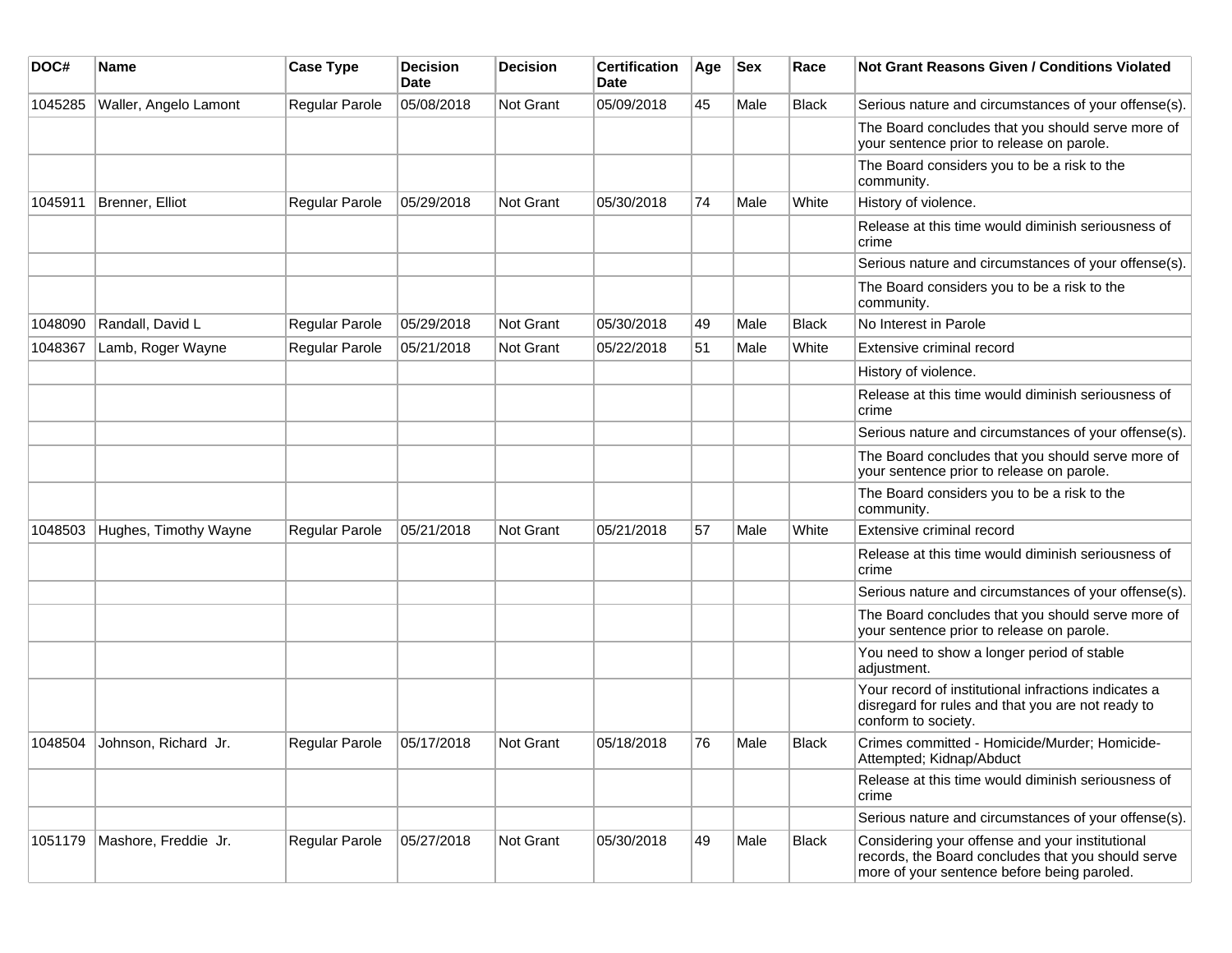| DOC#    | <b>Name</b>           | <b>Case Type</b>      | <b>Decision</b><br><b>Date</b> | <b>Decision</b>  | <b>Certification</b><br><b>Date</b> | Age | <b>Sex</b> | Race  | Not Grant Reasons Given / Conditions Violated                                                                                                         |
|---------|-----------------------|-----------------------|--------------------------------|------------------|-------------------------------------|-----|------------|-------|-------------------------------------------------------------------------------------------------------------------------------------------------------|
| 1051179 | Mashore, Freddie Jr.  | Regular Parole        | 05/27/2018                     | <b>Not Grant</b> | 05/30/2018                          | 49  | Male       | Black | Extensive criminal record                                                                                                                             |
|         |                       |                       |                                |                  |                                     |     |            |       | Poor institutional adjustment (for example,<br>motivation/attitude, unfavorable reports, lack of<br>program involvement, etc.)                        |
|         |                       |                       |                                |                  |                                     |     |            |       | Serious nature and circumstances of your offense(s).                                                                                                  |
|         |                       |                       |                                |                  |                                     |     |            |       | The Board concludes that you should serve more of<br>your sentence prior to release on parole.                                                        |
|         |                       |                       |                                |                  |                                     |     |            |       | The Board considers you to be a risk to the<br>community.                                                                                             |
|         |                       |                       |                                |                  |                                     |     |            |       | You need to show a longer period of stable<br>adjustment.                                                                                             |
|         |                       |                       |                                |                  |                                     |     |            |       | Your prior failure(s) and/or convictions while under<br>community supervision indicate that you are unlikely<br>to comply with conditions of release. |
|         |                       |                       |                                |                  |                                     |     |            |       | Your record indicates a serious disregard for the<br>property rights of others.                                                                       |
|         |                       |                       |                                |                  |                                     |     |            |       | Your record of institutional infractions indicates a<br>disregard for rules and that you are not ready to<br>conform to society.                      |
| 1055412 | Clifton, Roger Talley | Regular Parole        | 05/17/2018                     | Not Grant        | 05/21/2018                          | 54  | Male       | White | Extensive criminal record                                                                                                                             |
|         |                       |                       |                                |                  |                                     |     |            |       | History of substance abuse.                                                                                                                           |
|         |                       |                       |                                |                  |                                     |     |            |       | History of violence.                                                                                                                                  |
|         |                       |                       |                                |                  |                                     |     |            |       | Release at this time would diminish seriousness of<br>crime                                                                                           |
|         |                       |                       |                                |                  |                                     |     |            |       | Serious nature and circumstances of your offense(s).                                                                                                  |
|         |                       |                       |                                |                  |                                     |     |            |       | The Board considers you to be a risk to the<br>community.                                                                                             |
| 1059557 | Lewis, Leon Leroy     | Geriatric             | 05/15/2018                     | <b>Not Grant</b> | 05/17/2018                          | 64  | Male       | Black | Crimes committed - Arson; Incendiary Device-<br>Manufacture                                                                                           |
|         |                       |                       |                                |                  |                                     |     |            |       | Poor institutional adjustment (for example,<br>motivation/attitude, unfavorable reports, lack of<br>program involvement, etc.)                        |
|         |                       |                       |                                |                  |                                     |     |            |       | Release at this time would diminish seriousness of<br>crime                                                                                           |
|         |                       |                       |                                |                  |                                     |     |            |       | The Board concludes that you should serve more of<br>your sentence prior to release on parole.                                                        |
|         |                       |                       |                                |                  |                                     |     |            |       | Your record indicates a serious disregard for the<br>property rights of others.                                                                       |
| 1060080 | Allen, David          | <b>Regular Parole</b> | 05/21/2018                     | Not Grant        | 05/22/2018                          | 57  | Male       | White | Release at this time would diminish seriousness of<br>crime                                                                                           |
|         |                       |                       |                                |                  |                                     |     |            |       | Serious nature and circumstances of your offense(s).                                                                                                  |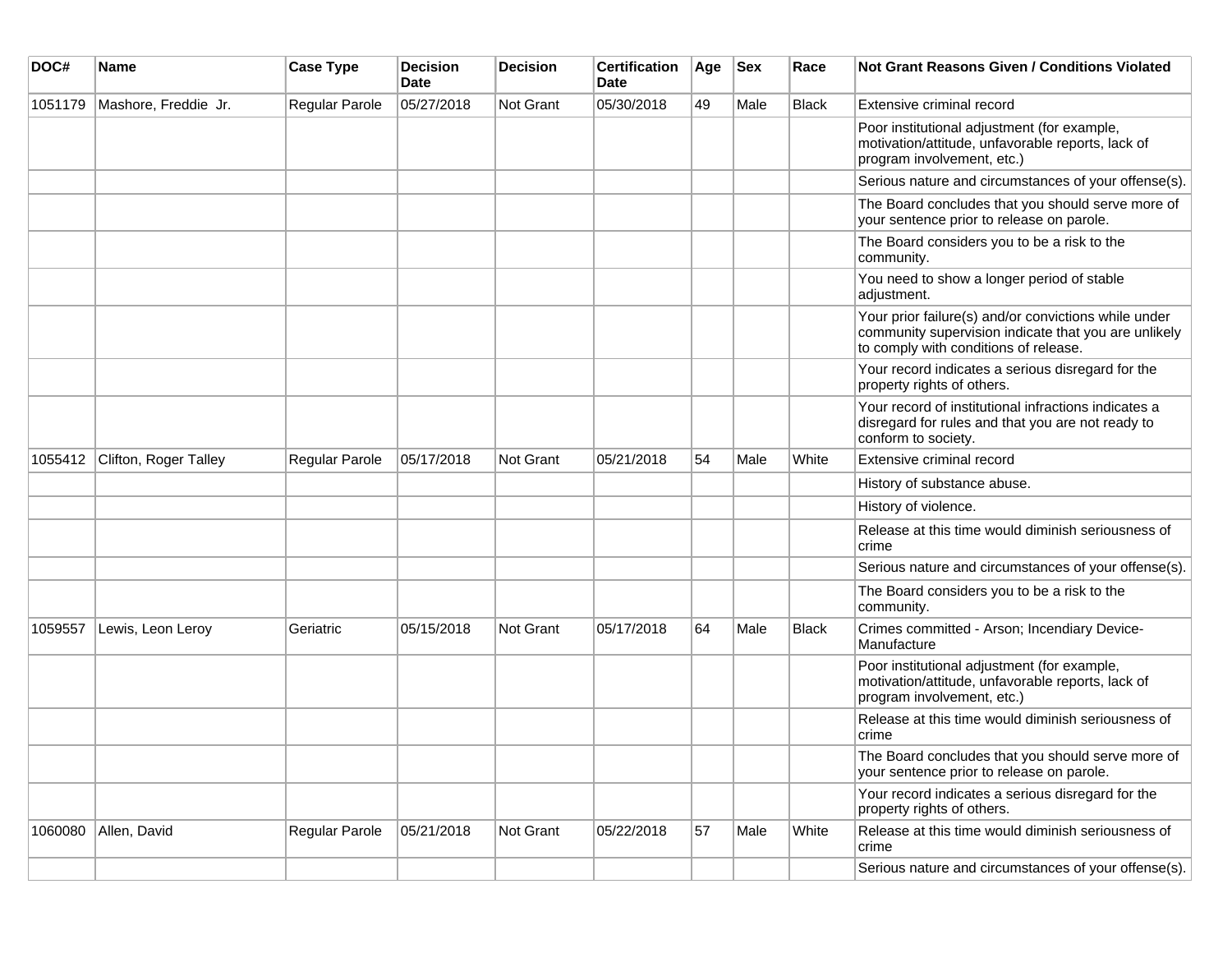| DOC#    | <b>Name</b>             | <b>Case Type</b> | <b>Decision</b><br><b>Date</b> | <b>Decision</b> | <b>Certification</b><br>Date | Age | Sex  | Race         | <b>Not Grant Reasons Given / Conditions Violated</b>                                                                                                 |
|---------|-------------------------|------------------|--------------------------------|-----------------|------------------------------|-----|------|--------------|------------------------------------------------------------------------------------------------------------------------------------------------------|
| 1060080 | Allen, David            | Regular Parole   | 05/21/2018                     | Not Grant       | 05/22/2018                   | 57  | Male | White        | The Board concludes that you should serve more of<br>your sentence prior to release on parole.                                                       |
|         |                         |                  |                                |                 |                              |     |      |              | The Board considers you to be a risk to the<br>community.                                                                                            |
| 1060850 | Vannatter, Lewis John   | Regular Parole   | 04/26/2018                     | Not Grant       | 05/01/2018                   | 56  | Male | White        | Crimes committed - Homicide-Attempted;<br>Kidnap/Abduct; Sex Assault, Rape                                                                           |
|         |                         |                  |                                |                 |                              |     |      |              | Release at this time would diminish seriousness of<br>crime                                                                                          |
|         |                         |                  |                                |                 |                              |     |      |              | Serious nature and circumstances of your offense(s).                                                                                                 |
|         |                         |                  |                                |                 |                              |     |      |              | The Board concludes that you should serve more of<br>your sentence prior to release on parole.                                                       |
| 1064200 | Hairston, Michael Scott | Regular Parole   | 05/15/2018                     | Not Grant       | 05/17/2018                   | 50  | Male | <b>Black</b> | Conviction of a new crime while incarcerated                                                                                                         |
|         |                         |                  |                                |                 |                              |     |      |              | Release at this time would diminish seriousness of<br>crime                                                                                          |
|         |                         |                  |                                |                 |                              |     |      |              | Serious nature and circumstances of your offense(s).                                                                                                 |
|         |                         |                  |                                |                 |                              |     |      |              | The Board concludes that you should serve more of<br>your sentence prior to release on parole.                                                       |
|         |                         |                  |                                |                 |                              |     |      |              | You need to show a longer period of stable<br>adjustment.                                                                                            |
| 1064370 | Phillips, Don Carlos    | Regular Parole   | 04/24/2018                     | Not Grant       | 05/01/2018                   | 45  | Male | <b>Black</b> | Considering your offense and your institutional<br>records, the Board concludes that you should serve<br>more of your sentence before being paroled. |
|         |                         |                  |                                |                 |                              |     |      |              | Crimes committed - Homicide-1st Degree; Grand<br>Larceny Auto; Capias/Attachment                                                                     |
|         |                         |                  |                                |                 |                              |     |      |              | Extensive criminal record                                                                                                                            |
|         |                         |                  |                                |                 |                              |     |      |              | Poor institutional adjustment (for example,<br>motivation/attitude, unfavorable reports, lack of<br>program involvement, etc.)                       |
|         |                         |                  |                                |                 |                              |     |      |              | Release at this time would diminish seriousness of<br>crime                                                                                          |
|         |                         |                  |                                |                 |                              |     |      |              | Serious nature and circumstances of your offense(s).                                                                                                 |
|         |                         |                  |                                |                 |                              |     |      |              | The Board concludes that you should serve more of<br>your sentence prior to release on parole.                                                       |
| 1067985 | Smith, Robert Lee       | Geriatric        | 05/16/2018                     | Not Grant       | 05/18/2018                   | 64  | Male | <b>Black</b> | Considering your offense and your institutional<br>records, the Board concludes that you should serve<br>more of your sentence before being paroled. |
|         |                         |                  |                                |                 |                              |     |      |              | Extensive criminal record                                                                                                                            |
|         |                         |                  |                                |                 |                              |     |      |              | History of violence.                                                                                                                                 |
|         |                         |                  |                                |                 |                              |     |      |              | Release at this time would diminish seriousness of<br>crime                                                                                          |
|         |                         |                  |                                |                 |                              |     |      |              | Serious nature and circumstances of your offense(s).                                                                                                 |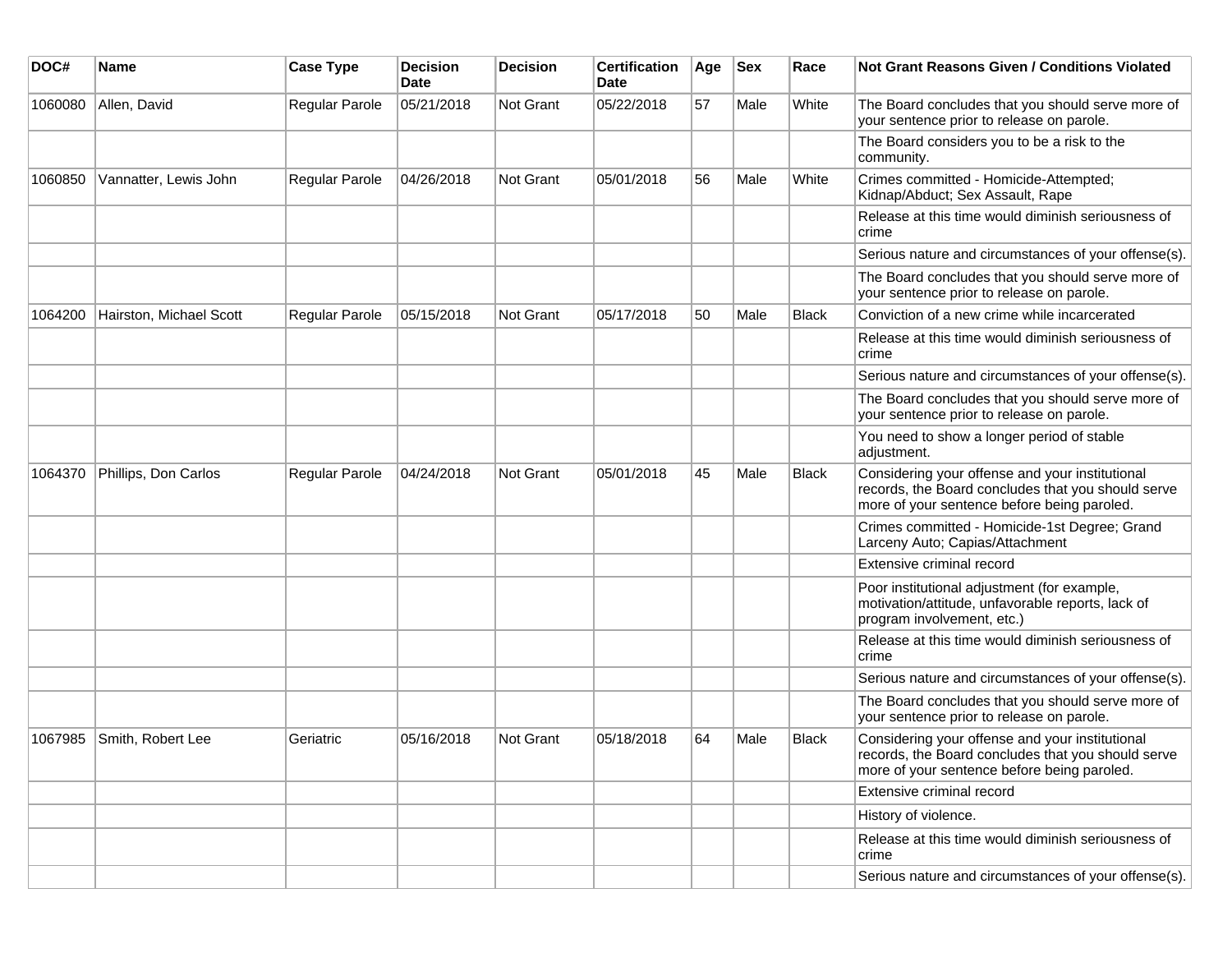| DOC#    | <b>Name</b>                 | <b>Case Type</b> | <b>Decision</b><br><b>Date</b> | <b>Decision</b>  | <b>Certification</b><br><b>Date</b> | Age | <b>Sex</b> | Race         | <b>Not Grant Reasons Given / Conditions Violated</b>                                                                                                  |
|---------|-----------------------------|------------------|--------------------------------|------------------|-------------------------------------|-----|------------|--------------|-------------------------------------------------------------------------------------------------------------------------------------------------------|
| 1067985 | Smith, Robert Lee           | Geriatric        | 05/16/2018                     | <b>Not Grant</b> | 05/18/2018                          | 64  | Male       | <b>Black</b> | The Board concludes that you should serve more of<br>your sentence prior to release on parole.                                                        |
|         |                             |                  |                                |                  |                                     |     |            |              | The Board considers you to be a risk to the<br>community.                                                                                             |
| 1068800 | Darden, Antoine Nathan      | Regular Parole   | 05/06/2018                     | <b>Not Grant</b> | 05/07/2018                          | 41  | Male       | <b>Black</b> | Crimes committed - Aggravated Sexual Battery;<br>Aggravated Sexual Battery; Forcible Sodomy                                                           |
|         |                             |                  |                                |                  |                                     |     |            |              | Release at this time would diminish seriousness of<br>crime                                                                                           |
|         |                             |                  |                                |                  |                                     |     |            |              | Serious nature and circumstances of your offense(s).                                                                                                  |
|         |                             |                  |                                |                  |                                     |     |            |              | The Board concludes that you should serve more of<br>your sentence prior to release on parole.                                                        |
|         |                             |                  |                                |                  |                                     |     |            |              | The Board considers you to be a risk to the<br>community.                                                                                             |
| 1071238 | Lindsey, Henry Alexande Jr. | Regular Parole   | 05/29/2018                     | Not Grant        | 05/30/2018                          | 60  | Male       | <b>Black</b> | No Interest in Parole                                                                                                                                 |
| 1074435 | Karavias, Jason S Jr.       | Regular Parole   | 05/03/2018                     | <b>Not Grant</b> | 05/04/2018                          | 52  | Male       | White        | Considering your offense and your institutional<br>records, the Board concludes that you should serve<br>more of your sentence before being paroled.  |
|         |                             |                  |                                |                  |                                     |     |            |              | Extensive criminal record                                                                                                                             |
|         |                             |                  |                                |                  |                                     |     |            |              | Serious nature and circumstances of your offense(s).                                                                                                  |
|         |                             |                  |                                |                  |                                     |     |            |              | You need to show a longer period of stable<br>adjustment.                                                                                             |
| 1074438 | Taylor, Robert Logan        | Regular Parole   | 05/18/2018                     | <b>Not Grant</b> | 05/21/2018                          | 50  | Male       | White        | Release at this time would diminish seriousness of<br>crime                                                                                           |
|         |                             |                  |                                |                  |                                     |     |            |              | Serious nature and circumstances of your offense(s).                                                                                                  |
|         |                             |                  |                                |                  |                                     |     |            |              | The Board concludes that you should serve more of<br>your sentence prior to release on parole.                                                        |
| 1077252 | Lamm, Anthony John          | Regular Parole   | 05/15/2018                     | <b>Not Grant</b> | 05/17/2018                          | 46  | Male       | White        | Release at this time would diminish seriousness of<br>crime                                                                                           |
|         |                             |                  |                                |                  |                                     |     |            |              | Serious nature and circumstances of your offense(s).                                                                                                  |
|         |                             |                  |                                |                  |                                     |     |            |              | You need to show a longer period of stable<br>adjustment.                                                                                             |
|         |                             |                  |                                |                  |                                     |     |            |              | Your prior failure(s) and/or convictions while under<br>community supervision indicate that you are unlikely<br>to comply with conditions of release. |
| 1078399 | Tillery, Donnell            | Regular Parole   | 05/04/2018                     | <b>Not Grant</b> | 05/07/2018                          | 59  | Male       | Black        | Release at this time would diminish seriousness of<br>crime                                                                                           |
|         |                             |                  |                                |                  |                                     |     |            |              | Serious nature and circumstances of your offense(s).                                                                                                  |
|         |                             |                  |                                |                  |                                     |     |            |              | Your prior failure(s) and/or convictions while under<br>community supervision indicate that you are unlikely<br>to comply with conditions of release. |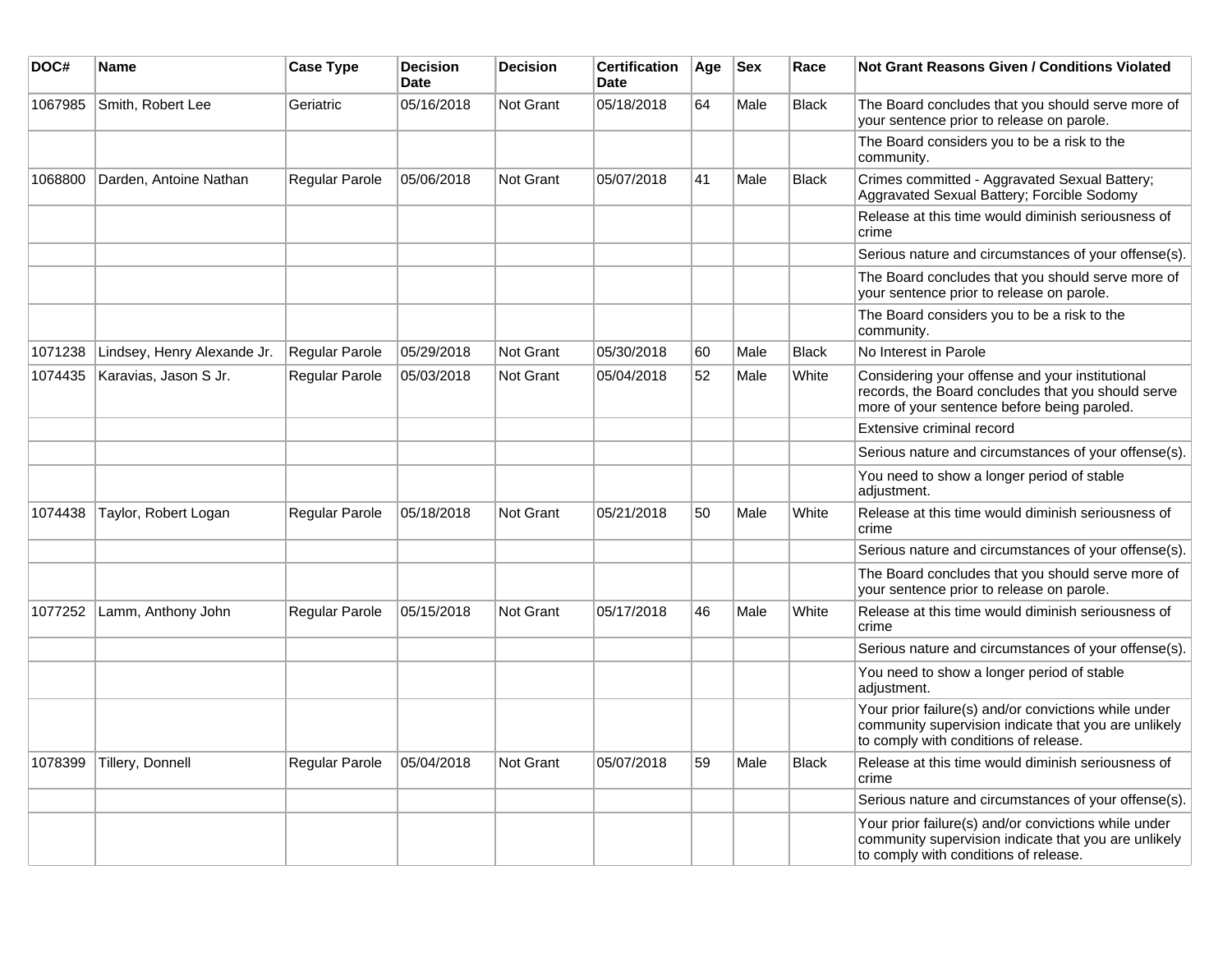| DOC#    | <b>Name</b>                      | <b>Case Type</b> | <b>Decision</b><br><b>Date</b> | <b>Decision</b>  | <b>Certification</b><br><b>Date</b> | Age | <b>Sex</b> | Race         | Not Grant Reasons Given / Conditions Violated                                                                                                               |
|---------|----------------------------------|------------------|--------------------------------|------------------|-------------------------------------|-----|------------|--------------|-------------------------------------------------------------------------------------------------------------------------------------------------------------|
| 1079518 | Bonds, Ronald David              | Geriatric        | 05/16/2018                     | Not Grant        | 05/17/2018                          | 60  | Male       | White        | Crimes committed - (Attempted)Capital Murder -<br>Type Not Clear From Record; Abduct-No Ransom Or<br>Asslt; Sex Assault, Rape                               |
|         |                                  |                  |                                |                  |                                     |     |            |              | Release at this time would diminish seriousness of<br>crime                                                                                                 |
|         |                                  |                  |                                |                  |                                     |     |            |              | Serious nature and circumstances of your offense(s).                                                                                                        |
|         |                                  |                  |                                |                  |                                     |     |            |              | The Board concludes that you should serve more of<br>your sentence prior to release on parole.                                                              |
|         |                                  |                  |                                |                  |                                     |     |            |              | The Board considers you to be a risk to the<br>community.                                                                                                   |
| 1080417 | Burks, Roy Jr.                   | Regular Parole   | 05/28/2018                     | <b>Not Grant</b> | 05/30/2018                          | 56  | Male       | <b>Black</b> | Crimes committed - Homicide-1st Degree; Unlawful<br>Wound/Bodily Injury; Burglary                                                                           |
|         |                                  |                  |                                |                  |                                     |     |            |              | Release at this time would diminish seriousness of<br>crime                                                                                                 |
|         |                                  |                  |                                |                  |                                     |     |            |              | Serious nature and circumstances of your offense(s).                                                                                                        |
| 1082856 | Holmes, Ronald Edward Jr.        | Regular Parole   | 05/27/2018                     | <b>Not Grant</b> | 05/30/2018                          | 51  | Male       | White        | Extensive criminal record                                                                                                                                   |
|         |                                  |                  |                                |                  |                                     |     |            |              | Release at this time would diminish seriousness of<br>crime                                                                                                 |
|         |                                  |                  |                                |                  |                                     |     |            |              | Serious nature and circumstances of your offense(s).                                                                                                        |
|         |                                  |                  |                                |                  |                                     |     |            |              | The Board concludes that you should serve more of<br>your sentence prior to release on parole.                                                              |
|         |                                  |                  |                                |                  |                                     |     |            |              | The Board considers you to be a risk to the<br>community.                                                                                                   |
|         |                                  |                  |                                |                  |                                     |     |            |              | Your prior failure(s) and/or convictions while under<br>community supervision indicate that you are unlikely<br>to comply with conditions of release.       |
| 1085761 | Brown, Daniel Lee                | Regular Parole   | 05/15/2018                     | <b>Not Grant</b> | 05/17/2018                          | 44  | Male       | White        | No Interest in Parole                                                                                                                                       |
| 1091302 | Pierce, Darren E                 | Regular Parole   | 05/03/2018                     | <b>Not Grant</b> | 05/04/2018                          | 47  | Male       | <b>Black</b> | Extensive criminal record                                                                                                                                   |
|         |                                  |                  |                                |                  |                                     |     |            |              | Release at this time would diminish seriousness of<br>crime                                                                                                 |
|         |                                  |                  |                                |                  |                                     |     |            |              | Serious nature and circumstances of your offense(s).                                                                                                        |
|         |                                  |                  |                                |                  |                                     |     |            |              | The Board concludes that you should serve more of<br>your sentence prior to release on parole.                                                              |
|         |                                  |                  |                                |                  |                                     |     |            |              | You need further participation in institutional work<br>and/or educational programs to indicate your positive<br>progression towards re-entry into society. |
|         |                                  |                  |                                |                  |                                     |     |            |              | Your prior failure(s) and/or convictions while under<br>community supervision indicate that you are unlikely<br>to comply with conditions of release.       |
|         | 1091355 Holliday, Lawrence Delma | Regular Parole   | 04/24/2018                     | <b>Not Grant</b> | 05/01/2018                          | 56  | Male       | <b>Black</b> | Extensive criminal record                                                                                                                                   |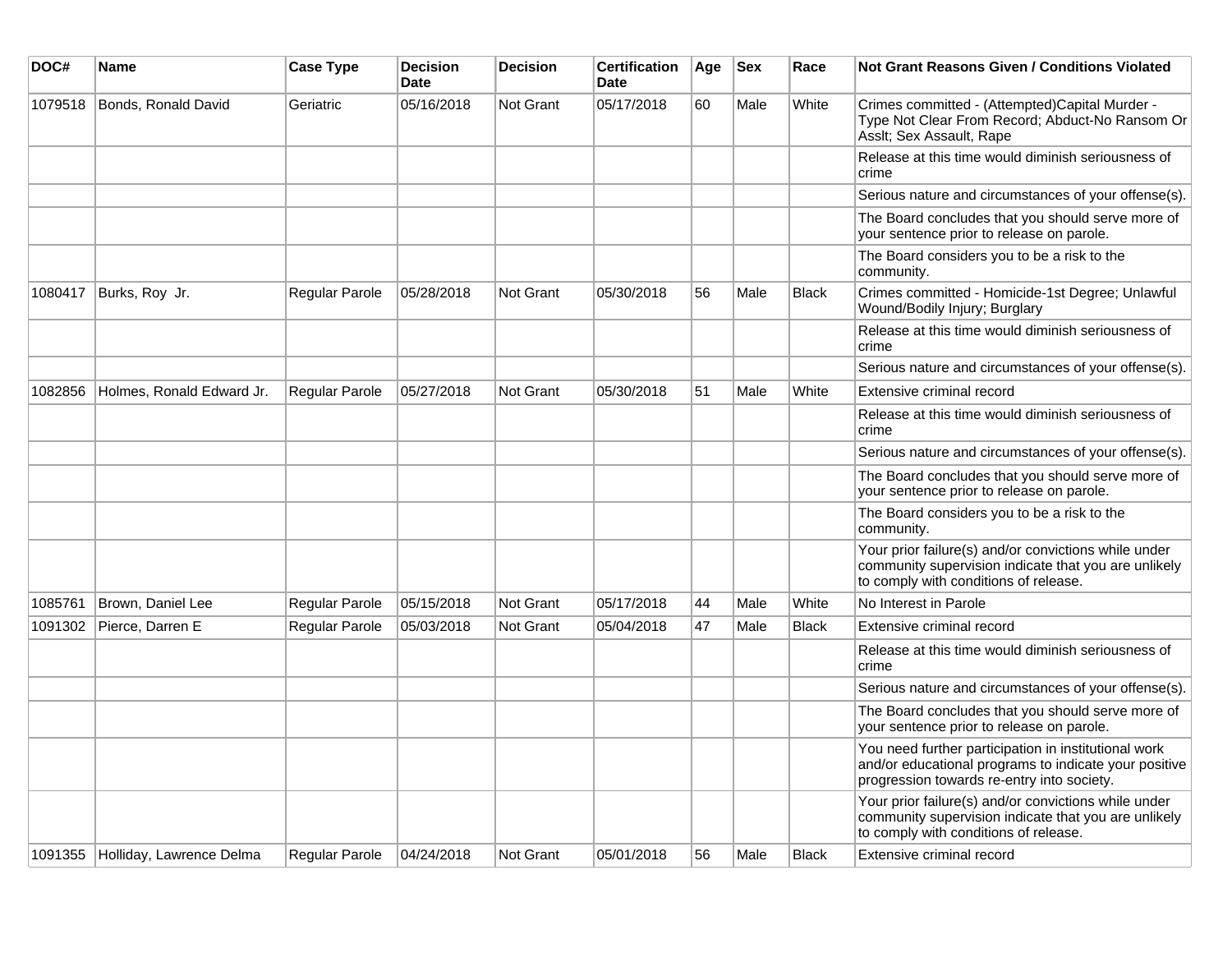| DOC#    | Name                          | <b>Case Type</b>      | <b>Decision</b><br><b>Date</b> | <b>Decision</b> | <b>Certification</b><br><b>Date</b> | Age | Sex  | Race  | Not Grant Reasons Given / Conditions Violated                                                                                                               |
|---------|-------------------------------|-----------------------|--------------------------------|-----------------|-------------------------------------|-----|------|-------|-------------------------------------------------------------------------------------------------------------------------------------------------------------|
| 1091355 | Holliday, Lawrence Delma      | Regular Parole        | 04/24/2018                     | Not Grant       | 05/01/2018                          | 56  | Male | Black | Release at this time would diminish seriousness of<br>crime                                                                                                 |
|         |                               |                       |                                |                 |                                     |     |      |       | Serious nature and circumstances of your offense(s).                                                                                                        |
| 1092966 | King, Brandon Lee             | Regular Parole        | 05/18/2018                     | Not Grant       | 05/21/2018                          | 40  | Male | White | History of substance abuse.                                                                                                                                 |
|         |                               |                       |                                |                 |                                     |     |      |       | Release at this time would diminish seriousness of<br>crime                                                                                                 |
|         |                               |                       |                                |                 |                                     |     |      |       | Serious nature and circumstances of your offense(s).                                                                                                        |
|         |                               |                       |                                |                 |                                     |     |      |       | The Board concludes that you should serve more of<br>your sentence prior to release on parole.                                                              |
|         |                               |                       |                                |                 |                                     |     |      |       | The Board considers you to be a risk to the<br>community.                                                                                                   |
|         |                               |                       |                                |                 |                                     |     |      |       | You need to show a longer period of stable<br>adjustment.                                                                                                   |
| 1094575 | Dalton, David Matthew         | Regular Parole        | 04/29/2018                     | Not Grant       | 05/01/2018                          | 46  | Male | White | Crimes committed - Homicide-1st Degree; Forcible<br>Sodomy; Larceny                                                                                         |
|         |                               |                       |                                |                 |                                     |     |      |       | History of violence.                                                                                                                                        |
|         |                               |                       |                                |                 |                                     |     |      |       | Release at this time would diminish seriousness of<br>crime                                                                                                 |
|         |                               |                       |                                |                 |                                     |     |      |       | The Board concludes that you should serve more of<br>your sentence prior to release on parole.                                                              |
|         |                               |                       |                                |                 |                                     |     |      |       | You need further participation in institutional work<br>and/or educational programs to indicate your positive<br>progression towards re-entry into society. |
|         |                               |                       |                                |                 |                                     |     |      |       | Your record of institutional infractions indicates a<br>disregard for rules and that you are not ready to<br>conform to society.                            |
| 1095074 | Reid, Luchion                 | <b>Regular Parole</b> | 05/10/2018                     | Not Grant       | 05/11/2018                          | 54  | Male | Black | History of substance abuse.                                                                                                                                 |
|         |                               |                       |                                |                 |                                     |     |      |       | Release at this time would diminish seriousness of<br>crime                                                                                                 |
|         |                               |                       |                                |                 |                                     |     |      |       | Serious nature and circumstances of your offense(s).                                                                                                        |
|         |                               |                       |                                |                 |                                     |     |      |       | The Board concludes that you should serve more of<br>your sentence prior to release on parole.                                                              |
|         |                               |                       |                                |                 |                                     |     |      |       | The Board considers you to be a risk to the<br>community.                                                                                                   |
|         | 1095307 Bryant, Phillip Craig | Regular Parole        | 05/02/2018                     | Not Grant       | 05/04/2018                          | 65  | Male | White | Release at this time would diminish seriousness of<br>crime                                                                                                 |
|         |                               |                       |                                |                 |                                     |     |      |       | Serious nature and circumstances of your offense(s).                                                                                                        |
|         |                               |                       |                                |                 |                                     |     |      |       | The Board concludes that you should serve more of<br>your sentence prior to release on parole.                                                              |
|         |                               |                       |                                |                 |                                     |     |      |       | The Board considers you to be a risk to the<br>community.                                                                                                   |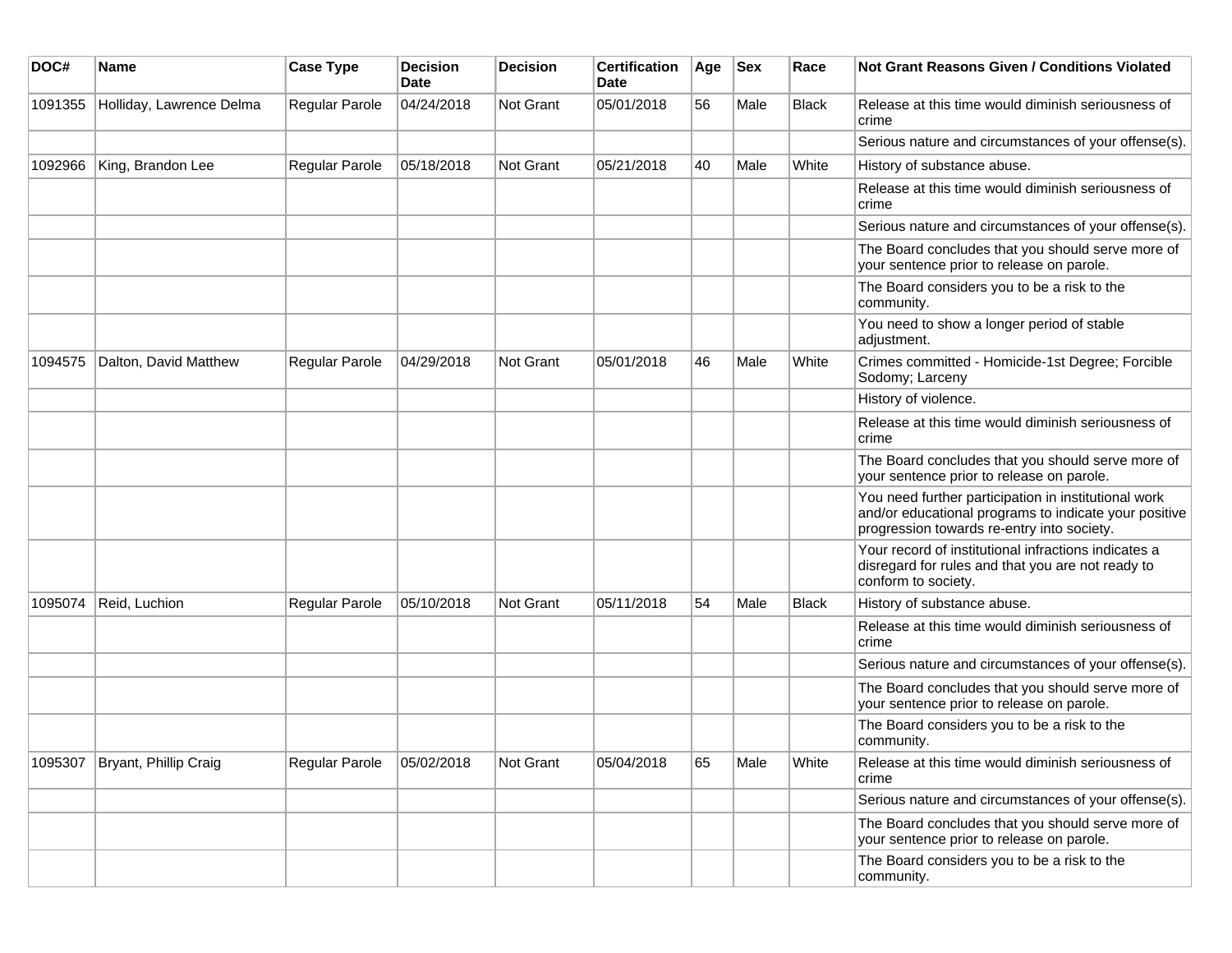| DOC#    | Name                      | <b>Case Type</b> | <b>Decision</b><br><b>Date</b> | <b>Decision</b>  | <b>Certification</b><br>Date | Age | <b>Sex</b> | Race         | <b>Not Grant Reasons Given / Conditions Violated</b>                                                                                                  |
|---------|---------------------------|------------------|--------------------------------|------------------|------------------------------|-----|------------|--------------|-------------------------------------------------------------------------------------------------------------------------------------------------------|
| 1095307 | Bryant, Phillip Craig     | Geriatric        | 05/29/2018                     | Not Grant        | 05/30/2018                   | 65  | Male       | White        | Crimes committed - Homicide-1st Degree; Homicide-<br>1st Degree; Malicious Wounding                                                                   |
|         |                           |                  |                                |                  |                              |     |            |              | History of substance abuse.                                                                                                                           |
|         |                           |                  |                                |                  |                              |     |            |              | Release at this time would diminish seriousness of<br>crime                                                                                           |
|         |                           |                  |                                |                  |                              |     |            |              | Serious nature and circumstances of your offense(s).                                                                                                  |
|         |                           |                  |                                |                  |                              |     |            |              | The Board concludes that you should serve more of<br>your sentence prior to release on parole.                                                        |
|         |                           |                  |                                |                  |                              |     |            |              | The Board considers you to be a risk to the<br>community.                                                                                             |
| 1095666 | James, Linwood Thomas Jr. | Geriatric        | 05/29/2018                     | <b>Not Grant</b> | 05/30/2018                   | 59  | Male       | <b>Black</b> | Crimes committed - Kidnap/Abduct; Kidnap/Abduct;<br>Sex Assault, Rape                                                                                 |
|         |                           |                  |                                |                  |                              |     |            |              | History of substance abuse.                                                                                                                           |
|         |                           |                  |                                |                  |                              |     |            |              | History of violence.                                                                                                                                  |
|         |                           |                  |                                |                  |                              |     |            |              | Release at this time would diminish seriousness of<br>crime                                                                                           |
|         |                           |                  |                                |                  |                              |     |            |              | The Board concludes that you should serve more of<br>your sentence prior to release on parole.                                                        |
|         |                           |                  |                                |                  |                              |     |            |              | The Board considers you to be a risk to the<br>community.                                                                                             |
| 1095862 | Taylor, Edward Bernard    | Geriatric        | 05/25/2018                     | Not Grant        | 05/25/2018                   | 67  | Male       | <b>Black</b> | Crimes committed - Homicide-2Nd-Degree; Unlawful<br>Wound/Bodily Injury; Use Of Firearm In Felony                                                     |
|         |                           |                  |                                |                  |                              |     |            |              | History of violence.                                                                                                                                  |
|         |                           |                  |                                |                  |                              |     |            |              | Release at this time would diminish seriousness of<br>crime                                                                                           |
|         |                           |                  |                                |                  |                              |     |            |              | Serious nature and circumstances of your offense(s).                                                                                                  |
|         |                           |                  |                                |                  |                              |     |            |              | The Board concludes that you should serve more of<br>your sentence prior to release on parole.                                                        |
| 1096688 | Cowan, Ronald Lee         | Geriatric        | 05/15/2018                     | Not Grant        | 05/17/2018                   | 63  | Male       | <b>Black</b> | Crimes committed - Homicide-1st Degree;<br>Kidnap/Abduct; Kidnap/Abduct                                                                               |
|         |                           |                  |                                |                  |                              |     |            |              | Extensive criminal record                                                                                                                             |
|         |                           |                  |                                |                  |                              |     |            |              | History of violence.                                                                                                                                  |
|         |                           |                  |                                |                  |                              |     |            |              | Release at this time would diminish seriousness of<br>crime                                                                                           |
|         |                           |                  |                                |                  |                              |     |            |              | Serious nature and circumstances of your offense(s).                                                                                                  |
|         |                           |                  |                                |                  |                              |     |            |              | Your prior failure(s) and/or convictions while under<br>community supervision indicate that you are unlikely<br>to comply with conditions of release. |
| 1102185 | Jackson, Joseph Ray       | Geriatric        | 05/05/2018                     | Not Grant        | 05/07/2018                   | 69  | Male       | White        | Crimes committed - Kidnap/Abduct; Sex Assault,<br>Rape; Forcible Sodomy                                                                               |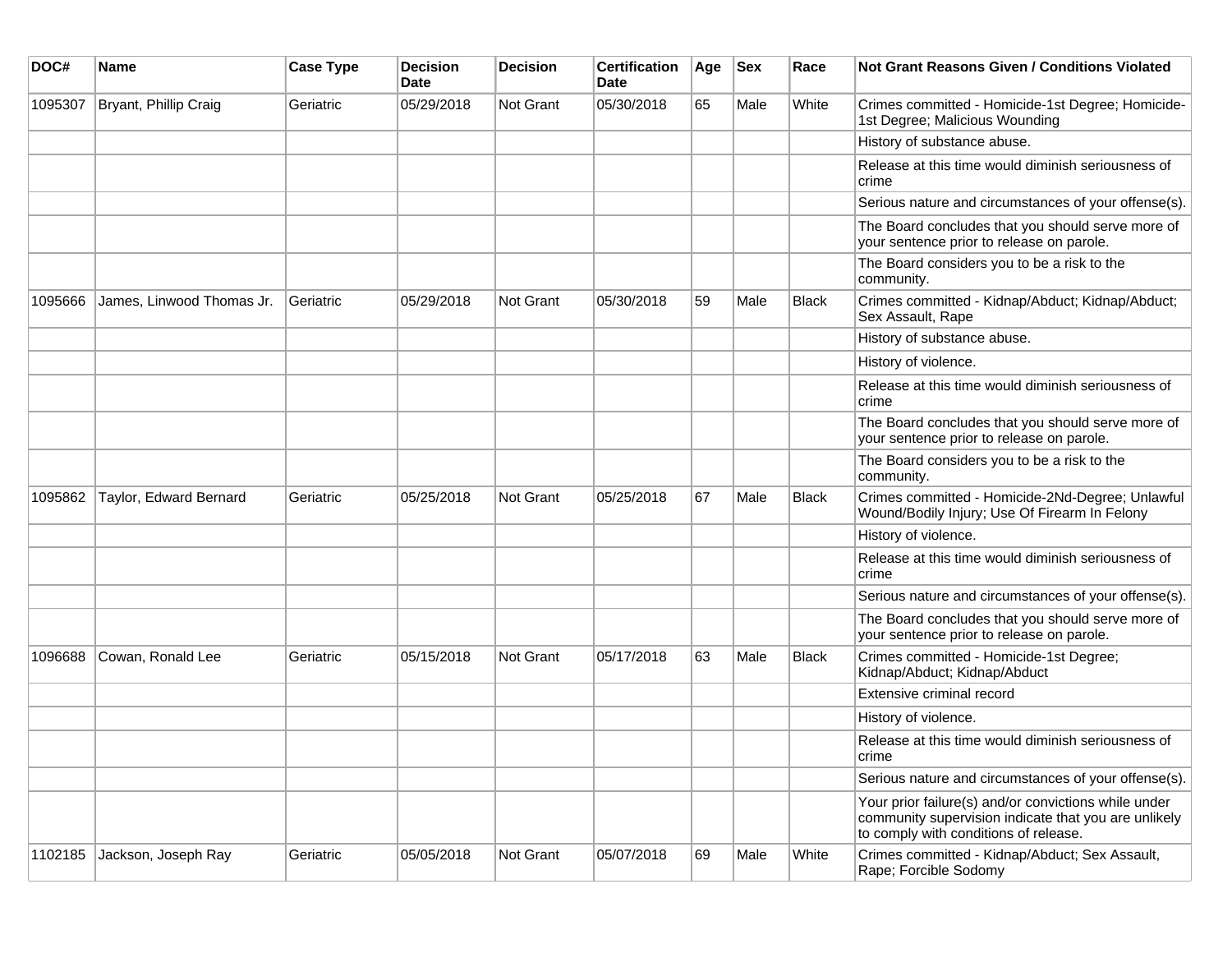| DOC#    | Name                  | <b>Case Type</b>      | <b>Decision</b><br>Date | <b>Decision</b>  | <b>Certification</b><br>Date | Age | <b>Sex</b> | Race         | Not Grant Reasons Given / Conditions Violated                                                                                                         |
|---------|-----------------------|-----------------------|-------------------------|------------------|------------------------------|-----|------------|--------------|-------------------------------------------------------------------------------------------------------------------------------------------------------|
| 1102185 | Jackson, Joseph Ray   | Geriatric             | 05/05/2018              | Not Grant        | 05/07/2018                   | 69  | Male       | White        | Extensive criminal record                                                                                                                             |
|         |                       |                       |                         |                  |                              |     |            |              | Release at this time would diminish seriousness of<br>crime                                                                                           |
|         |                       |                       |                         |                  |                              |     |            |              | Serious nature and circumstances of your offense(s).                                                                                                  |
|         |                       |                       |                         |                  |                              |     |            |              | The Board concludes that you should serve more of<br>your sentence prior to release on parole.                                                        |
| 1102401 | Shareef, Hassan       | <b>Regular Parole</b> | 05/02/2018              | Not Grant        | 05/04/2018                   | 70  | Male       | <b>Black</b> | Crimes committed - Homicide/Murder; Robbery                                                                                                           |
|         |                       |                       |                         |                  |                              |     |            |              | Release at this time would diminish seriousness of<br>crime                                                                                           |
|         |                       |                       |                         |                  |                              |     |            |              | Serious nature and circumstances of your offense(s).                                                                                                  |
|         |                       |                       |                         |                  |                              |     |            |              | The Board concludes that you should serve more of<br>your sentence prior to release on parole.                                                        |
|         |                       |                       |                         |                  |                              |     |            |              | The Board considers you to be a risk to the<br>community.                                                                                             |
| 1103712 | Bey, Talmadge Simms   | Geriatric             | 05/14/2018              | Not Grant        | 05/15/2018                   | 60  | Male       | <b>Black</b> | Conviction of a new crime while incarcerated                                                                                                          |
|         |                       |                       |                         |                  |                              |     |            |              | Extensive criminal record                                                                                                                             |
|         |                       |                       |                         |                  |                              |     |            |              | History of violence.                                                                                                                                  |
|         |                       |                       |                         |                  |                              |     |            |              | Release at this time would diminish seriousness of<br>crime                                                                                           |
|         |                       |                       |                         |                  |                              |     |            |              | You need to show a longer period of stable<br>adjustment.                                                                                             |
|         |                       |                       |                         |                  |                              |     |            |              | Your record of institutional infractions indicates a<br>disregard for rules and that you are not ready to<br>conform to society.                      |
| 1106096 | Norfleet, Charles Ray | <b>Regular Parole</b> | 05/04/2018              | Not Grant        | 05/07/2018                   | 54  | Male       | <b>Black</b> | Extensive criminal record                                                                                                                             |
|         |                       |                       |                         |                  |                              |     |            |              | History of violence.                                                                                                                                  |
|         |                       |                       |                         |                  |                              |     |            |              | Release at this time would diminish seriousness of<br>crime                                                                                           |
|         |                       |                       |                         |                  |                              |     |            |              | Serious nature and circumstances of your offense(s).                                                                                                  |
|         |                       |                       |                         |                  |                              |     |            |              | Your prior failure(s) and/or convictions while under<br>community supervision indicate that you are unlikely<br>to comply with conditions of release. |
| 1106935 | Davis, Roger Earl     | Geriatric             | 04/30/2018              | <b>Not Grant</b> | 05/02/2018                   | 73  | Male       | White        | No Interest in Parole                                                                                                                                 |
| 1109217 | Curby, Robert Wallace | Geriatric             | 04/24/2018              | Not Grant        | 05/01/2018                   | 75  | Male       | White        | No Interest in Parole                                                                                                                                 |
| 1110135 | Hunt, Alex Thomas     | <b>Board Review</b>   | 05/09/2018              | Not Grant        | 05/11/2018                   | 40  | Male       | Black        | Considering your offense and your institutional<br>records, the Board concludes that you should serve<br>more of your sentence before being paroled.  |
|         |                       |                       |                         |                  |                              |     |            |              | Crimes committed - Homicide-1st Degree                                                                                                                |
|         |                       |                       |                         |                  |                              |     |            |              | Release at this time would diminish seriousness of<br>crime                                                                                           |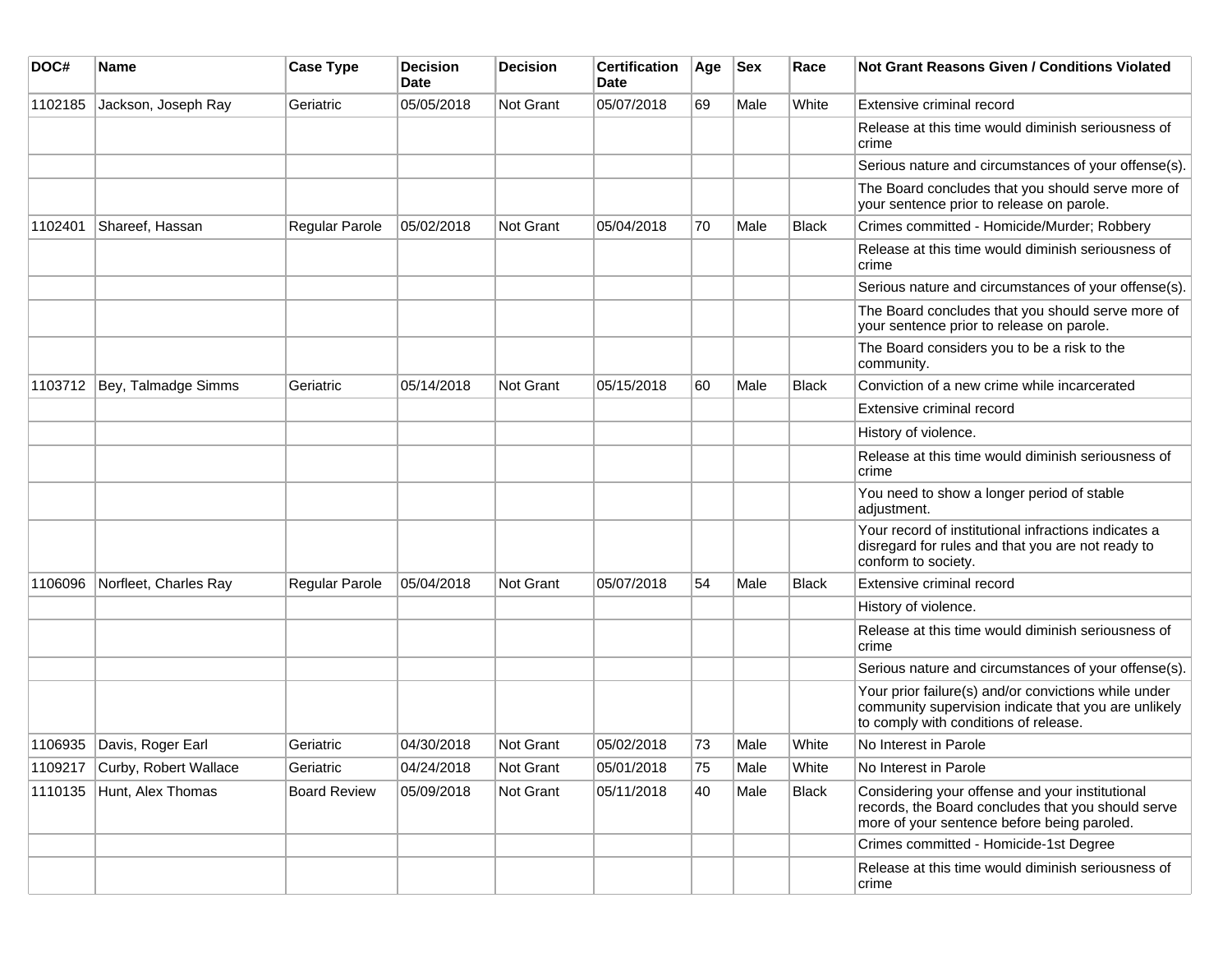| DOC#    | <b>Name</b>            | <b>Case Type</b>      | <b>Decision</b><br>Date | <b>Decision</b> | <b>Certification</b><br>Date | Age | $ $ Sex | Race         | Not Grant Reasons Given / Conditions Violated                                                                                                        |
|---------|------------------------|-----------------------|-------------------------|-----------------|------------------------------|-----|---------|--------------|------------------------------------------------------------------------------------------------------------------------------------------------------|
| 1110135 | Hunt, Alex Thomas      | <b>Board Review</b>   | 05/09/2018              | Not Grant       | 05/11/2018                   | 40  | Male    | <b>Black</b> | Serious nature and circumstances of your offense(s).                                                                                                 |
|         |                        |                       |                         |                 |                              |     |         |              | The Board concludes that you should serve more of<br>your sentence prior to release on parole.                                                       |
|         |                        |                       |                         |                 |                              |     |         |              | You need to show a longer period of stable<br>adjustment.                                                                                            |
|         |                        |                       |                         |                 |                              |     |         |              | Your record of institutional infractions indicates a<br>disregard for rules and that you are not ready to<br>conform to society.                     |
| 1110258 | Jones, John Thomas     | Regular Parole        | 05/08/2018              | Not Grant       | 05/09/2018                   | 50  | Male    | <b>Black</b> | Extensive criminal record                                                                                                                            |
|         |                        |                       |                         |                 |                              |     |         |              | Release at this time would diminish seriousness of<br>crime                                                                                          |
|         |                        |                       |                         |                 |                              |     |         |              | Serious nature and circumstances of your offense(s).                                                                                                 |
|         |                        |                       |                         |                 |                              |     |         |              | The Board concludes that you should serve more of<br>your sentence prior to release on parole.                                                       |
| 1111083 | Wade, Terrell Clarence | <b>Regular Parole</b> | 05/08/2018              | Not Grant       | 05/09/2018                   | 51  | Male    | <b>Black</b> | Considering your offense and your institutional<br>records, the Board concludes that you should serve<br>more of your sentence before being paroled. |
|         |                        |                       |                         |                 |                              |     |         |              | Extensive criminal record                                                                                                                            |
|         |                        |                       |                         |                 |                              |     |         |              | Poor institutional adjustment (for example,<br>motivation/attitude, unfavorable reports, lack of<br>program involvement, etc.)                       |
|         |                        |                       |                         |                 |                              |     |         |              | You need to show a longer period of stable<br>adjustment.                                                                                            |
|         |                        |                       |                         |                 |                              |     |         |              | Your record of institutional infractions indicates a<br>disregard for rules and that you are not ready to<br>conform to society.                     |
| 1116165 | Smith, Jeffrey         | Regular Parole        | 04/29/2018              | Not Grant       | 05/01/2018                   | 53  | Male    | White        | Crimes committed - (Attempted)Capital Murder:<br>During Rape, Sodomy, Etc.; Kidnap/Abduct; Sex<br>Assault, Rape                                      |
|         |                        |                       |                         |                 |                              |     |         |              | History of substance abuse.                                                                                                                          |
|         |                        |                       |                         |                 |                              |     |         |              | Release at this time would diminish seriousness of<br>crime                                                                                          |
|         |                        |                       |                         |                 |                              |     |         |              | The Board concludes that you should serve more of<br>your sentence prior to release on parole.                                                       |
|         |                        |                       |                         |                 |                              |     |         |              | The Board considers you to be a risk to the<br>community.                                                                                            |
| 1116333 | Baines, Ryan Christop  | Regular Parole        | 05/14/2018              | Not Grant       | 05/15/2018                   | 49  | Male    | <b>Black</b> | Crimes committed - Assault: Malicious, Victim<br>Severely Injured                                                                                    |
|         |                        |                       |                         |                 |                              |     |         |              | Release at this time would diminish seriousness of<br>crime                                                                                          |
|         |                        |                       |                         |                 |                              |     |         |              | Serious nature and circumstances of your offense(s).                                                                                                 |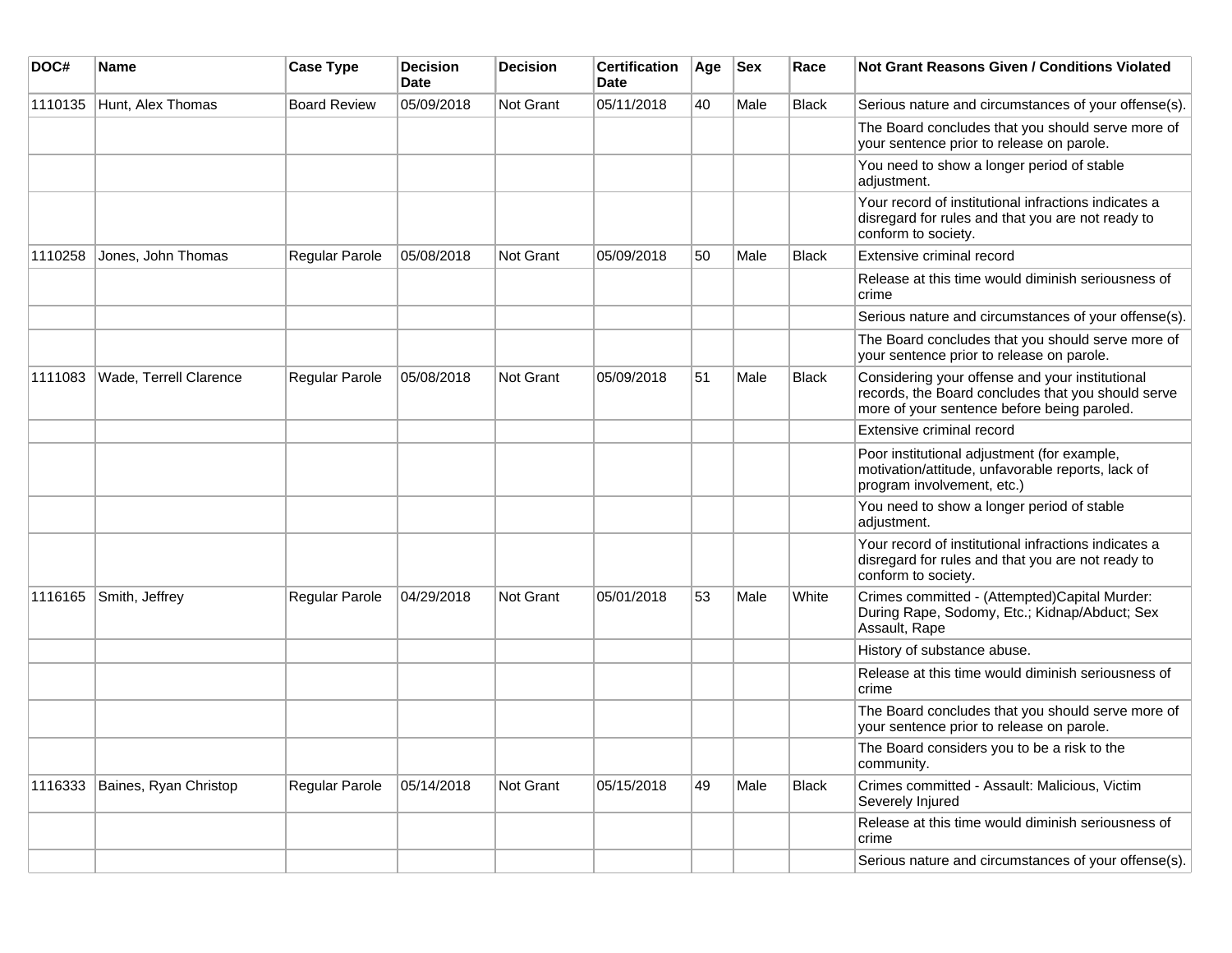| DOC#    | Name                      | <b>Case Type</b>    | <b>Decision</b><br><b>Date</b> | <b>Decision</b> | <b>Certification</b><br>Date | Age | <b>Sex</b> | Race         | <b>Not Grant Reasons Given / Conditions Violated</b>                                                                                                        |
|---------|---------------------------|---------------------|--------------------------------|-----------------|------------------------------|-----|------------|--------------|-------------------------------------------------------------------------------------------------------------------------------------------------------------|
| 1116333 | Baines, Ryan Christop     | Regular Parole      | 05/14/2018                     | Not Grant       | 05/15/2018                   | 49  | Male       | <b>Black</b> | The Board concludes that you should serve more of<br>your sentence prior to release on parole.                                                              |
|         |                           |                     |                                |                 |                              |     |            |              | The Board considers you to be a risk to the<br>community.                                                                                                   |
| 1117676 | Battle, Nathaniel L       | Regular Parole      | 05/21/2018                     | Not Grant       | 05/22/2018                   | 56  | Male       | Black        | Extensive criminal record                                                                                                                                   |
|         |                           |                     |                                |                 |                              |     |            |              | Release at this time would diminish seriousness of<br>crime                                                                                                 |
|         |                           |                     |                                |                 |                              |     |            |              | Serious nature and circumstances of your offense(s).                                                                                                        |
|         |                           |                     |                                |                 |                              |     |            |              | The Board concludes that you should serve more of<br>your sentence prior to release on parole.                                                              |
|         |                           |                     |                                |                 |                              |     |            |              | The Board considers you to be a risk to the<br>community.                                                                                                   |
| 1118722 | Whitecotton, Louis Edward | Regular Parole      | 05/01/2018                     | Not Grant       | 05/02/2018                   | 63  | Male       | White        | No Interest in Parole                                                                                                                                       |
| 1120121 | Atkins, Percell           | Geriatric           | 05/08/2018                     | Not Grant       | 05/09/2018                   | 63  | Male       | Black        | Crimes committed - Homicide-1st Degree; Breaking<br>And Entering; Breaking And Entering                                                                     |
|         |                           |                     |                                |                 |                              |     |            |              | History of violence.                                                                                                                                        |
|         |                           |                     |                                |                 |                              |     |            |              | Release at this time would diminish seriousness of<br>crime                                                                                                 |
|         |                           |                     |                                |                 |                              |     |            |              | Serious nature and circumstances of your offense(s).                                                                                                        |
|         |                           |                     |                                |                 |                              |     |            |              | The Board concludes that you should serve more of<br>your sentence prior to release on parole.                                                              |
|         |                           |                     |                                |                 |                              |     |            |              | You need further participation in institutional work<br>and/or educational programs to indicate your positive<br>progression towards re-entry into society. |
| 1120322 | Brown, Edward             | Geriatric           | 05/15/2018                     | Not Grant       | 05/15/2018                   | 80  | Male       | <b>Black</b> | Crimes committed - Homicide-1st Degree; Homicide-<br>1st Degree; Homicide-1st Degree                                                                        |
|         |                           |                     |                                |                 |                              |     |            |              | History of violence.                                                                                                                                        |
|         |                           |                     |                                |                 |                              |     |            |              | Serious nature and circumstances of your offense(s).                                                                                                        |
| 1122012 | Harris, Henry Lewis Jr.   | <b>Board Review</b> | 05/06/2018                     | Not Grant       | 05/09/2018                   | 53  | Male       | <b>Black</b> | Crimes committed - Statutory Burglary; Statutory<br>Burglary; Statutory Burglary                                                                            |
|         |                           |                     |                                |                 |                              |     |            |              | Extensive criminal record                                                                                                                                   |
|         |                           |                     |                                |                 |                              |     |            |              | Serious nature and circumstances of your offense(s).                                                                                                        |
|         |                           |                     |                                |                 |                              |     |            |              | Your prior failure(s) and/or convictions while under<br>community supervision indicate that you are unlikely<br>to comply with conditions of release.       |
| 1124249 | Peace, Marc Everett       | Regular Parole      | 05/15/2018                     | Not Grant       | 05/17/2018                   | 55  | Male       | <b>Black</b> | Crimes committed - Homicide-Attempted;<br>Kidnap/Abduct; Malicious Wounding                                                                                 |
|         |                           |                     |                                |                 |                              |     |            |              | <b>Extensive criminal record</b>                                                                                                                            |
|         |                           |                     |                                |                 |                              |     |            |              | Release at this time would diminish seriousness of<br>crime                                                                                                 |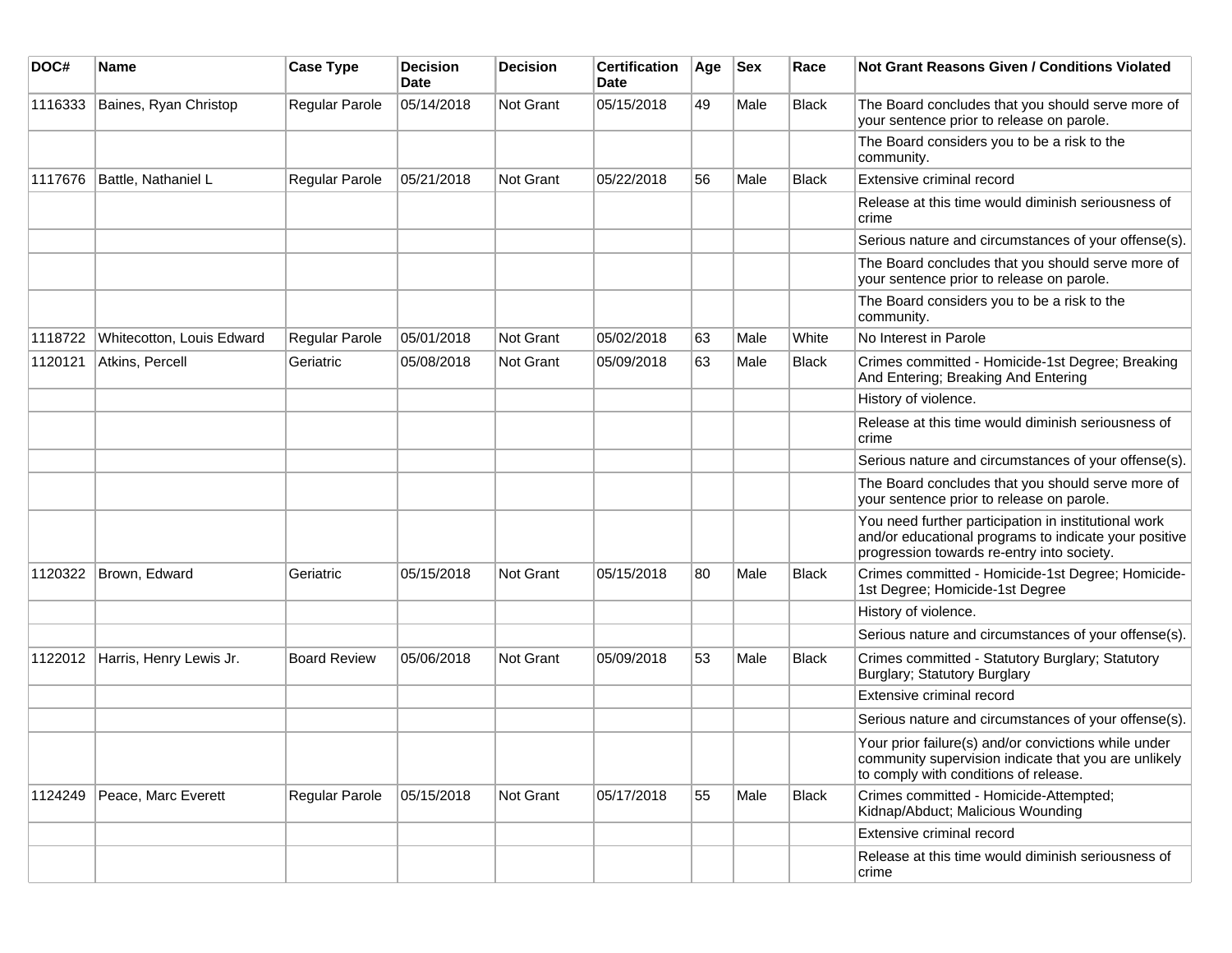| DOC#    | Name                   | <b>Case Type</b> | <b>Decision</b><br><b>Date</b> | <b>Decision</b> | <b>Certification</b><br>Date | Age | <b>Sex</b> | Race         | Not Grant Reasons Given / Conditions Violated                                                                                                               |
|---------|------------------------|------------------|--------------------------------|-----------------|------------------------------|-----|------------|--------------|-------------------------------------------------------------------------------------------------------------------------------------------------------------|
| 1124249 | Peace, Marc Everett    | Regular Parole   | 05/15/2018                     | Not Grant       | 05/17/2018                   | 55  | Male       | <b>Black</b> | Serious nature and circumstances of your offense(s).                                                                                                        |
|         |                        |                  |                                |                 |                              |     |            |              | The Board concludes that you should serve more of<br>your sentence prior to release on parole.                                                              |
| 1124912 | Canady, Randy Leon     | Regular Parole   | 04/26/2018                     | Not Grant       | 05/01/2018                   | 51  | Male       | <b>Black</b> | Crimes committed - Aggravated Sexual Battery;<br>Aggravated Sexual Battery; Aggravated Sexual<br><b>Battery</b>                                             |
|         |                        |                  |                                |                 |                              |     |            |              | Release at this time would diminish seriousness of<br>crime                                                                                                 |
|         |                        |                  |                                |                 |                              |     |            |              | Serious nature and circumstances of your offense(s).                                                                                                        |
|         |                        |                  |                                |                 |                              |     |            |              | The Board considers you to be a risk to the<br>community.                                                                                                   |
| 1127962 | Ward, Mark Allen       | Regular Parole   | 05/07/2018                     | Not Grant       | 05/09/2018                   | 50  | Male       | White        | Considering your offense and your institutional<br>records, the Board concludes that you should serve<br>more of your sentence before being paroled.        |
|         |                        |                  |                                |                 |                              |     |            |              | Poor institutional adjustment (for example,<br>motivation/attitude, unfavorable reports, lack of<br>program involvement, etc.)                              |
|         |                        |                  |                                |                 |                              |     |            |              | Release at this time would diminish seriousness of<br>crime                                                                                                 |
|         |                        |                  |                                |                 |                              |     |            |              | Serious nature and circumstances of your offense(s).                                                                                                        |
|         |                        |                  |                                |                 |                              |     |            |              | The Board concludes that you should serve more of<br>your sentence prior to release on parole.                                                              |
|         |                        |                  |                                |                 |                              |     |            |              | You need further participation in institutional work<br>and/or educational programs to indicate your positive<br>progression towards re-entry into society. |
|         |                        |                  |                                |                 |                              |     |            |              | You need to show a longer period of stable<br>adjustment.                                                                                                   |
| 1130601 | Perkins, Thomas Andrew | Regular Parole   | 05/21/2018                     | Not Grant       | 05/22/2018                   | 63  | Male       | <b>Black</b> | Crimes committed - Sex Assault, Rape                                                                                                                        |
|         |                        |                  |                                |                 |                              |     |            |              | Release at this time would diminish seriousness of<br>crime                                                                                                 |
|         |                        |                  |                                |                 |                              |     |            |              | Serious nature and circumstances of your offense(s).                                                                                                        |
|         |                        |                  |                                |                 |                              |     |            |              | The Board concludes that you should serve more of<br>your sentence prior to release on parole.                                                              |
|         |                        |                  |                                |                 |                              |     |            |              | The Board considers you to be a risk to the<br>community.                                                                                                   |
| 1131916 | Davis, Roger Kyle      | Regular Parole   | 05/29/2018                     | Not Grant       | 05/30/2018                   | 65  | Male       | <b>Black</b> | Crimes committed - Kidnap/Abduct; Kidnap/Abduct;<br>Kidnap/Abduct                                                                                           |
|         |                        |                  |                                |                 |                              |     |            |              | Extensive criminal record                                                                                                                                   |
|         |                        |                  |                                |                 |                              |     |            |              | Release at this time would diminish seriousness of<br>crime                                                                                                 |
|         |                        |                  |                                |                 |                              |     |            |              | Serious nature and circumstances of your offense(s).                                                                                                        |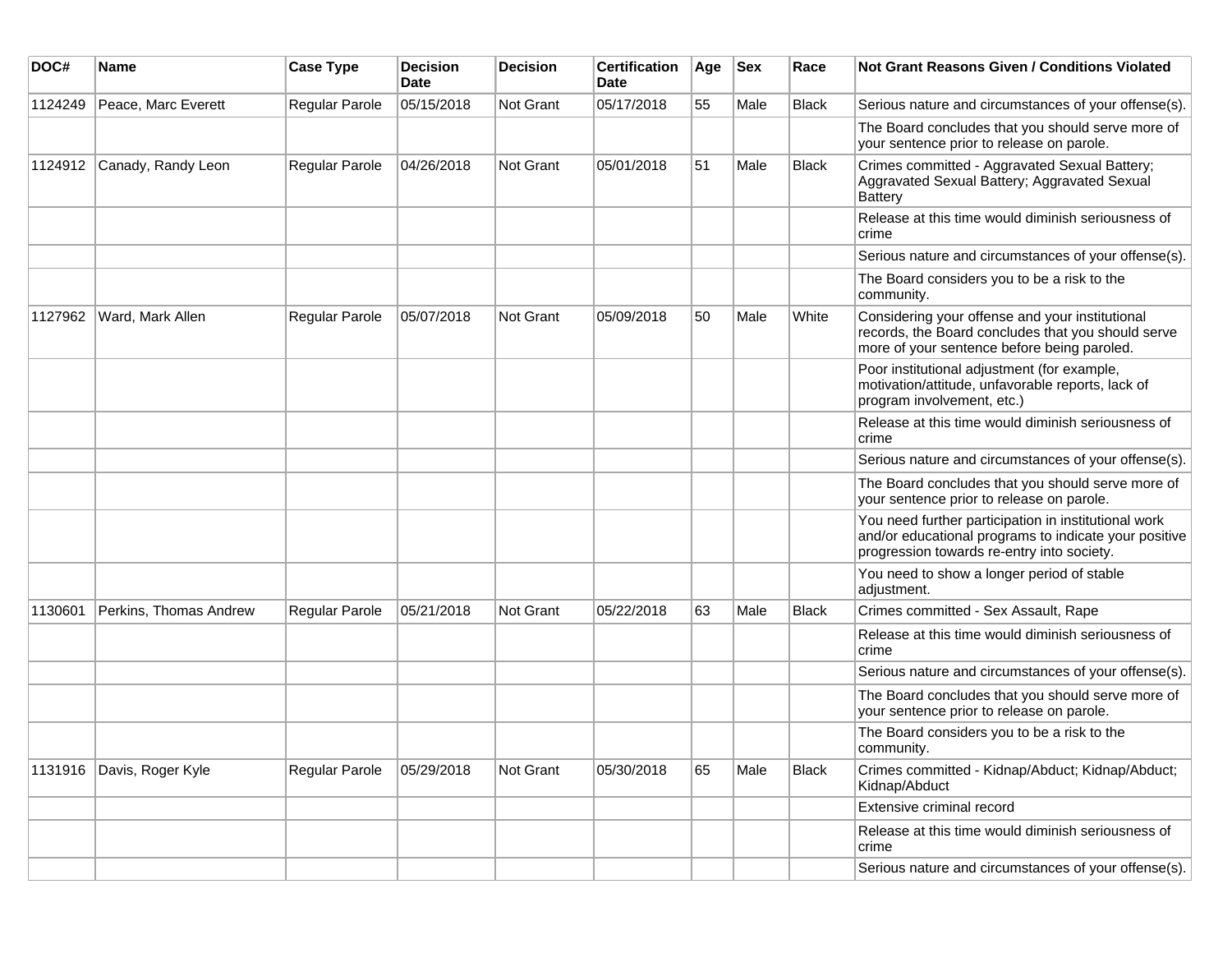| DOC#    | <b>Name</b>             | <b>Case Type</b>    | <b>Decision</b><br><b>Date</b> | <b>Decision</b>  | <b>Certification</b><br><b>Date</b> | Age | <b>Sex</b> | Race         | Not Grant Reasons Given / Conditions Violated                                                                                                         |
|---------|-------------------------|---------------------|--------------------------------|------------------|-------------------------------------|-----|------------|--------------|-------------------------------------------------------------------------------------------------------------------------------------------------------|
| 1131916 | Davis, Roger Kyle       | Regular Parole      | 05/29/2018                     | Not Grant        | 05/30/2018                          | 65  | Male       | <b>Black</b> | Your prior failure(s) and/or convictions while under<br>community supervision indicate that you are unlikely<br>to comply with conditions of release. |
| 1133476 | Collier, Donald Edgar   | Regular Parole      | 05/08/2018                     | Not Grant        | 05/09/2018                          | 68  | Male       | White        | Release at this time would diminish seriousness of<br>crime                                                                                           |
|         |                         |                     |                                |                  |                                     |     |            |              | Serious nature and circumstances of your offense(s).                                                                                                  |
|         |                         |                     |                                |                  |                                     |     |            |              | Your prior failure(s) and/or convictions while under<br>community supervision indicate that you are unlikely<br>to comply with conditions of release. |
| 1133521 | Ragland, Tyrone Jr.     | <b>Board Review</b> | 05/17/2018                     | Not Grant        | 05/18/2018                          | 49  | Male       | <b>Black</b> | Considering your offense and your institutional<br>records, the Board concludes that you should serve<br>more of your sentence before being paroled.  |
|         |                         |                     |                                |                  |                                     |     |            |              | Release at this time would diminish seriousness of<br>crime                                                                                           |
|         |                         |                     |                                |                  |                                     |     |            |              | Serious nature and circumstances of your offense(s).                                                                                                  |
|         |                         |                     |                                |                  |                                     |     |            |              | The Board concludes that you should serve more of<br>your sentence prior to release on parole.                                                        |
|         |                         |                     |                                |                  |                                     |     |            |              | Your record of institutional infractions indicates a<br>disregard for rules and that you are not ready to<br>conform to society.                      |
| 1134243 | Larson, Stephen J       | Regular Parole      | 04/26/2018                     | Not Grant        | 05/01/2018                          | 62  | Male       | White        | Crimes committed - Homicide-1st Degree; Robbery;<br><b>Burglary</b>                                                                                   |
|         |                         |                     |                                |                  |                                     |     |            |              | Release at this time would diminish seriousness of<br>crime                                                                                           |
|         |                         |                     |                                |                  |                                     |     |            |              | Serious nature and circumstances of your offense(s).                                                                                                  |
|         |                         |                     |                                |                  |                                     |     |            |              | The Board concludes that you should serve more of<br>your sentence prior to release on parole.                                                        |
| 1134759 | Jarvis, Stanley Bernard | Geriatric           | 05/14/2018                     | Not Grant        | 05/15/2018                          | 66  | Male       | <b>Black</b> | Crimes committed - Sex Assault, Rape; Aggravated<br>Sexual Battery; Violation Drug Control Act                                                        |
|         |                         |                     |                                |                  |                                     |     |            |              | Poor institutional adjustment (for example,<br>motivation/attitude, unfavorable reports, lack of<br>program involvement, etc.)                        |
|         |                         |                     |                                |                  |                                     |     |            |              | Serious nature and circumstances of your offense(s).                                                                                                  |
|         |                         |                     |                                |                  |                                     |     |            |              | The Board considers you to be a risk to the<br>community.                                                                                             |
|         |                         |                     |                                |                  |                                     |     |            |              | Your record of institutional infractions indicates a<br>disregard for rules and that you are not ready to<br>conform to society.                      |
| 1135073 | Ross, Brian Scott       | Regular Parole      | 05/14/2018                     | <b>Not Grant</b> | 05/15/2018                          | 48  | Male       | White        | Release at this time would diminish seriousness of<br>crime                                                                                           |
|         |                         |                     |                                |                  |                                     |     |            |              | Serious nature and circumstances of your offense(s).                                                                                                  |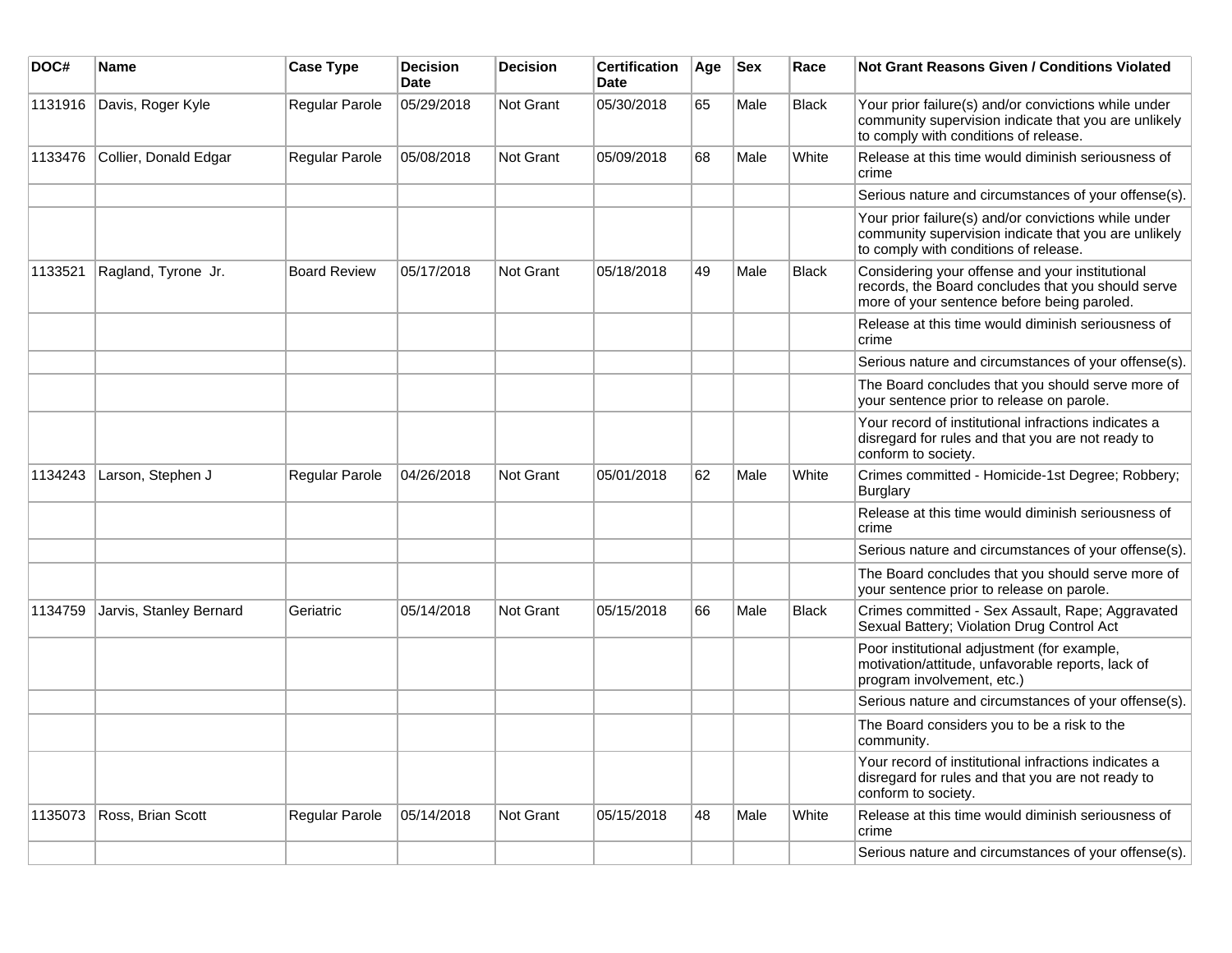| DOC#    | <b>Name</b>            | <b>Case Type</b>    | <b>Decision</b><br><b>Date</b> | <b>Decision</b> | <b>Certification</b><br>Date | Age | <b>Sex</b> | Race         | <b>Not Grant Reasons Given / Conditions Violated</b>                                                                                                        |
|---------|------------------------|---------------------|--------------------------------|-----------------|------------------------------|-----|------------|--------------|-------------------------------------------------------------------------------------------------------------------------------------------------------------|
| 1137449 | Linamen, Randy Richard | Geriatric           | 05/07/2018                     | Not Grant       | 05/09/2018                   | 66  | Male       | White        | Crimes committed - Lic Revoked: Habitual Off Dr<br>W/O License, 2+ Off                                                                                      |
|         |                        |                     |                                |                 |                              |     |            |              | Release at this time would diminish seriousness of<br>crime                                                                                                 |
|         |                        |                     |                                |                 |                              |     |            |              | The Board concludes that you should serve more of<br>your sentence prior to release on parole.                                                              |
|         |                        |                     |                                |                 |                              |     |            |              | Your record of institutional infractions indicates a<br>disregard for rules and that you are not ready to<br>conform to society.                            |
| 1139047 | Penturff, Randall Lee  | Geriatric           | 05/27/2018                     | Not Grant       | 05/30/2018                   | 63  | Male       | White        | Crimes committed - Penetrate W/Inanimate Object;<br>Penetrate W/Inanimate Object; Penetrate<br>W/Inanimate Object                                           |
|         |                        |                     |                                |                 |                              |     |            |              | Extensive criminal record                                                                                                                                   |
|         |                        |                     |                                |                 |                              |     |            |              | Release at this time would diminish seriousness of<br>crime                                                                                                 |
|         |                        |                     |                                |                 |                              |     |            |              | Serious nature and circumstances of your offense(s).                                                                                                        |
|         |                        |                     |                                |                 |                              |     |            |              | The Board concludes that you should serve more of<br>your sentence prior to release on parole.                                                              |
|         |                        |                     |                                |                 |                              |     |            |              | The Board considers you to be a risk to the<br>community.                                                                                                   |
|         |                        |                     |                                |                 |                              |     |            |              | You need further participation in institutional work<br>and/or educational programs to indicate your positive<br>progression towards re-entry into society. |
| 1139201 | Rodriguez, James       | Geriatric           | 05/29/2018                     | Not Grant       | 05/30/2018                   | 60  | Male       | <b>Black</b> | History of substance abuse.                                                                                                                                 |
|         |                        |                     |                                |                 |                              |     |            |              | History of violence.                                                                                                                                        |
|         |                        |                     |                                |                 |                              |     |            |              | Serious nature and circumstances of your offense(s).                                                                                                        |
|         |                        |                     |                                |                 |                              |     |            |              | You need further participation in institutional work<br>and/or educational programs to indicate your positive<br>progression towards re-entry into society. |
|         |                        |                     |                                |                 |                              |     |            |              | Your prior failure(s) and/or convictions while under<br>community supervision indicate that you are unlikely<br>to comply with conditions of release.       |
| 1139738 | Hughes, Wayne Alston   | <b>Board Review</b> | 05/18/2018                     | Not Grant       | 05/18/2018                   | 69  | Male       | White        | Crimes committed - Abduct-No Ransom Or Asslt;<br>Abduct-No Ransom Or Asslt; Abduct-No Ransom Or<br>Asslt                                                    |
|         |                        |                     |                                |                 |                              |     |            |              | History of violence.                                                                                                                                        |
|         |                        |                     |                                |                 |                              |     |            |              | Release at this time would diminish seriousness of<br>crime                                                                                                 |
|         |                        |                     |                                |                 |                              |     |            |              | Serious nature and circumstances of your offense(s).                                                                                                        |
|         |                        |                     |                                |                 |                              |     |            |              | The Board considers you to be a risk to the<br>community.                                                                                                   |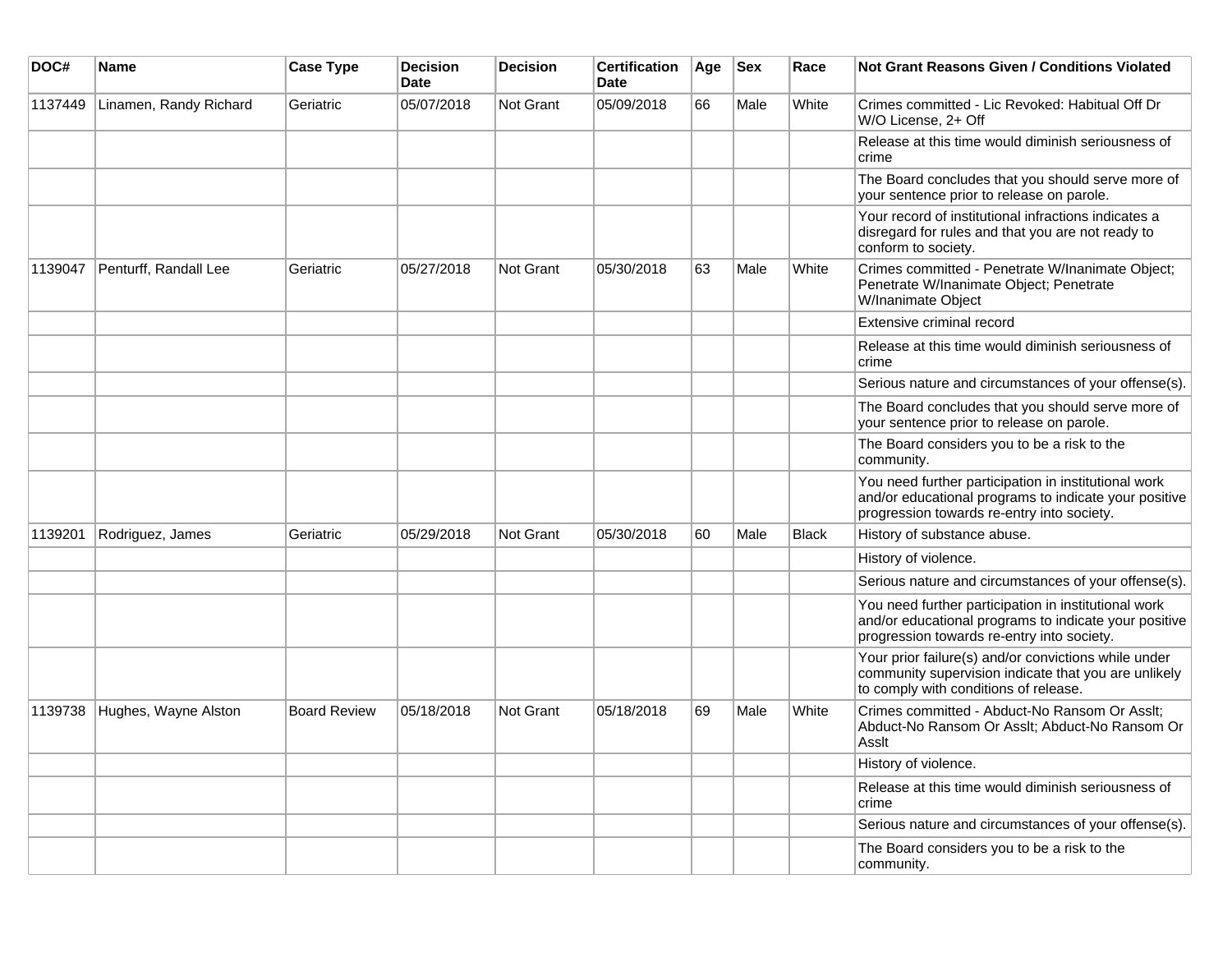| DOC#    | Name                     | <b>Case Type</b>      | <b>Decision</b><br>Date | <b>Decision</b> | <b>Certification</b><br>Date | Age | <b>Sex</b> | Race                            | <b>Not Grant Reasons Given / Conditions Violated</b>                                                                                                        |
|---------|--------------------------|-----------------------|-------------------------|-----------------|------------------------------|-----|------------|---------------------------------|-------------------------------------------------------------------------------------------------------------------------------------------------------------|
| 1141440 | Galicia, Antonio S       | Regular Parole        | 05/21/2018              | Not Grant       | 05/21/2018                   | 82  | Male       | Asian or<br>Pacific<br>Islander | Crimes committed - Sex Assault, Rape; Sex Assault,<br>Rape; Aggravated Sexual Battery                                                                       |
|         |                          |                       |                         |                 |                              |     |            |                                 | Release at this time would diminish seriousness of<br>crime                                                                                                 |
|         |                          |                       |                         |                 |                              |     |            |                                 | Serious nature and circumstances of your offense(s).                                                                                                        |
|         |                          |                       |                         |                 |                              |     |            |                                 | The Board concludes that you should serve more of<br>your sentence prior to release on parole.                                                              |
| 1141486 | Hakahan, Abiyah          | Regular Parole        | 05/04/2018              | Not Grant       | 05/04/2018                   | 45  | Male       | White                           | Release at this time would diminish seriousness of<br>crime                                                                                                 |
|         |                          |                       |                         |                 |                              |     |            |                                 | Serious nature and circumstances of your offense(s).                                                                                                        |
| 1146147 | Church, Daniel Henderson | Regular Parole        | 05/02/2018              | Not Grant       | 05/04/2018                   | 54  | Male       | White                           | Release at this time would diminish seriousness of<br>crime                                                                                                 |
|         |                          |                       |                         |                 |                              |     |            |                                 | The Board concludes that you should serve more of<br>your sentence prior to release on parole.                                                              |
|         |                          |                       |                         |                 |                              |     |            |                                 | You need further participation in institutional work<br>and/or educational programs to indicate your positive<br>progression towards re-entry into society. |
| 1147302 | Lewis, Nicky Pernell     | <b>Regular Parole</b> | 04/30/2018              | Not Grant       | 05/01/2018                   | 54  | Male       | <b>Black</b>                    | Crimes committed - Kidnap/Abduct; Robbery -<br>Attempted; Breaking And Entering                                                                             |
|         |                          |                       |                         |                 |                              |     |            |                                 | History of substance abuse.                                                                                                                                 |
|         |                          |                       |                         |                 |                              |     |            |                                 | History of violence.                                                                                                                                        |
|         |                          |                       |                         |                 |                              |     |            |                                 | Release at this time would diminish seriousness of<br>crime                                                                                                 |
|         |                          |                       |                         |                 |                              |     |            |                                 | Your prior failure(s) and/or convictions while under<br>community supervision indicate that you are unlikely<br>to comply with conditions of release.       |
| 1147811 | Nogra, Reil Staana       | <b>Regular Parole</b> | 05/07/2018              | Not Grant       | 05/09/2018                   | 62  | Male       | Asian or<br>Pacific<br>Islander | Release at this time would diminish seriousness of<br>crime                                                                                                 |
|         |                          |                       |                         |                 |                              |     |            |                                 | Serious nature and circumstances of your offense(s).                                                                                                        |
|         |                          |                       |                         |                 |                              |     |            |                                 | The Board concludes that you should serve more of<br>your sentence prior to release on parole.                                                              |
|         |                          |                       |                         |                 |                              |     |            |                                 | The Board considers you to be a risk to the<br>community.                                                                                                   |
| 1148222 | Nissley, John Garland    | Geriatric             | 05/15/2018              | Not Grant       | 05/17/2018                   | 61  | Male       | White                           | Crimes committed - Sex Assault, Rape; Sex Assault,<br>Rape; Aggravated Sexual Battery                                                                       |
|         |                          |                       |                         |                 |                              |     |            |                                 | Release at this time would diminish seriousness of<br>crime                                                                                                 |
|         |                          |                       |                         |                 |                              |     |            |                                 | Serious nature and circumstances of your offense(s).                                                                                                        |
|         |                          |                       |                         |                 |                              |     |            |                                 | The Board concludes that you should serve more of<br>your sentence prior to release on parole.                                                              |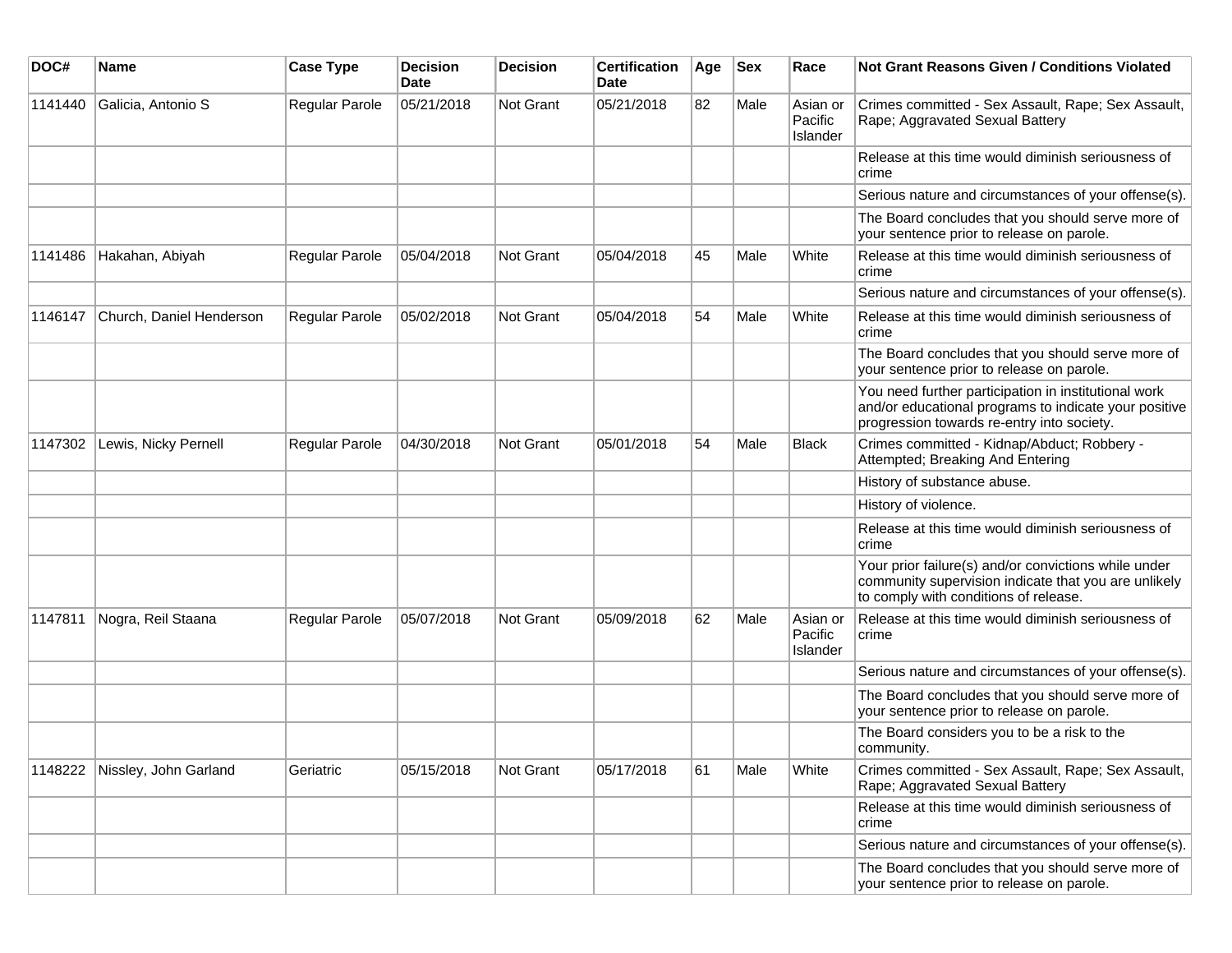| DOC#    | Name                    | <b>Case Type</b>      | <b>Decision</b><br><b>Date</b> | <b>Decision</b>  | <b>Certification</b><br><b>Date</b> | Age | <b>Sex</b> | Race         | <b>Not Grant Reasons Given / Conditions Violated</b>                                                                                                  |
|---------|-------------------------|-----------------------|--------------------------------|------------------|-------------------------------------|-----|------------|--------------|-------------------------------------------------------------------------------------------------------------------------------------------------------|
| 1148222 | Nissley, John Garland   | Geriatric             | 05/15/2018                     | <b>Not Grant</b> | 05/17/2018                          | 61  | Male       | White        | The Board considers you to be a risk to the<br>community.                                                                                             |
| 1149130 | Wilson, Larry Elliott   | Geriatric             | 05/20/2018                     | <b>Not Grant</b> | 05/21/2018                          | 63  | Male       | White        | Extensive criminal record                                                                                                                             |
|         |                         |                       |                                |                  |                                     |     |            |              | History of violence.                                                                                                                                  |
|         |                         |                       |                                |                  |                                     |     |            |              | Release at this time would diminish seriousness of<br>crime                                                                                           |
|         |                         |                       |                                |                  |                                     |     |            |              | Serious nature and circumstances of your offense(s).                                                                                                  |
|         |                         |                       |                                |                  |                                     |     |            |              | The Board considers you to be a risk to the<br>community.                                                                                             |
| 1149378 | Jackson, Kenneth Edward | Regular Parole        | 05/04/2018                     | <b>Not Grant</b> | 05/07/2018                          | 52  | Male       | <b>Black</b> | Extensive criminal record                                                                                                                             |
|         |                         |                       |                                |                  |                                     |     |            |              | Serious nature and circumstances of your offense(s).                                                                                                  |
|         |                         |                       |                                |                  |                                     |     |            |              | The Board concludes that you should serve more of<br>your sentence prior to release on parole.                                                        |
|         |                         |                       |                                |                  |                                     |     |            |              | Your prior failure(s) and/or convictions while under<br>community supervision indicate that you are unlikely<br>to comply with conditions of release. |
| 1149525 | Bruce, Robert A         | <b>Board Review</b>   | 05/15/2018                     | Not Grant        | 05/15/2018                          | 68  | Male       | White        | Crimes committed - Homicide-1st Degree; Use Of<br>Firearm In Felony; Income Tax                                                                       |
|         |                         |                       |                                |                  |                                     |     |            |              | Release at this time would diminish seriousness of<br>crime                                                                                           |
|         |                         |                       |                                |                  |                                     |     |            |              | Serious nature and circumstances of your offense(s).                                                                                                  |
|         |                         |                       |                                |                  |                                     |     |            |              | The Board concludes that you should serve more of<br>your sentence prior to release on parole.                                                        |
| 1151920 | Keys, David Lee         | Regular Parole        | 04/30/2018                     | <b>Not Grant</b> | 05/02/2018                          | 52  | Male       | <b>Black</b> | Extensive criminal record                                                                                                                             |
|         |                         |                       |                                |                  |                                     |     |            |              | Release at this time would diminish seriousness of<br>crime                                                                                           |
|         |                         |                       |                                |                  |                                     |     |            |              | Serious nature and circumstances of your offense(s).                                                                                                  |
|         |                         |                       |                                |                  |                                     |     |            |              | The Board concludes that you should serve more of<br>your sentence prior to release on parole.                                                        |
|         |                         |                       |                                |                  |                                     |     |            |              | You need to show a longer period of stable<br>adjustment.                                                                                             |
|         |                         |                       |                                |                  |                                     |     |            |              | Your prior failure(s) and/or convictions while under<br>community supervision indicate that you are unlikely<br>to comply with conditions of release. |
| 1152135 | Lambert, John T         | <b>Regular Parole</b> | 05/14/2018                     | <b>Not Grant</b> | 05/15/2018                          | 61  | Male       | <b>Black</b> | Extensive criminal record                                                                                                                             |
|         |                         |                       |                                |                  |                                     |     |            |              | History of violence.                                                                                                                                  |
|         |                         |                       |                                |                  |                                     |     |            |              | Release at this time would diminish seriousness of<br>crime                                                                                           |
|         |                         |                       |                                |                  |                                     |     |            |              | Serious nature and circumstances of your offense(s).                                                                                                  |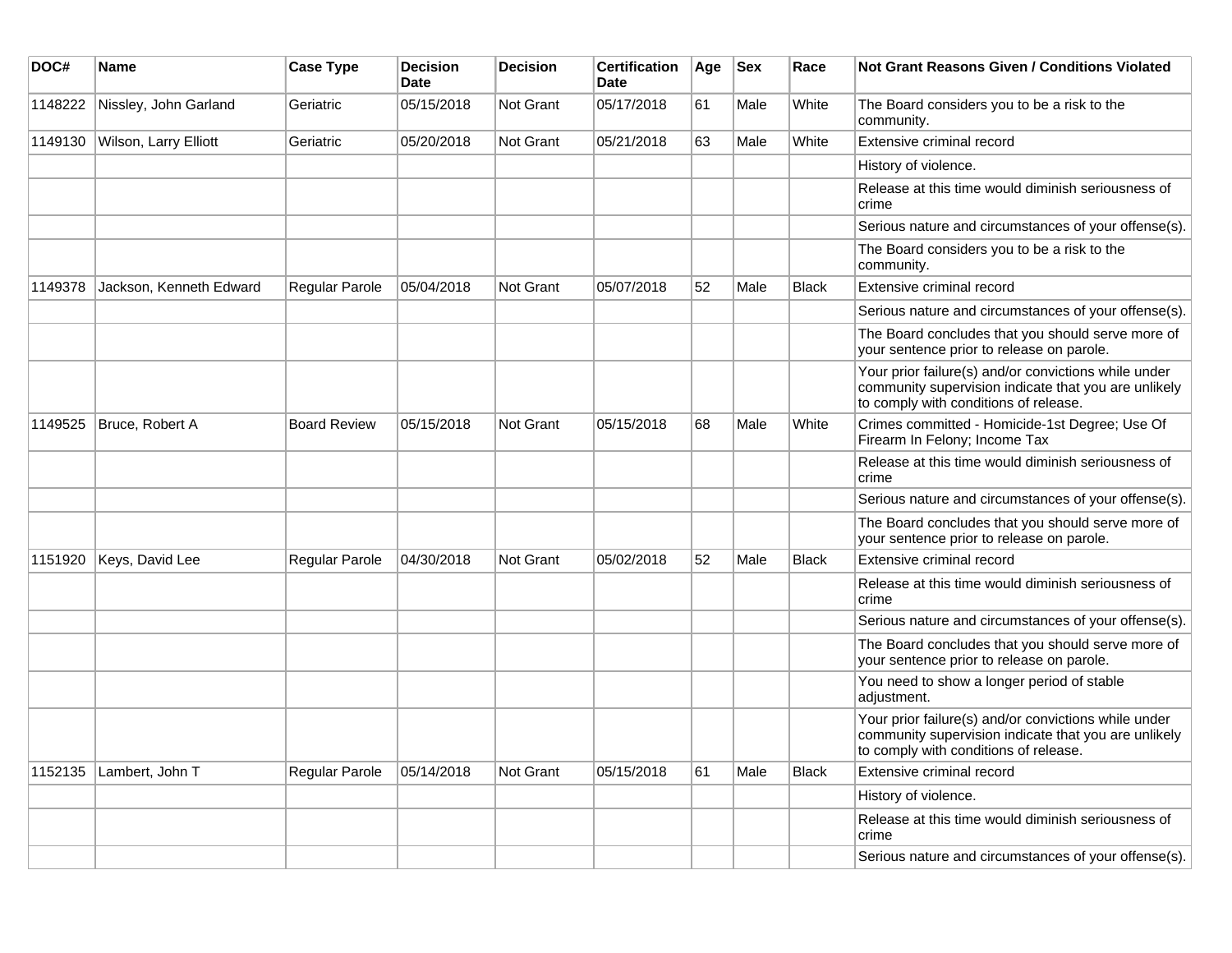| DOC#    | Name                         | <b>Case Type</b> | <b>Decision</b><br><b>Date</b> | <b>Decision</b>  | <b>Certification</b><br>Date | Age | $ $ Sex | Race         | Not Grant Reasons Given / Conditions Violated                                                                                                         |
|---------|------------------------------|------------------|--------------------------------|------------------|------------------------------|-----|---------|--------------|-------------------------------------------------------------------------------------------------------------------------------------------------------|
| 1152135 | Lambert, John T              | Regular Parole   | 05/14/2018                     | Not Grant        | 05/15/2018                   | 61  | Male    | <b>Black</b> | The Board concludes that you should serve more of<br>your sentence prior to release on parole.                                                        |
|         |                              |                  |                                |                  |                              |     |         |              | The Board considers you to be a risk to the<br>community.                                                                                             |
|         |                              |                  |                                |                  |                              |     |         |              | Your prior failure(s) and/or convictions while under<br>community supervision indicate that you are unlikely<br>to comply with conditions of release. |
| 1152470 | Crawford, Edmond Edward      | Regular Parole   | 05/22/2018                     | <b>Not Grant</b> | 05/23/2018                   | 55  | Male    | White        | Crimes committed - Breaking And Entering; Breaking<br>And Entering; Shoplift Alter Price/Conceal - Goods<br>$\ge$ = \$200                             |
|         |                              |                  |                                |                  |                              |     |         |              | Extensive criminal record                                                                                                                             |
|         |                              |                  |                                |                  |                              |     |         |              | Serious nature and circumstances of your offense(s).                                                                                                  |
|         |                              |                  |                                |                  |                              |     |         |              | Your prior failure(s) and/or convictions while under<br>community supervision indicate that you are unlikely<br>to comply with conditions of release. |
|         |                              |                  |                                |                  |                              |     |         |              | Your record of institutional infractions indicates a<br>disregard for rules and that you are not ready to<br>conform to society.                      |
| 1158000 | <b>Blevins, Howard Grant</b> | Regular Parole   | 05/18/2018                     | Not Grant        | 05/21/2018                   | 61  | Male    | White        | Extensive criminal record                                                                                                                             |
|         |                              |                  |                                |                  |                              |     |         |              | History of violence.                                                                                                                                  |
|         |                              |                  |                                |                  |                              |     |         |              | Release at this time would diminish seriousness of<br>crime                                                                                           |
|         |                              |                  |                                |                  |                              |     |         |              | Serious nature and circumstances of your offense(s).                                                                                                  |
|         |                              |                  |                                |                  |                              |     |         |              | The Board concludes that you should serve more of<br>your sentence prior to release on parole.                                                        |
|         |                              |                  |                                |                  |                              |     |         |              | The Board considers you to be a risk to the<br>community.                                                                                             |
| 1158235 | Edmonds, Robert C III        | Regular Parole   | 05/08/2018                     | Not Grant        | 05/09/2018                   | 50  | Male    | <b>Black</b> | No Interest in Parole                                                                                                                                 |
| 1159159 | Poss, Floyd Milliman         | Geriatric        | 05/07/2018                     | <b>Not Grant</b> | 05/09/2018                   | 65  | Male    | White        | Crimes committed - Homicide-1st Degree;<br>Kidnap/Abduct; Assault                                                                                     |
|         |                              |                  |                                |                  |                              |     |         |              | Extensive criminal record                                                                                                                             |
|         |                              |                  |                                |                  |                              |     |         |              | History of violence.                                                                                                                                  |
|         |                              |                  |                                |                  |                              |     |         |              | Release at this time would diminish seriousness of<br>crime                                                                                           |
|         |                              |                  |                                |                  |                              |     |         |              | Serious nature and circumstances of your offense(s).                                                                                                  |
|         |                              |                  |                                |                  |                              |     |         |              | The Board concludes that you should serve more of<br>your sentence prior to release on parole.                                                        |
| 1166320 | Gilkerson, Charles David     | Geriatric        | 05/14/2018                     | Not Grant        | 05/15/2018                   | 67  | Male    | White        | No Interest in Parole                                                                                                                                 |
| 1166626 | Morgan, Samuel               | Regular Parole   | 05/05/2018                     | Not Grant        | 05/07/2018                   | 49  | Male    | <b>Black</b> | Crimes committed - Homicide-1st Degree; Robbery;<br><b>Burglary</b>                                                                                   |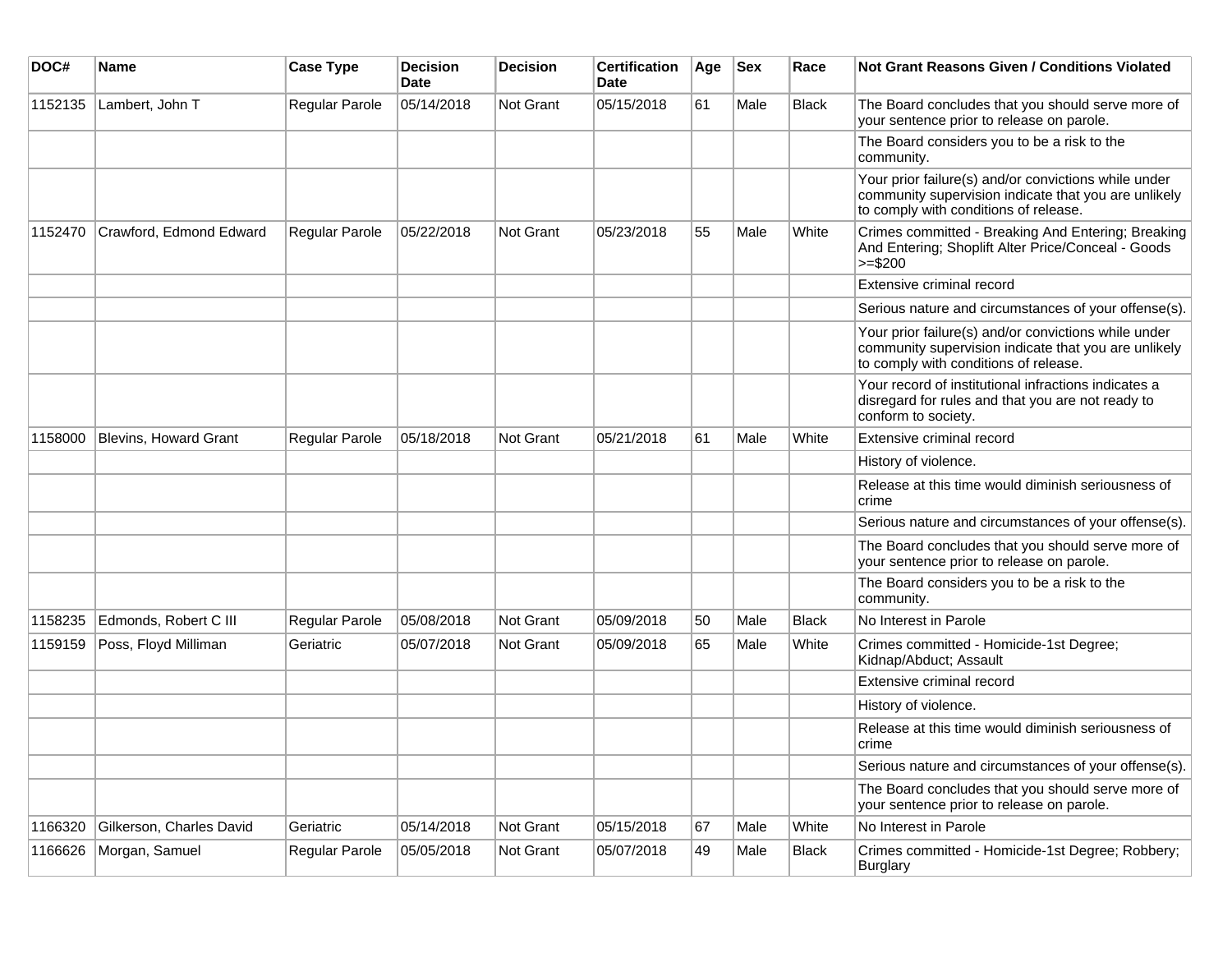| DOC#    | Name                    | <b>Case Type</b> | <b>Decision</b><br>Date | <b>Decision</b> | <b>Certification</b><br>Date | Age | <b>Sex</b> | Race         | Not Grant Reasons Given / Conditions Violated                                                                                                         |
|---------|-------------------------|------------------|-------------------------|-----------------|------------------------------|-----|------------|--------------|-------------------------------------------------------------------------------------------------------------------------------------------------------|
| 1166626 | Morgan, Samuel          | Regular Parole   | 05/05/2018              | Not Grant       | 05/07/2018                   | 49  | Male       | <b>Black</b> | Release at this time would diminish seriousness of<br>crime                                                                                           |
|         |                         |                  |                         |                 |                              |     |            |              | The Board concludes that you should serve more of<br>your sentence prior to release on parole.                                                        |
|         |                         |                  |                         |                 |                              |     |            |              | Your record indicates a serious disregard for the<br>property rights of others.                                                                       |
| 1168751 | Barnes, Charles Eugene  | Regular Parole   | 05/15/2018              | Not Grant       | 05/17/2018                   | 48  | Male       | <b>Black</b> | Release at this time would diminish seriousness of<br>crime                                                                                           |
|         |                         |                  |                         |                 |                              |     |            |              | Serious nature and circumstances of your offense(s).                                                                                                  |
|         |                         |                  |                         |                 |                              |     |            |              | The Board concludes that you should serve more of<br>your sentence prior to release on parole.                                                        |
|         |                         |                  |                         |                 |                              |     |            |              | Your prior failure(s) and/or convictions while under<br>community supervision indicate that you are unlikely<br>to comply with conditions of release. |
| 1169647 | Stewart, Clayton Dorsey | Regular Parole   | 05/04/2018              | Not Grant       | 05/07/2018                   | 58  | Male       | <b>Black</b> | Considering your offense and your institutional<br>records, the Board concludes that you should serve<br>more of your sentence before being paroled.  |
|         |                         |                  |                         |                 |                              |     |            |              | Serious nature and circumstances of your offense(s).                                                                                                  |
|         |                         |                  |                         |                 |                              |     |            |              | The Board concludes that you should serve more of<br>your sentence prior to release on parole.                                                        |
|         |                         |                  |                         |                 |                              |     |            |              | The Board considers you to be a risk to the<br>community.                                                                                             |
| 1170193 | Eason, John             | Regular Parole   | 05/02/2018              | Not Grant       | 05/04/2018                   | 53  | Male       | <b>Black</b> | Conviction of a new crime while incarcerated                                                                                                          |
|         |                         |                  |                         |                 |                              |     |            |              | Crimes committed - Forcible Sodomy; Sex Offense -<br>Attempted                                                                                        |
|         |                         |                  |                         |                 |                              |     |            |              | Extensive criminal record                                                                                                                             |
|         |                         |                  |                         |                 |                              |     |            |              | Serious nature and circumstances of your offense(s).                                                                                                  |
|         |                         |                  |                         |                 |                              |     |            |              | The Board concludes that you should serve more of<br>your sentence prior to release on parole.                                                        |
| 1173035 | Morris, Steven Paul     | Regular Parole   | 05/15/2018              | Not Grant       | 05/17/2018                   | 53  | Male       | White        | Release at this time would diminish seriousness of<br>crime                                                                                           |
|         |                         |                  |                         |                 |                              |     |            |              | Serious nature and circumstances of your offense(s).                                                                                                  |
|         |                         |                  |                         |                 |                              |     |            |              | The Board concludes that you should serve more of<br>your sentence prior to release on parole.                                                        |
|         |                         |                  |                         |                 |                              |     |            |              | The Board considers you to be a risk to the<br>community.                                                                                             |
| 1177460 | Tisdale, Brian Oneal    | Regular Parole   | 05/03/2018              | Not Grant       | 05/04/2018                   | 49  | Male       | Black        | Extensive criminal record                                                                                                                             |
|         |                         |                  |                         |                 |                              |     |            |              | Other                                                                                                                                                 |
|         |                         |                  |                         |                 |                              |     |            |              | Release at this time would diminish seriousness of<br>crime                                                                                           |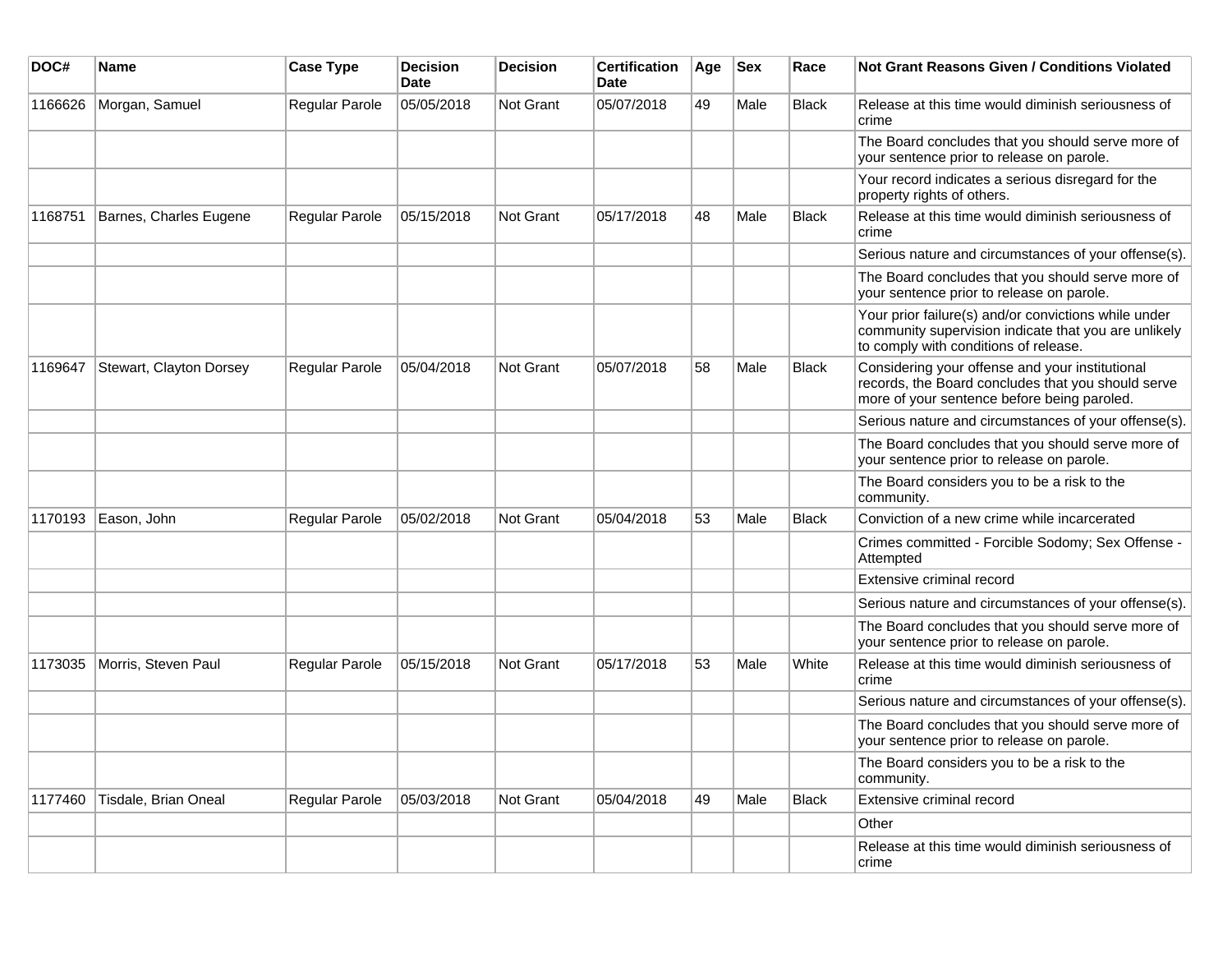| DOC#    | Name                       | <b>Case Type</b>      | <b>Decision</b><br><b>Date</b> | <b>Decision</b> | <b>Certification</b><br>Date | Age | <b>Sex</b> | Race         | Not Grant Reasons Given / Conditions Violated                                                                                                         |
|---------|----------------------------|-----------------------|--------------------------------|-----------------|------------------------------|-----|------------|--------------|-------------------------------------------------------------------------------------------------------------------------------------------------------|
| 1177460 | Tisdale, Brian Oneal       | Regular Parole        | 05/03/2018                     | Not Grant       | 05/04/2018                   | 49  | Male       | <b>Black</b> | Serious nature and circumstances of your offense(s).                                                                                                  |
|         |                            |                       |                                |                 |                              |     |            |              | The Board concludes that you should serve more of<br>your sentence prior to release on parole.                                                        |
|         |                            |                       |                                |                 |                              |     |            |              | Your prior failure(s) and/or convictions while under<br>community supervision indicate that you are unlikely<br>to comply with conditions of release. |
| 1177795 | Undercoffer, Lee James Jr. | <b>Regular Parole</b> | 05/22/2018                     | Not Grant       | 05/23/2018                   | 58  | Male       | White        | Considering your offense and your institutional<br>records, the Board concludes that you should serve<br>more of your sentence before being paroled.  |
|         |                            |                       |                                |                 |                              |     |            |              | Crimes committed - Homicide-Capital; Sex Assault,<br>Rape; Arson                                                                                      |
|         |                            |                       |                                |                 |                              |     |            |              | History of violence.                                                                                                                                  |
|         |                            |                       |                                |                 |                              |     |            |              | Release at this time would diminish seriousness of<br>crime                                                                                           |
|         |                            |                       |                                |                 |                              |     |            |              | Serious nature and circumstances of your offense(s).                                                                                                  |
|         |                            |                       |                                |                 |                              |     |            |              | The Board concludes that you should serve more of<br>your sentence prior to release on parole.                                                        |
|         |                            |                       |                                |                 |                              |     |            |              | The Board considers you to be a risk to the<br>community.                                                                                             |
| 1181070 | Dunnigan, Vernon Edward    | <b>Regular Parole</b> | 05/02/2018                     | Not Grant       | 05/04/2018                   | 71  | Male       | White        | Crimes committed - Penetrate W/Inanimate Object;<br>Sexual Assault/Battery-Misd; Sodomy                                                               |
|         |                            |                       |                                |                 |                              |     |            |              | Release at this time would diminish seriousness of<br>crime                                                                                           |
|         |                            |                       |                                |                 |                              |     |            |              | Serious nature and circumstances of your offense(s).                                                                                                  |
|         |                            |                       |                                |                 |                              |     |            |              | The Board concludes that you should serve more of<br>your sentence prior to release on parole.                                                        |
|         |                            |                       |                                |                 |                              |     |            |              | The Board considers you to be a risk to the<br>community.                                                                                             |
| 1182252 | Baskerville, Harvey Lee    | Regular Parole        | 05/14/2018                     | Not Grant       | 05/15/2018                   | 43  | Male       | <b>Black</b> | Crimes committed - Homicide-1st Degree; Homicide-<br>2Nd-Degree; Robbery                                                                              |
|         |                            |                       |                                |                 |                              |     |            |              | Release at this time would diminish seriousness of<br>crime                                                                                           |
|         |                            |                       |                                |                 |                              |     |            |              | Serious nature and circumstances of your offense(s).                                                                                                  |
|         |                            |                       |                                |                 |                              |     |            |              | The Board concludes that you should serve more of<br>your sentence prior to release on parole.                                                        |
| 1184022 | Lovelace, Leroy Allen      | Geriatric             | 05/24/2018                     | Not Grant       | 05/25/2018                   | 69  | Male       | <b>Black</b> | Crimes committed - Kidnap/Abduct; Kidnap/Abduct;<br>Kidnap/Abduct                                                                                     |
|         |                            |                       |                                |                 |                              |     |            |              | Extensive criminal record                                                                                                                             |
|         |                            |                       |                                |                 |                              |     |            |              | Release at this time would diminish seriousness of<br>crime                                                                                           |
|         |                            |                       |                                |                 |                              |     |            |              | Serious nature and circumstances of your offense(s).                                                                                                  |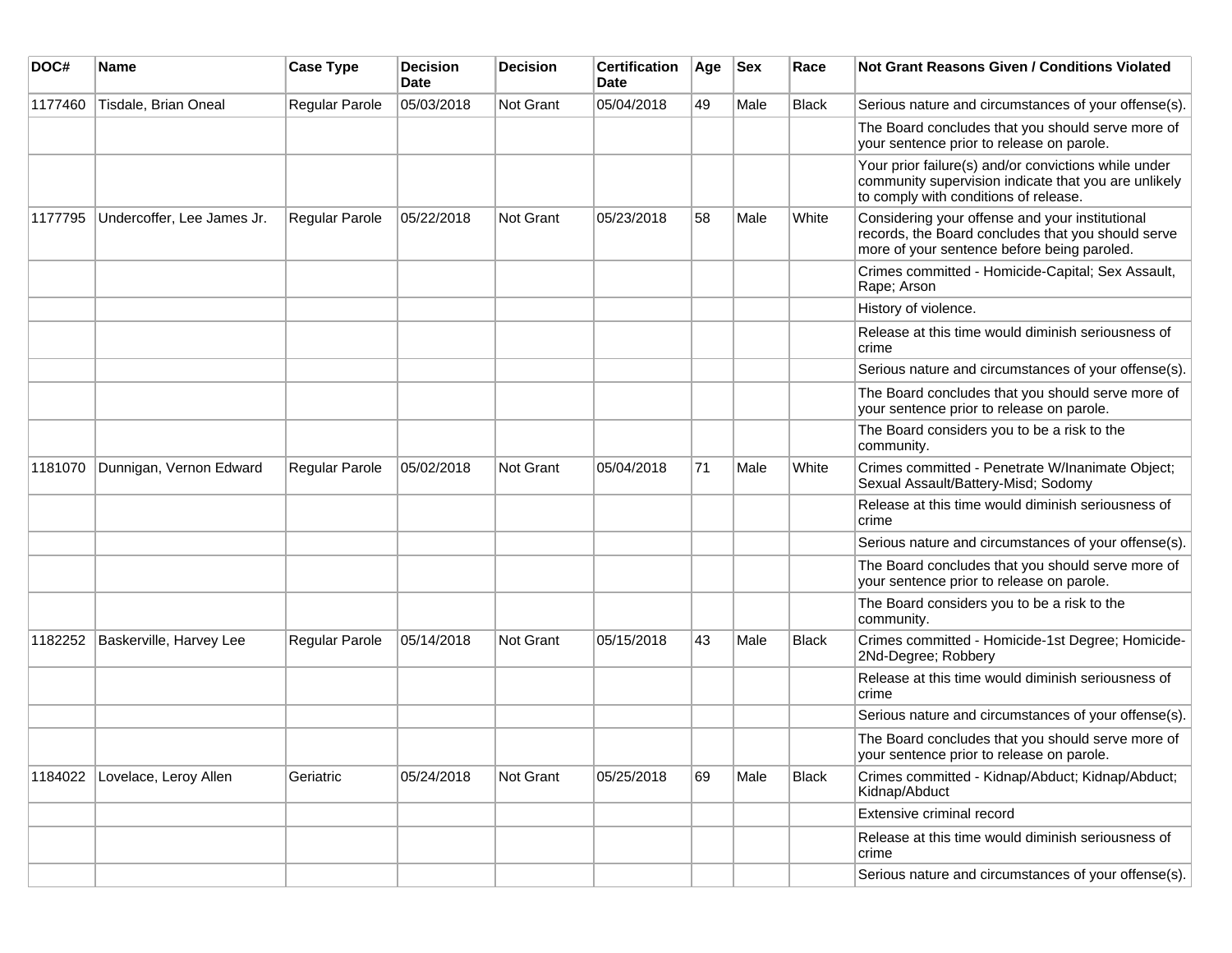| DOC#    | <b>Name</b>            | <b>Case Type</b> | <b>Decision</b><br><b>Date</b> | <b>Decision</b>  | <b>Certification</b><br><b>Date</b> | Age | <b>Sex</b> | Race         | <b>Not Grant Reasons Given / Conditions Violated</b>                                                                                                                       |
|---------|------------------------|------------------|--------------------------------|------------------|-------------------------------------|-----|------------|--------------|----------------------------------------------------------------------------------------------------------------------------------------------------------------------------|
| 1184022 | Lovelace, Leroy Allen  | Geriatric        | 05/24/2018                     | Not Grant        | 05/25/2018                          | 69  | Male       | <b>Black</b> | The Board concludes that you should serve more of<br>your sentence prior to release on parole.                                                                             |
|         |                        |                  |                                |                  |                                     |     |            |              | The Board considers you to be a risk to the<br>community.                                                                                                                  |
| 1187009 | Roulhac, Clarence Jr.  | Geriatric        | 05/29/2018                     | Not Grant        | 05/30/2018                          | 71  | Male       | <b>Black</b> | Considering your offense and your institutional<br>records, the Board concludes that you should serve<br>more of your sentence before being paroled.                       |
|         |                        |                  |                                |                  |                                     |     |            |              | Crimes committed - Homicide-2Nd-Degree;<br>Aggravated Sexual Battery; Arson-Resid-<br>Endangered Life                                                                      |
|         |                        |                  |                                |                  |                                     |     |            |              | Extensive criminal record                                                                                                                                                  |
|         |                        |                  |                                |                  |                                     |     |            |              | History of violence.                                                                                                                                                       |
|         |                        |                  |                                |                  |                                     |     |            |              | Release at this time would diminish seriousness of<br>crime                                                                                                                |
|         |                        |                  |                                |                  |                                     |     |            |              | The Board considers you to be a risk to the<br>community.                                                                                                                  |
|         |                        |                  |                                |                  |                                     |     |            |              | Your prior failure(s) and/or convictions while under<br>community supervision indicate that you are unlikely<br>to comply with conditions of release.                      |
| 1188643 | Hughes, Jay Clayton    | Regular Parole   | 05/03/2018                     | <b>Not Grant</b> | 05/04/2018                          | 54  | Male       | <b>Black</b> | Crimes committed - Homicide/Murder;<br>Homicide/Murder; Homicide/Murder                                                                                                    |
|         |                        |                  |                                |                  |                                     |     |            |              | Release at this time would diminish seriousness of<br>crime                                                                                                                |
|         |                        |                  |                                |                  |                                     |     |            |              | Serious nature and circumstances of your offense(s).                                                                                                                       |
|         |                        |                  |                                |                  |                                     |     |            |              | The Board concludes that you should serve more of<br>your sentence prior to release on parole.                                                                             |
| 1189365 | Haley, Quinton Maurice | Regular Parole   | 05/06/2018                     | Not Grant        | 05/09/2018                          | 32  | Male       | <b>Black</b> | Considering your offense and your institutional<br>records, the Board concludes that you should serve<br>more of your sentence before being paroled.                       |
|         |                        |                  |                                |                  |                                     |     |            |              | Conviction of a new crime while incarcerated                                                                                                                               |
|         |                        |                  |                                |                  |                                     |     |            |              | Crimes committed - Robbery: Residence W/ Use Of<br>Gun/Simulated Gun; (Conspiracy)Robbery:<br>Residence W/ Use Of Gun/Simulated Gun; Obstruct<br>Justice: W/ Threats/Force |
|         |                        |                  |                                |                  |                                     |     |            |              | Extensive criminal record                                                                                                                                                  |
|         |                        |                  |                                |                  |                                     |     |            |              | Poor institutional adjustment (for example,<br>motivation/attitude, unfavorable reports, lack of<br>program involvement, etc.)                                             |
|         |                        |                  |                                |                  |                                     |     |            |              | Release at this time would diminish seriousness of<br>crime                                                                                                                |
|         |                        |                  |                                |                  |                                     |     |            |              | Serious nature and circumstances of your offense(s).                                                                                                                       |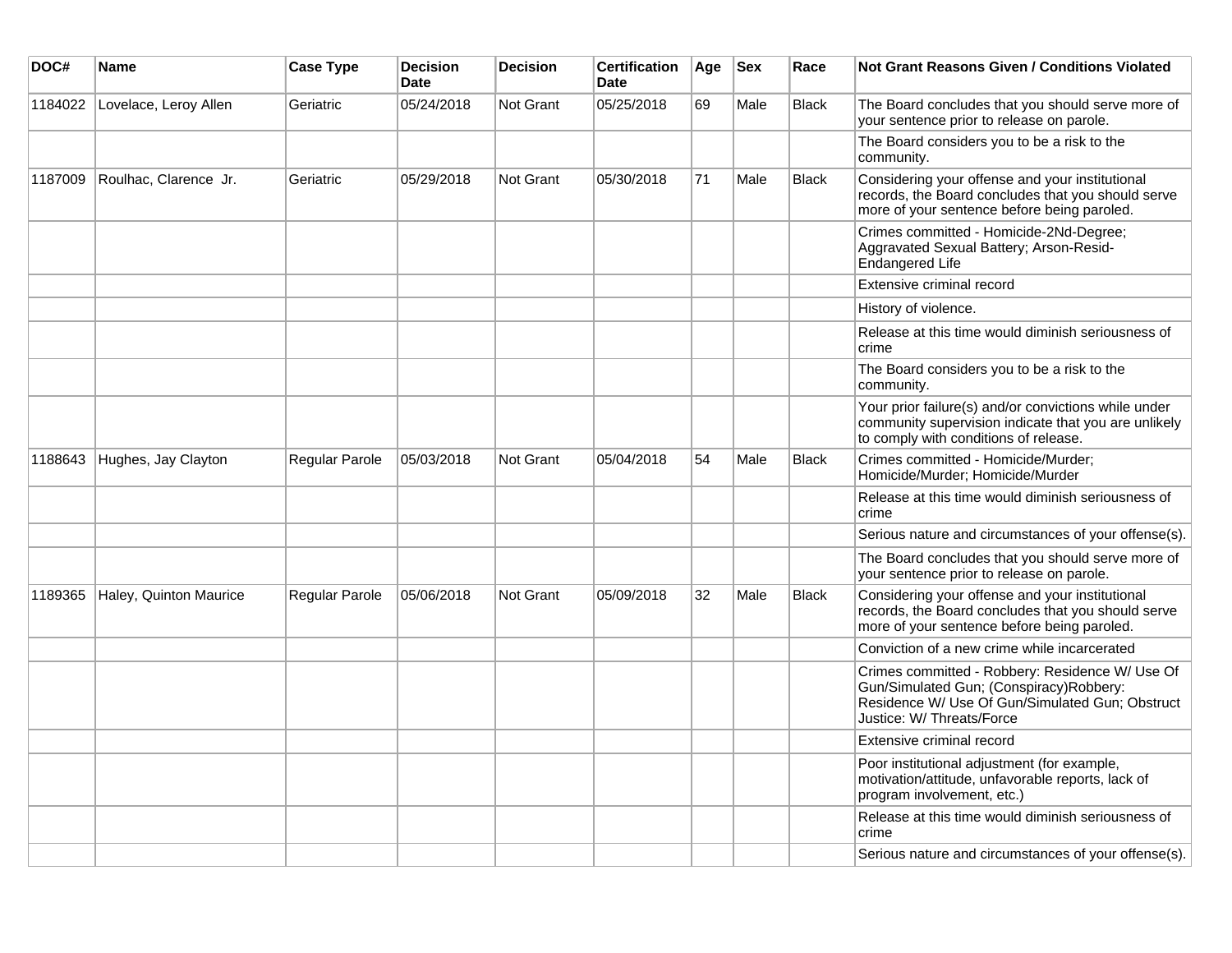| DOC#    | <b>Name</b>                | <b>Case Type</b> | Decision<br><b>Date</b> | <b>Decision</b>  | <b>Certification</b><br>Date | Age | <b>Sex</b> | Race  | <b>Not Grant Reasons Given / Conditions Violated</b>                                                                                                                               |
|---------|----------------------------|------------------|-------------------------|------------------|------------------------------|-----|------------|-------|------------------------------------------------------------------------------------------------------------------------------------------------------------------------------------|
| 1189365 | Haley, Quinton Maurice     | Regular Parole   | 05/06/2018              | Not Grant        | 05/09/2018                   | 32  | Male       | Black | The Board considers you to be a risk to the<br>community.                                                                                                                          |
|         |                            |                  |                         |                  |                              |     |            |       | Your prior failure(s) and/or convictions while under<br>community supervision indicate that you are unlikely<br>to comply with conditions of release.                              |
| 1189662 | Harris, Charles Vincent    | Geriatric        | 05/06/2018              | Not Grant        | 05/09/2018                   | 73  | Male       | Black | Crimes committed - Rape: Intercourse W/ Victim <13<br>Yrs                                                                                                                          |
|         |                            |                  |                         |                  |                              |     |            |       | Extensive criminal record                                                                                                                                                          |
|         |                            |                  |                         |                  |                              |     |            |       | Release at this time would diminish seriousness of<br>crime                                                                                                                        |
|         |                            |                  |                         |                  |                              |     |            |       | Serious nature and circumstances of your offense(s).                                                                                                                               |
|         |                            |                  |                         |                  |                              |     |            |       | The Board concludes that you should serve more of<br>your sentence prior to release on parole.                                                                                     |
|         |                            |                  |                         |                  |                              |     |            |       | The Board considers you to be a risk to the<br>community.                                                                                                                          |
| 1191148 | Elder, Timothy Preston     | Geriatric        | 05/27/2018              | <b>Not Grant</b> | 05/30/2018                   | 62  | Male       | White | Release at this time would diminish seriousness of<br>crime                                                                                                                        |
|         |                            |                  |                         |                  |                              |     |            |       | Serious nature and circumstances of your offense(s).                                                                                                                               |
|         |                            |                  |                         |                  |                              |     |            |       | The Board concludes that you should serve more of<br>your sentence prior to release on parole.                                                                                     |
|         |                            |                  |                         |                  |                              |     |            |       | The Board considers you to be a risk to the<br>community.                                                                                                                          |
| 1192246 | Dapron, Joseph Anthony Sr. | Geriatric        | 04/26/2018              | <b>Not Grant</b> | 05/01/2018                   | 83  | Male       | White | Crimes committed - Possess Obscene Material With<br>Minor, Felony; Child Pornography: Possess, 2+ Off;<br>Child Pornography: Possess, 2+ Off                                       |
|         |                            |                  |                         |                  |                              |     |            |       | Poor institutional adjustment (for example,<br>motivation/attitude, unfavorable reports, lack of<br>program involvement, etc.)                                                     |
|         |                            |                  |                         |                  |                              |     |            |       | Serious nature and circumstances of your offense(s).                                                                                                                               |
|         |                            |                  |                         |                  |                              |     |            |       | The Board considers you to be a risk to the<br>community.                                                                                                                          |
| 1197784 | Oliver, Joseph Donald      | Geriatric        | 05/15/2018              | Not Grant        | 05/17/2018                   | 69  | Male       | White | Crimes committed - (Attempted)Capital Murder: Law<br>Enforcement Officer; (Attempted)Capital Murder:<br>Law Enforcement Officer; Firearm: Possess By Non<br>Violent Felon, >10 Yrs |
|         |                            |                  |                         |                  |                              |     |            |       | Release at this time would diminish seriousness of<br>crime                                                                                                                        |
|         |                            |                  |                         |                  |                              |     |            |       | Serious nature and circumstances of your offense(s).                                                                                                                               |
|         |                            |                  |                         |                  |                              |     |            |       | The Board concludes that you should serve more of<br>your sentence prior to release on parole.                                                                                     |
| 1302026 | Flood, Joseph Paul         | Geriatric        | 05/14/2018              | Not Grant        | 05/15/2018                   | 71  | Male       | Black | History of violence.                                                                                                                                                               |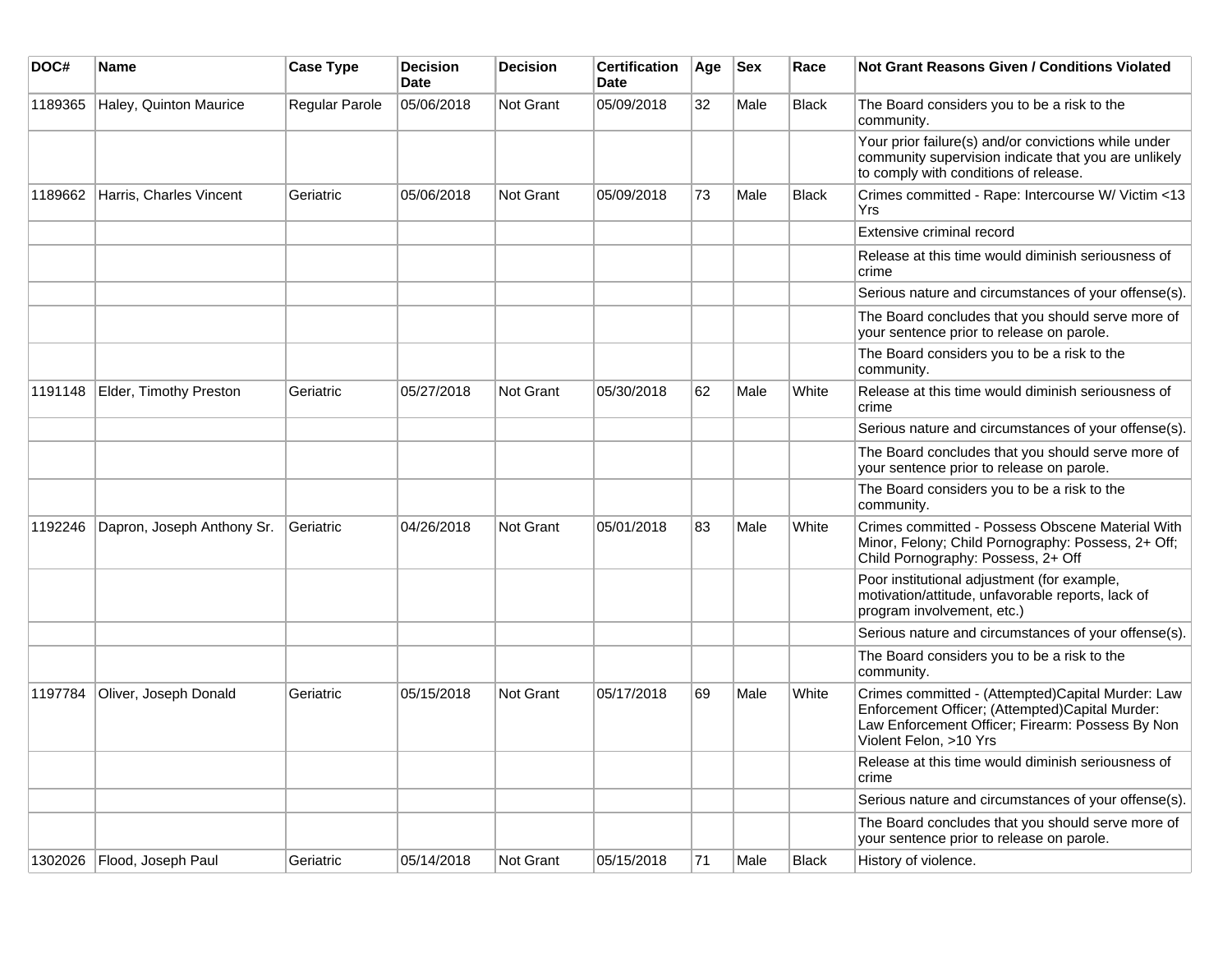| DOC#    | <b>Name</b>             | <b>Case Type</b>      | <b>Decision</b><br><b>Date</b> | <b>Decision</b> | <b>Certification</b><br>Date | Age | <b>Sex</b> | Race         | <b>Not Grant Reasons Given / Conditions Violated</b>                                                                                                        |
|---------|-------------------------|-----------------------|--------------------------------|-----------------|------------------------------|-----|------------|--------------|-------------------------------------------------------------------------------------------------------------------------------------------------------------|
| 1302026 | Flood, Joseph Paul      | Geriatric             | 05/14/2018                     | Not Grant       | 05/15/2018                   | 71  | Male       | <b>Black</b> | Release at this time would diminish seriousness of<br>crime                                                                                                 |
|         |                         |                       |                                |                 |                              |     |            |              | The Board concludes that you should serve more of<br>your sentence prior to release on parole.                                                              |
| 1397089 | Ward, Lawrence Dean     | Geriatric             | 05/14/2018                     | Not Grant       | 05/15/2018                   | 60  | Male       | <b>Black</b> | Release at this time would diminish seriousness of<br>crime                                                                                                 |
|         |                         |                       |                                |                 |                              |     |            |              | Serious nature and circumstances of your offense(s).                                                                                                        |
|         |                         |                       |                                |                 |                              |     |            |              | The Board considers you to be a risk to the<br>community.                                                                                                   |
| 1406297 | Szenasy, Randolph A     | Geriatric             | 05/20/2018                     | Not Grant       | 05/21/2018                   | 63  | Male       | White        | Release at this time would diminish seriousness of<br>crime                                                                                                 |
|         |                         |                       |                                |                 |                              |     |            |              | Serious nature and circumstances of your offense(s).                                                                                                        |
|         |                         |                       |                                |                 |                              |     |            |              | The Board concludes that you should serve more of<br>your sentence prior to release on parole.                                                              |
|         |                         |                       |                                |                 |                              |     |            |              | You need further participation in institutional work<br>and/or educational programs to indicate your positive<br>progression towards re-entry into society. |
| 1488195 | Curtis, Raymond         | Geriatric             | 05/01/2018                     | Not Grant       | 05/02/2018                   | 74  | Male       | <b>Black</b> | No Interest in Parole                                                                                                                                       |
| 1548499 | Green, Joseph L         | Geriatric             | 05/28/2018                     | Not Grant       | 05/29/2018                   | 67  | Male       | <b>Black</b> | Crimes committed - Murder: 1st Degree; Firearm:<br>Shoot In Public Place, Cause Injury; Firearm: Use In<br>Commission Of Felony, 1st Off                    |
|         |                         |                       |                                |                 |                              |     |            |              | Extensive criminal record                                                                                                                                   |
|         |                         |                       |                                |                 |                              |     |            |              | Release at this time would diminish seriousness of<br>crime                                                                                                 |
|         |                         |                       |                                |                 |                              |     |            |              | Serious nature and circumstances of your offense(s).                                                                                                        |
|         |                         |                       |                                |                 |                              |     |            |              | The Board concludes that you should serve more of<br>your sentence prior to release on parole.                                                              |
|         |                         |                       |                                |                 |                              |     |            |              | Your record indicates a serious disregard for the<br>property rights of others.                                                                             |
| 1609395 | Sigler, Lazirrik Deando | <b>Regular Parole</b> | 05/17/2018                     | Not Grant       | 05/21/2018                   | 22  | Male       | <b>Black</b> | Release at this time would diminish seriousness of<br>crime                                                                                                 |
|         |                         |                       |                                |                 |                              |     |            |              | The Board concludes that you should serve more of<br>your sentence prior to release on parole.                                                              |
|         |                         |                       |                                |                 |                              |     |            |              | You need further participation in institutional work<br>and/or educational programs to indicate your positive<br>progression towards re-entry into society. |
|         |                         |                       |                                |                 |                              |     |            |              | Your record of institutional infractions indicates a<br>disregard for rules and that you are not ready to<br>conform to society.                            |
| 1621526 | Petteway, Bryan Deshawn | <b>Regular Parole</b> | 05/15/2018                     | Not Grant       | 05/17/2018                   | 23  | Male       | <b>Black</b> | Release at this time would diminish seriousness of<br>crime                                                                                                 |
|         |                         |                       |                                |                 |                              |     |            |              | Serious nature and circumstances of your offense(s).                                                                                                        |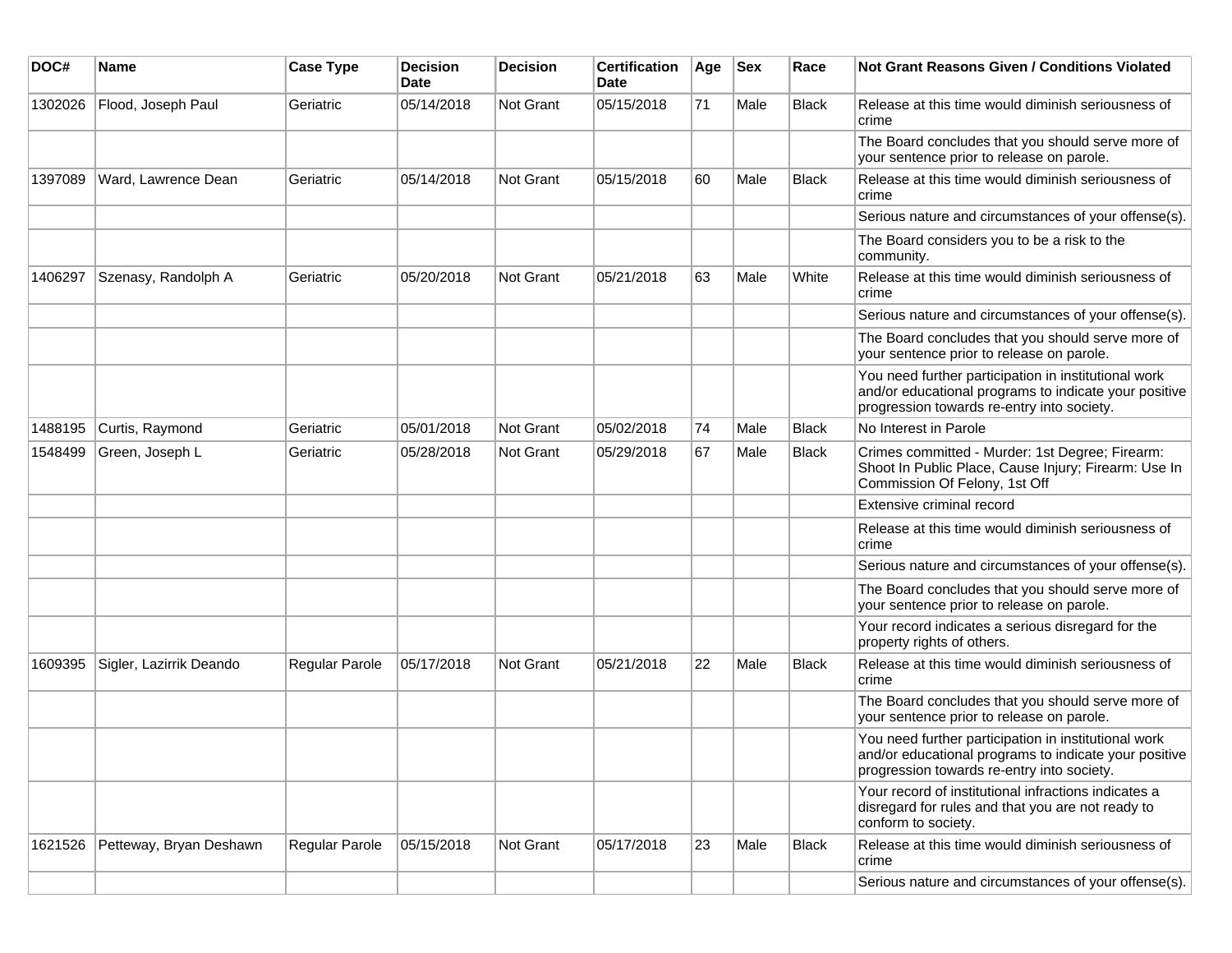| DOC#    | <b>Name</b>                               | <b>Case Type</b>      | <b>Decision</b><br><b>Date</b> | <b>Decision</b> | <b>Certification</b><br><b>Date</b> | Age | <b>Sex</b> | Race         | <b>Not Grant Reasons Given / Conditions Violated</b>                                                                                                        |
|---------|-------------------------------------------|-----------------------|--------------------------------|-----------------|-------------------------------------|-----|------------|--------------|-------------------------------------------------------------------------------------------------------------------------------------------------------------|
| 1621526 | Petteway, Bryan Deshawn                   | Regular Parole        | 05/15/2018                     | Not Grant       | 05/17/2018                          | 23  | Male       | <b>Black</b> | The Board considers you to be a risk to the<br>community.                                                                                                   |
|         |                                           |                       |                                |                 |                                     |     |            |              | You need further participation in institutional work<br>and/or educational programs to indicate your positive<br>progression towards re-entry into society. |
|         |                                           |                       |                                |                 |                                     |     |            |              | You need to show a longer period of stable<br>adjustment.                                                                                                   |
|         |                                           |                       |                                |                 |                                     |     |            |              | Your prior failure(s) and/or convictions while under<br>community supervision indicate that you are unlikely<br>to comply with conditions of release.       |
|         |                                           |                       |                                |                 |                                     |     |            |              | Your record of institutional infractions indicates a<br>disregard for rules and that you are not ready to<br>conform to society.                            |
| 1684386 | Smalls, Qutrail Raynard                   | Regular Parole        | 04/24/2018                     | Not Grant       | 05/01/2018                          | 21  | Male       | <b>Black</b> | No Interest in Parole                                                                                                                                       |
| 1737843 | Davis, Aleel Monque                       | Regular Parole        | 05/14/2018                     | Not Grant       | 05/15/2018                          | 21  | Male       | <b>Black</b> | Serious nature and circumstances of your offense(s).                                                                                                        |
|         |                                           |                       |                                |                 |                                     |     |            |              | You need further participation in institutional work<br>and/or educational programs to indicate your positive<br>progression towards re-entry into society. |
| 1748208 | Shanklin, Shannon Andrew                  | Regular Parole        | 04/30/2018                     | Not Grant       | 05/02/2018                          | 22  | Male       | White        | No Interest in Parole                                                                                                                                       |
| 1784528 | Gadson, Khabir Marquise                   | <b>Regular Parole</b> | 05/15/2018                     | Not Grant       | 05/17/2018                          | 19  | Male       | <b>Black</b> | Release at this time would diminish seriousness of<br>crime                                                                                                 |
|         |                                           |                       |                                |                 |                                     |     |            |              | You need further participation in institutional work<br>and/or educational programs to indicate your positive<br>progression towards re-entry into society. |
|         |                                           |                       |                                |                 |                                     |     |            |              | You need to show a longer period of stable<br>adjustment.                                                                                                   |
|         |                                           |                       |                                |                 |                                     |     |            |              | Your prior failure(s) and/or convictions while under<br>community supervision indicate that you are unlikely<br>to comply with conditions of release.       |
| 1785285 | Cloud- Hatcher, Dakari<br>Emmanuello zino | <b>Regular Parole</b> | 05/23/2018                     | Not Grant       | 05/25/2018                          | 19  | Male       | <b>Black</b> | Considering your offense and your institutional<br>records, the Board concludes that you should serve<br>more of your sentence before being paroled.        |
|         |                                           |                       |                                |                 |                                     |     |            |              | Release at this time would diminish seriousness of<br>crime                                                                                                 |
|         |                                           |                       |                                |                 |                                     |     |            |              | Serious nature and circumstances of your offense(s).                                                                                                        |
|         |                                           |                       |                                |                 |                                     |     |            |              | The Board concludes that you should serve more of<br>your sentence prior to release on parole.                                                              |
|         |                                           |                       |                                |                 |                                     |     |            |              | You need further participation in institutional work<br>and/or educational programs to indicate your positive<br>progression towards re-entry into society. |
|         |                                           |                       |                                |                 |                                     |     |            |              | Your record indicates a serious disregard for the<br>property rights of others.                                                                             |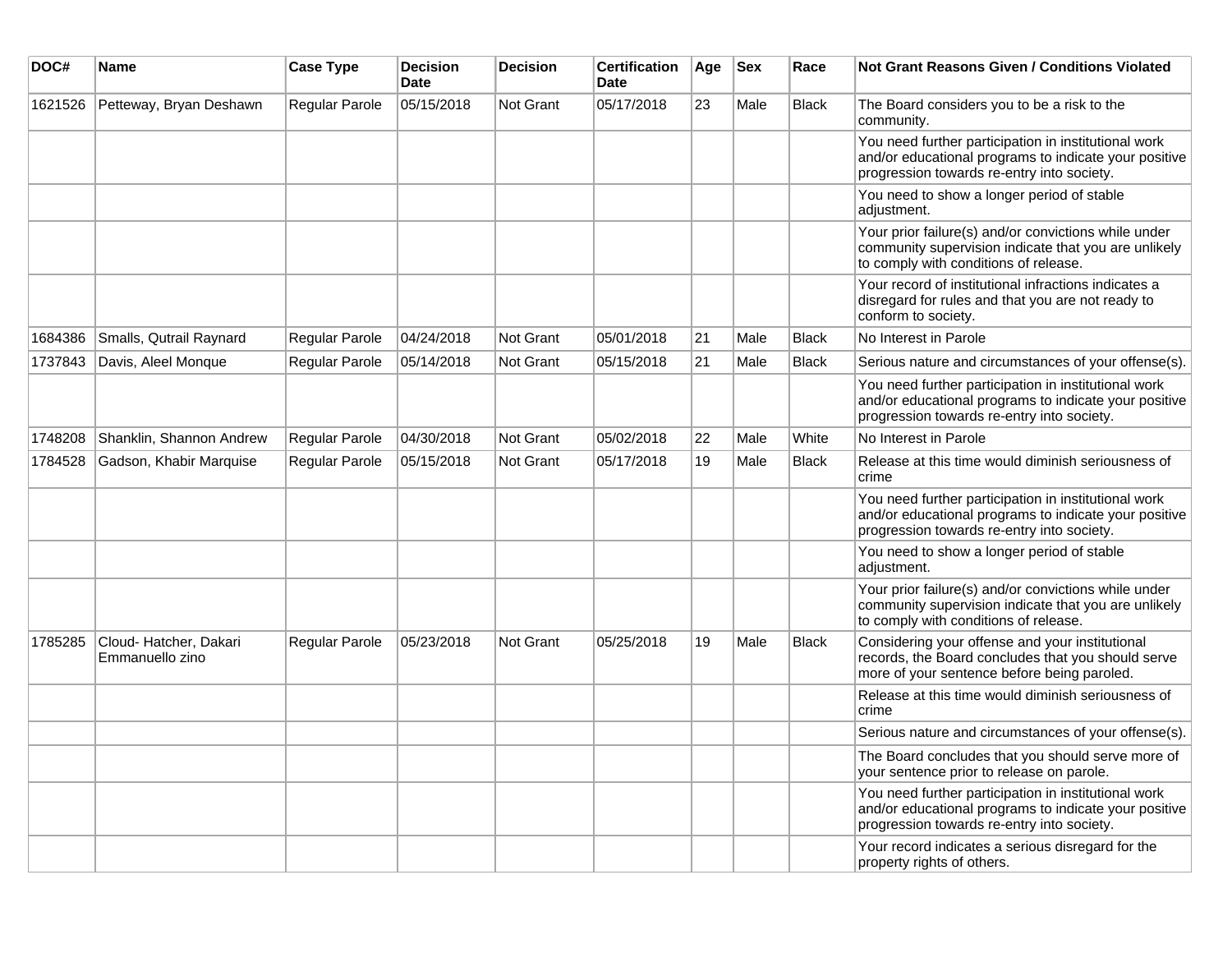| DOC#    | <b>Name</b>                              | <b>Case Type</b> | <b>Decision</b><br><b>Date</b> | <b>Decision</b>  | <b>Certification</b><br>Date | Age | <b>Sex</b> | Race         | <b>Not Grant Reasons Given / Conditions Violated</b>                                                                                                        |
|---------|------------------------------------------|------------------|--------------------------------|------------------|------------------------------|-----|------------|--------------|-------------------------------------------------------------------------------------------------------------------------------------------------------------|
| 1785285 | Cloud-Hatcher, Dakari<br>Emmanuello zino | Regular Parole   | 05/23/2018                     | <b>Not Grant</b> | 05/25/2018                   | 19  | Male       | Black        | Your record of institutional infractions indicates a<br>disregard for rules and that you are not ready to<br>conform to society.                            |
| 1791027 | Smith, Tristen Matthew                   | Regular Parole   | 05/09/2018                     | Not Grant        | 05/09/2018                   | 20  | Male       | White        | Release at this time would diminish seriousness of<br>crime                                                                                                 |
|         |                                          |                  |                                |                  |                              |     |            |              | The Board concludes that you should serve more of<br>your sentence prior to release on parole.                                                              |
|         |                                          |                  |                                |                  |                              |     |            |              | The Board considers you to be a risk to the<br>community.                                                                                                   |
|         |                                          |                  |                                |                  |                              |     |            |              | You need further participation in institutional work<br>and/or educational programs to indicate your positive<br>progression towards re-entry into society. |
| 1794006 | Deskeuvre, Alexandre Guy<br>Jean         | Regular Parole   | 05/15/2018                     | Not Grant        | 05/17/2018                   | 22  | Male       | White        | Release at this time would diminish seriousness of<br>crime                                                                                                 |
|         |                                          |                  |                                |                  |                              |     |            |              | The Board concludes that you should serve more of<br>your sentence prior to release on parole.                                                              |
|         |                                          |                  |                                |                  |                              |     |            |              | You need further participation in institutional work<br>and/or educational programs to indicate your positive<br>progression towards re-entry into society. |
|         |                                          |                  |                                |                  |                              |     |            |              | You need to show a longer period of stable<br>adjustment.                                                                                                   |
| 1810721 | <b>KELLAM, JABIAS</b>                    | Regular Parole   | 05/15/2018                     | <b>Not Grant</b> | 05/17/2018                   | 20  | Male       | <b>Black</b> | Considering your offense and your institutional<br>records, the Board concludes that you should serve<br>more of your sentence before being paroled.        |
|         |                                          |                  |                                |                  |                              |     |            |              | Release at this time would diminish seriousness of<br>crime                                                                                                 |
|         |                                          |                  |                                |                  |                              |     |            |              | The Board concludes that you should serve more of<br>your sentence prior to release on parole.                                                              |
|         |                                          |                  |                                |                  |                              |     |            |              | You need further participation in institutional work<br>and/or educational programs to indicate your positive<br>progression towards re-entry into society. |
| 1867595 | Robinson-mclain, Tyrese<br>Glenn         | Regular Parole   | 05/21/2018                     | <b>Not Grant</b> | 05/21/2018                   | 18  | Male       | Black        | Crimes committed - (Attempted)Robbery: On Or<br>Near Street; Carjacking; Assault: (Misdemeanor)                                                             |
|         |                                          |                  |                                |                  |                              |     |            |              | Release at this time would diminish seriousness of<br>crime                                                                                                 |
|         |                                          |                  |                                |                  |                              |     |            |              | Serious nature and circumstances of your offense(s).                                                                                                        |
|         |                                          |                  |                                |                  |                              |     |            |              | The Board concludes that you should serve more of<br>your sentence prior to release on parole.                                                              |
|         |                                          |                  |                                |                  |                              |     |            |              | You need further participation in institutional work<br>and/or educational programs to indicate your positive<br>progression towards re-entry into society. |
| 1868818 | Smith, Collin Paul                       | Regular Parole   | 05/15/2018                     | Not Grant        | 05/17/2018                   | 21  | Male       | White        | Release at this time would diminish seriousness of<br>crime                                                                                                 |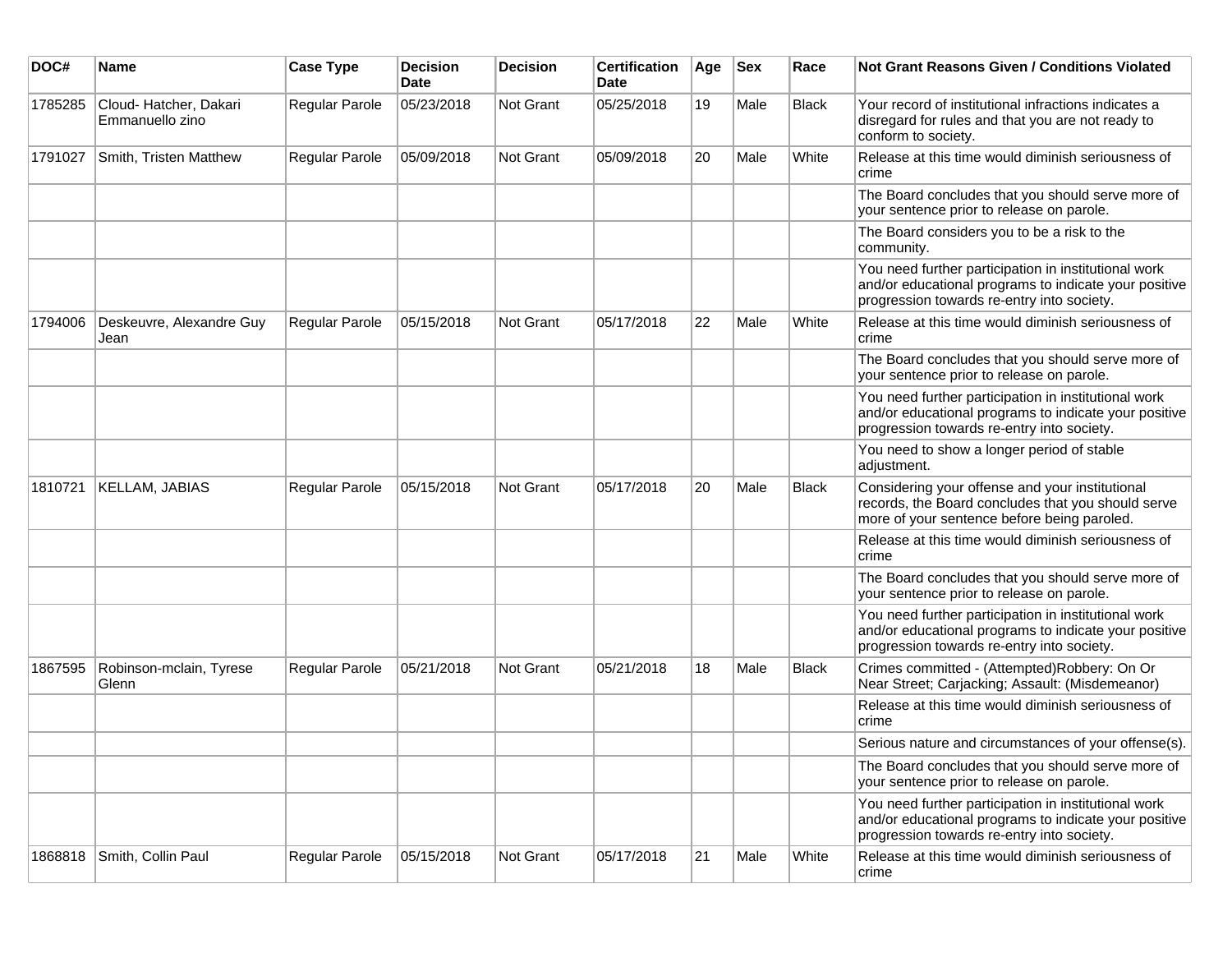| DOC#    | <b>Name</b>             | <b>Case Type</b>     | <b>Decision</b><br><b>Date</b> | <b>Decision</b> | <b>Certification</b><br><b>Date</b> | Age | <b>Sex</b> | Race         | Not Grant Reasons Given / Conditions Violated                                                                                                                                       |
|---------|-------------------------|----------------------|--------------------------------|-----------------|-------------------------------------|-----|------------|--------------|-------------------------------------------------------------------------------------------------------------------------------------------------------------------------------------|
| 1868818 | Smith, Collin Paul      | Regular Parole       | 05/15/2018                     | Not Grant       | 05/17/2018                          | 21  | Male       | White        | Serious nature and circumstances of your offense(s).                                                                                                                                |
|         |                         |                      |                                |                 |                                     |     |            |              | The Board concludes that you should serve more of<br>your sentence prior to release on parole.                                                                                      |
|         |                         |                      |                                |                 |                                     |     |            |              | You need further participation in institutional work<br>and/or educational programs to indicate your positive<br>progression towards re-entry into society.                         |
| 1896295 | Weaver, James Osbourne  | Regular Parole       | 05/22/2018                     | Not Grant       | 05/23/2018                          | 18  | Male       | Black        | Release at this time would diminish seriousness of<br>crime                                                                                                                         |
|         |                         |                      |                                |                 |                                     |     |            |              | Serious nature and circumstances of your offense(s).                                                                                                                                |
|         |                         |                      |                                |                 |                                     |     |            |              | The Board concludes that you should serve more of<br>your sentence prior to release on parole.                                                                                      |
|         |                         |                      |                                |                 |                                     |     |            |              | The Board considers you to be a risk to the<br>community.                                                                                                                           |
|         |                         |                      |                                |                 |                                     |     |            |              | You need further participation in institutional work<br>and/or educational programs to indicate your positive<br>progression towards re-entry into society.                         |
|         |                         |                      |                                |                 |                                     |     |            |              | You need to show a longer period of stable<br>adjustment.                                                                                                                           |
|         |                         |                      |                                |                 |                                     |     |            |              | Your record of institutional infractions indicates a<br>disregard for rules and that you are not ready to<br>conform to society.                                                    |
| 1004334 | Wright, Anthony Maurice | Violation<br>Hearing | 05/06/2018                     | Revoke          | 05/23/2018                          | 56  | Male       | <b>Black</b> | 01. I will obey all Federal, State and local laws and<br>ordinances.                                                                                                                |
| 1018942 | Losh, Franklin Dion     | Violation<br>Hearing | 04/29/2018                     | Revoke          | 05/02/2018                          | 49  | Male       | White        | Mental Health treatment, Complete.                                                                                                                                                  |
|         |                         |                      |                                |                 |                                     |     |            |              | Specific Program (Specify)2-1-18 - Enter & complete<br>residential mental health treatment at The Laurel's.<br>During this stay, Laurel's staff will work to adjusted<br>medication |
|         |                         |                      |                                |                 |                                     |     |            |              | You must take prescribed medication until altered by<br>Laurel's/Cumberland Mountain Community Staff                                                                                |
|         |                         |                      |                                |                 |                                     |     |            |              | Once residential treatment is completed, you will re-<br>enter Guardian Assisted Living                                                                                             |
|         |                         |                      |                                |                 |                                     |     |            |              | You will NOT go to the emergency room unless it is<br>a life threatening occurrence.                                                                                                |
| 1121425 | Baker, Solomon Jr.      | Violation<br>Hearing | 05/04/2018                     | Revoke          | 05/16/2018                          | 43  | Male       | <b>Black</b> |                                                                                                                                                                                     |
|         |                         |                      |                                |                 |                                     |     |            |              | 06. I will follow the Probation and Parole Officer's<br>instructions and will be truthful, cooperative, and<br>report as instructed.                                                |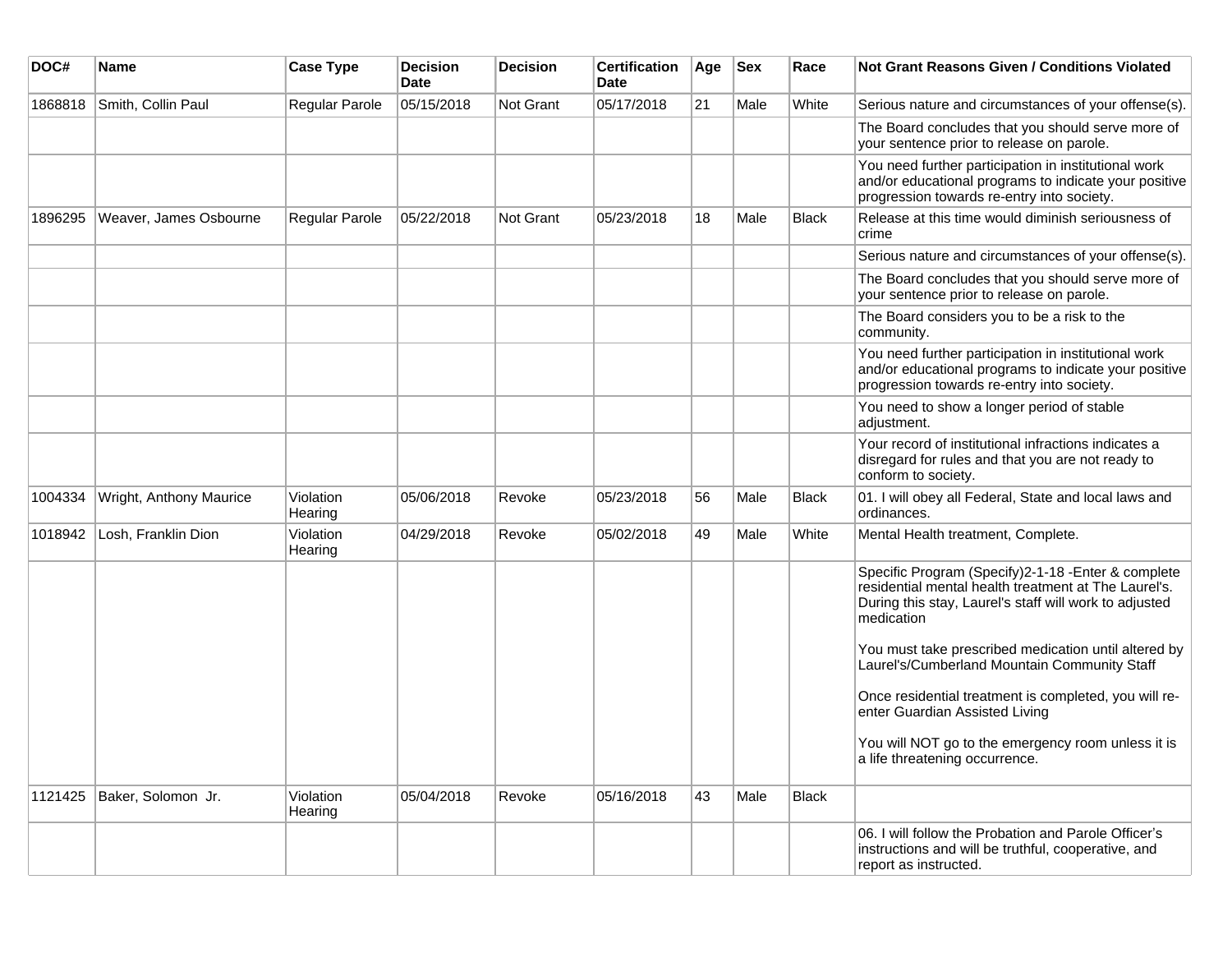| DOC#    | <b>Name</b>          | <b>Case Type</b>     | <b>Decision</b><br><b>Date</b> | <b>Decision</b> | <b>Certification</b><br><b>Date</b> | Age | <b>Sex</b> | Race         | <b>Not Grant Reasons Given / Conditions Violated</b>                                                                                                                                                                                                                                         |
|---------|----------------------|----------------------|--------------------------------|-----------------|-------------------------------------|-----|------------|--------------|----------------------------------------------------------------------------------------------------------------------------------------------------------------------------------------------------------------------------------------------------------------------------------------------|
| 1121425 | Baker, Solomon Jr.   | Violation<br>Hearing | 05/04/2018                     | Revoke          | 05/16/2018                          | 43  | Male       | Black        | 08. I will not unlawfully use, possess or distribute<br>controlled substances or related paraphernalia.                                                                                                                                                                                      |
| 1126324 | Booker, Timothy      | Violation<br>Hearing | 05/03/2018                     | Revoke          | 05/09/2018                          | 60  | Male       | <b>Black</b> |                                                                                                                                                                                                                                                                                              |
|         |                      |                      |                                |                 |                                     |     |            |              | 04. I will report in person or by telephone to the<br>Probation and Parole office listed below within three<br>working days of my release from incarceration, and<br>as otherwise instructed thereafter.                                                                                     |
|         |                      |                      |                                |                 |                                     |     |            |              | 08. I will not unlawfully use, possess or distribute<br>controlled substances or related paraphernalia.                                                                                                                                                                                      |
|         |                      |                      |                                |                 |                                     |     |            |              | 10. I will not change my residence without the<br>permission of the Probation and Parole Officer. I will<br>not leave the State of Virginia or travel outside of a<br>designated area without permission of the Probation<br>and Parole Officer.                                             |
|         |                      |                      |                                |                 |                                     |     |            |              | 11. I will not abscond from supervision. I understand<br>I will be considered an absconder when my<br>whereabouts are no longer known to my supervising<br>officer. I freely, voluntarily and intelligently waive<br>any right I may have to extradition if arrested outside<br>of Virginia. |
| 1131392 | Wanzer, Terry Davin  | Violation<br>Hearing | 05/23/2018                     | Revoke          | 05/25/2018                          | 55  | Male       | Black        |                                                                                                                                                                                                                                                                                              |
|         |                      |                      |                                |                 |                                     |     |            |              | 01. I will obey all Federal, State and local laws and<br>ordinances.                                                                                                                                                                                                                         |
| 1180368 | Cox, Adrian Eric     | Violation<br>Hearing | 05/23/2018                     | Revoke          | 05/25/2018                          | 58  | Male       | White        | 01. I will obey all Federal, State and local laws and<br>ordinances.                                                                                                                                                                                                                         |
| 1279924 | Lynch, Rodney Carl   | Violation<br>Hearing | 04/30/2018                     | Revoke          | 05/23/2018                          | 64  | Male       | <b>Black</b> |                                                                                                                                                                                                                                                                                              |
|         |                      |                      |                                |                 |                                     |     |            |              | 08. I will not unlawfully use, possess or distribute<br>controlled substances or related paraphernalia.                                                                                                                                                                                      |
| 1476234 | Graham, Robert Dion  | Violation<br>Hearing | 05/02/2018                     | Revoke          | 05/03/2018                          | 47  | Male       | <b>Black</b> |                                                                                                                                                                                                                                                                                              |
|         |                      |                      |                                |                 |                                     |     |            |              | 04. I will report in person or by telephone to the<br>Probation and Parole office listed below within three<br>working days of my release from incarceration, and<br>as otherwise instructed thereafter.                                                                                     |
|         |                      |                      |                                |                 |                                     |     |            |              | 06. I will follow the Probation and Parole Officer's<br>instructions and will be truthful, cooperative, and<br>report as instructed.                                                                                                                                                         |
| 1506943 | Hicks, Samuel Thomas | Violation<br>Hearing | 05/23/2018                     | Revoke          | 05/25/2018                          | 64  | Male       | White        |                                                                                                                                                                                                                                                                                              |